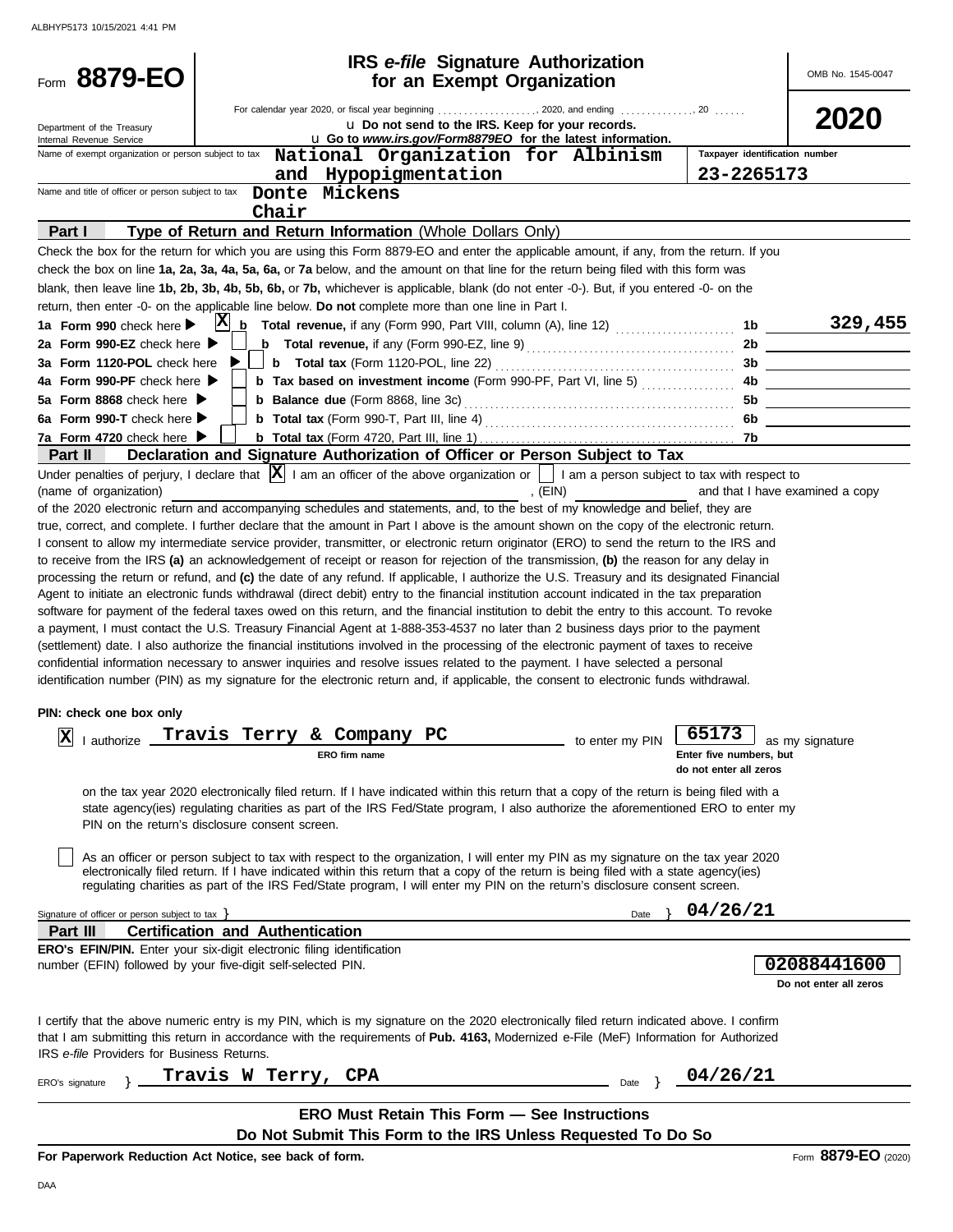Form 990

**u** Do not enter social security numbers on this form as it may be made public. **990 2020 2010 2020 2020 2020 2020 2020 2020 2020 2020 2020 2020 2020 2020 2020** 

OMB No. 1545-0047

|  | LVLV                  |
|--|-----------------------|
|  | <b>Open to Public</b> |
|  | Inspection            |

|                                | Department of the Treasury<br>Internal Revenue Service |                                                      |                                                                                                                                                                            | <b>U</b> Do not enter social security numbers on this form as it may be made public.<br><b>u</b> Go to www.irs.gov/Form990 for instructions and the latest information. |                           |                           |                                               | <b>Open to Public</b><br><b>Inspection</b> |
|--------------------------------|--------------------------------------------------------|------------------------------------------------------|----------------------------------------------------------------------------------------------------------------------------------------------------------------------------|-------------------------------------------------------------------------------------------------------------------------------------------------------------------------|---------------------------|---------------------------|-----------------------------------------------|--------------------------------------------|
|                                |                                                        |                                                      | For the 2020 calendar year, or tax year beginning                                                                                                                          |                                                                                                                                                                         | , and ending              |                           |                                               |                                            |
| в                              | Check if applicable:                                   |                                                      | C Name of organization                                                                                                                                                     | National Organization for Albinism                                                                                                                                      |                           |                           |                                               | D Employer identification number           |
|                                | Address change                                         |                                                      |                                                                                                                                                                            | and Hypopigmentation                                                                                                                                                    |                           |                           |                                               |                                            |
|                                | Name change                                            |                                                      | Doing business as                                                                                                                                                          |                                                                                                                                                                         |                           | Room/suite                |                                               | 23-2265173                                 |
|                                | Initial return                                         |                                                      | Number and street (or P.O. box if mail is not delivered to street address)<br>PO Box 959                                                                                   |                                                                                                                                                                         |                           |                           | E Telephone number                            | 603-887-2310                               |
|                                | Final return/                                          |                                                      | City or town, state or province, country, and ZIP or foreign postal code                                                                                                   |                                                                                                                                                                         |                           |                           |                                               |                                            |
|                                | terminated<br>East Hampstead<br>NH 03826               |                                                      |                                                                                                                                                                            |                                                                                                                                                                         |                           |                           | G Gross receipts \$                           | 335,144                                    |
|                                | Amended return                                         |                                                      | F Name and address of principal officer:                                                                                                                                   |                                                                                                                                                                         |                           |                           |                                               |                                            |
|                                | Application pending                                    |                                                      | Donte Mickens                                                                                                                                                              |                                                                                                                                                                         |                           |                           | H(a) Is this a group return for subordinates? | $ \mathbf{X} $ No<br>Yes                   |
|                                |                                                        |                                                      | PO Box 959                                                                                                                                                                 |                                                                                                                                                                         |                           |                           | H(b) Are all subordinates included?           | No<br>Yes                                  |
|                                |                                                        |                                                      | East Hampstead                                                                                                                                                             | NH 03826                                                                                                                                                                |                           |                           | If "No," attach a list. See instructions      |                                            |
|                                | Tax-exempt status:                                     |                                                      | $ \mathbf{X} $ 501(c)(3)<br>501(c)                                                                                                                                         | ) $t$ (insert no.)                                                                                                                                                      | 4947(a)(1) or<br>527      |                           |                                               |                                            |
|                                | Website: U                                             |                                                      | www.albinism.org                                                                                                                                                           |                                                                                                                                                                         |                           |                           | H(c) Group exemption number LI                |                                            |
| ĸ                              | Form of organization:                                  | $\mathbf{X}$ Corporation                             | Trust<br>Association                                                                                                                                                       | Other $\mathbf u$                                                                                                                                                       |                           | L Year of formation: 1984 |                                               | NH<br>M State of legal domicile:           |
|                                | Part I                                                 | <b>Summary</b>                                       |                                                                                                                                                                            |                                                                                                                                                                         |                           |                           |                                               |                                            |
|                                |                                                        |                                                      |                                                                                                                                                                            |                                                                                                                                                                         |                           |                           |                                               |                                            |
|                                |                                                        | See Schedule O                                       |                                                                                                                                                                            |                                                                                                                                                                         |                           |                           |                                               |                                            |
| Governance                     |                                                        |                                                      |                                                                                                                                                                            |                                                                                                                                                                         |                           |                           |                                               |                                            |
|                                |                                                        |                                                      |                                                                                                                                                                            |                                                                                                                                                                         |                           |                           |                                               |                                            |
|                                |                                                        |                                                      | 2 Check this box $\mathbf{u}$   if the organization discontinued its operations or disposed of more than 25% of its net assets.                                            |                                                                                                                                                                         |                           |                           |                                               |                                            |
| œ                              |                                                        |                                                      | 3 Number of voting members of the governing body (Part VI, line 1a) [10] (10] [10] Number of voting members of the governing body (Part VI, line 1a)                       |                                                                                                                                                                         |                           |                           | 3                                             | 13                                         |
|                                |                                                        |                                                      |                                                                                                                                                                            |                                                                                                                                                                         |                           |                           |                                               | 13                                         |
| <b>Activities</b>              |                                                        |                                                      |                                                                                                                                                                            |                                                                                                                                                                         |                           |                           | 5                                             | 0                                          |
|                                |                                                        | 6 Total number of volunteers (estimate if necessary) |                                                                                                                                                                            |                                                                                                                                                                         |                           |                           | 6                                             | 75                                         |
|                                |                                                        |                                                      |                                                                                                                                                                            |                                                                                                                                                                         |                           |                           | 7a                                            | 0<br>0                                     |
|                                |                                                        |                                                      |                                                                                                                                                                            |                                                                                                                                                                         |                           | Prior Year                | 7b                                            | Current Year                               |
|                                |                                                        |                                                      |                                                                                                                                                                            |                                                                                                                                                                         |                           |                           | 135,036                                       | 183,997                                    |
| Revenue                        | 9                                                      |                                                      | Program service revenue (Part VIII, line 2g)                                                                                                                               |                                                                                                                                                                         |                           |                           | 33,934                                        | 72,579                                     |
|                                |                                                        |                                                      |                                                                                                                                                                            |                                                                                                                                                                         |                           |                           | 9,446                                         | 15,312                                     |
|                                |                                                        |                                                      | 11 Other revenue (Part VIII, column (A), lines 5, 6d, 8c, 9c, 10c, and 11e)                                                                                                |                                                                                                                                                                         |                           |                           | 165,267                                       | 57,567                                     |
|                                |                                                        |                                                      | 12 Total revenue - add lines 8 through 11 (must equal Part VIII, column (A), line 12)                                                                                      |                                                                                                                                                                         |                           |                           | 343,683                                       | 329,455                                    |
|                                |                                                        |                                                      | 13 Grants and similar amounts paid (Part IX, column (A), lines 1-3)                                                                                                        |                                                                                                                                                                         |                           |                           | 10,000                                        | 10,000                                     |
|                                | 14                                                     |                                                      | Benefits paid to or for members (Part IX, column (A), line 4)                                                                                                              |                                                                                                                                                                         |                           |                           |                                               | 0                                          |
|                                |                                                        |                                                      | 15 Salaries, other compensation, employee benefits (Part IX, column (A), lines 5-10)                                                                                       |                                                                                                                                                                         |                           |                           |                                               | 0                                          |
| nses                           |                                                        |                                                      | 16a Professional fundraising fees (Part IX, column (A), line 11e)                                                                                                          |                                                                                                                                                                         |                           |                           |                                               | $\mathbf 0$                                |
| Exper                          |                                                        |                                                      | <b>b</b> Total fundraising expenses (Part IX, column (D), line 25) <b>u</b>                                                                                                |                                                                                                                                                                         | $\overline{\mathbf{0}}$ . |                           |                                               |                                            |
|                                |                                                        |                                                      | 17 Other expenses (Part IX, column (A), lines 11a-11d, 11f-24e)                                                                                                            |                                                                                                                                                                         |                           |                           | 267,567                                       | 244,132                                    |
|                                |                                                        |                                                      | 277,567<br>18 Total expenses. Add lines 13-17 (must equal Part IX, column (A), line 25)                                                                                    |                                                                                                                                                                         |                           |                           |                                               | <u>254,132</u>                             |
|                                | 19                                                     |                                                      | Revenue less expenses. Subtract line 18 from line 12                                                                                                                       |                                                                                                                                                                         |                           |                           | 66,116                                        | 75,323                                     |
| Net Assets or<br>Fund Balances |                                                        |                                                      |                                                                                                                                                                            |                                                                                                                                                                         |                           | Beginning of Current Year | 588,000                                       | End of Year<br>699,688                     |
|                                |                                                        |                                                      |                                                                                                                                                                            |                                                                                                                                                                         |                           |                           | 9,831                                         | 7,163                                      |
|                                | 21                                                     |                                                      |                                                                                                                                                                            |                                                                                                                                                                         |                           |                           | 578,169                                       | 692,525                                    |
|                                | Part II                                                | <b>Signature Block</b>                               |                                                                                                                                                                            |                                                                                                                                                                         |                           |                           |                                               |                                            |
|                                |                                                        |                                                      | Under penalties of perjury, I declare that I have examined this return, including accompanying schedules and statements, and to the best of my knowledge and belief, it is |                                                                                                                                                                         |                           |                           |                                               |                                            |
|                                |                                                        |                                                      | true, correct, and complete. Declaration of preparer (other than officer) is based on all information of which preparer has any knowledge.                                 |                                                                                                                                                                         |                           |                           |                                               |                                            |
|                                |                                                        |                                                      |                                                                                                                                                                            |                                                                                                                                                                         |                           |                           |                                               | 10/15/2021                                 |
| Sign                           |                                                        | Signature of officer                                 |                                                                                                                                                                            |                                                                                                                                                                         |                           |                           | Date                                          |                                            |
| Here                           |                                                        |                                                      | Donte Mickens                                                                                                                                                              |                                                                                                                                                                         | Chair                     |                           |                                               |                                            |
|                                |                                                        |                                                      | Type or print name and title                                                                                                                                               |                                                                                                                                                                         |                           |                           |                                               |                                            |
|                                |                                                        | Print/Type preparer's name                           |                                                                                                                                                                            | Preparer's signature                                                                                                                                                    |                           | Date                      | Check                                         | PTIN<br>if                                 |
| Paid                           |                                                        | Travis W Terry, CPA                                  |                                                                                                                                                                            | Travis W Terry, CPA                                                                                                                                                     |                           |                           | $10/15/21$ self-employed                      | P00049214                                  |
|                                | Preparer                                               | Firm's name                                          | Travis Terry                                                                                                                                                               | & Company PC                                                                                                                                                            |                           |                           | Firm's EIN                                    | 02-0520941                                 |
|                                | <b>Use Only</b>                                        |                                                      | 25 Main St                                                                                                                                                                 |                                                                                                                                                                         |                           |                           |                                               |                                            |
|                                |                                                        | Firm's address                                       | Salem, NH                                                                                                                                                                  | 03079                                                                                                                                                                   |                           |                           | Phone no.                                     | 603-898-2511                               |
|                                |                                                        |                                                      |                                                                                                                                                                            |                                                                                                                                                                         |                           |                           |                                               | X Yes<br>No                                |

| Here     |                              | Donte Mickens                                                                   |                      | Chair |                          |                  |
|----------|------------------------------|---------------------------------------------------------------------------------|----------------------|-------|--------------------------|------------------|
|          | Type or print name and title |                                                                                 |                      |       |                          |                  |
|          | Print/Type preparer's name   |                                                                                 | Preparer's signature | Date  | Check                    | <b>PTIN</b>      |
| Paid     | Travis W Terry, CPA          |                                                                                 | Travis W Terry, CPA  |       | $10/15/21$ self-employed | P00049214        |
| Preparer | Firm's name                  | Travis Terry<br>δc.                                                             | Company<br>PC.       |       | Firm's EIN               | 02-0520941       |
| Use Only |                              | Main St<br>25                                                                   |                      |       |                          |                  |
|          | Firm's address               | 03079<br>NH<br>Salem,                                                           |                      |       | Phone no.                | 603-898-2511     |
|          |                              | May the IRS discuss this return with the preparer shown above? See instructions |                      |       |                          | ΙX<br>No.<br>Yes |
|          |                              | The Mondays of Marketten Ast Matter and the conducts to the monday              |                      |       |                          | nnn.             |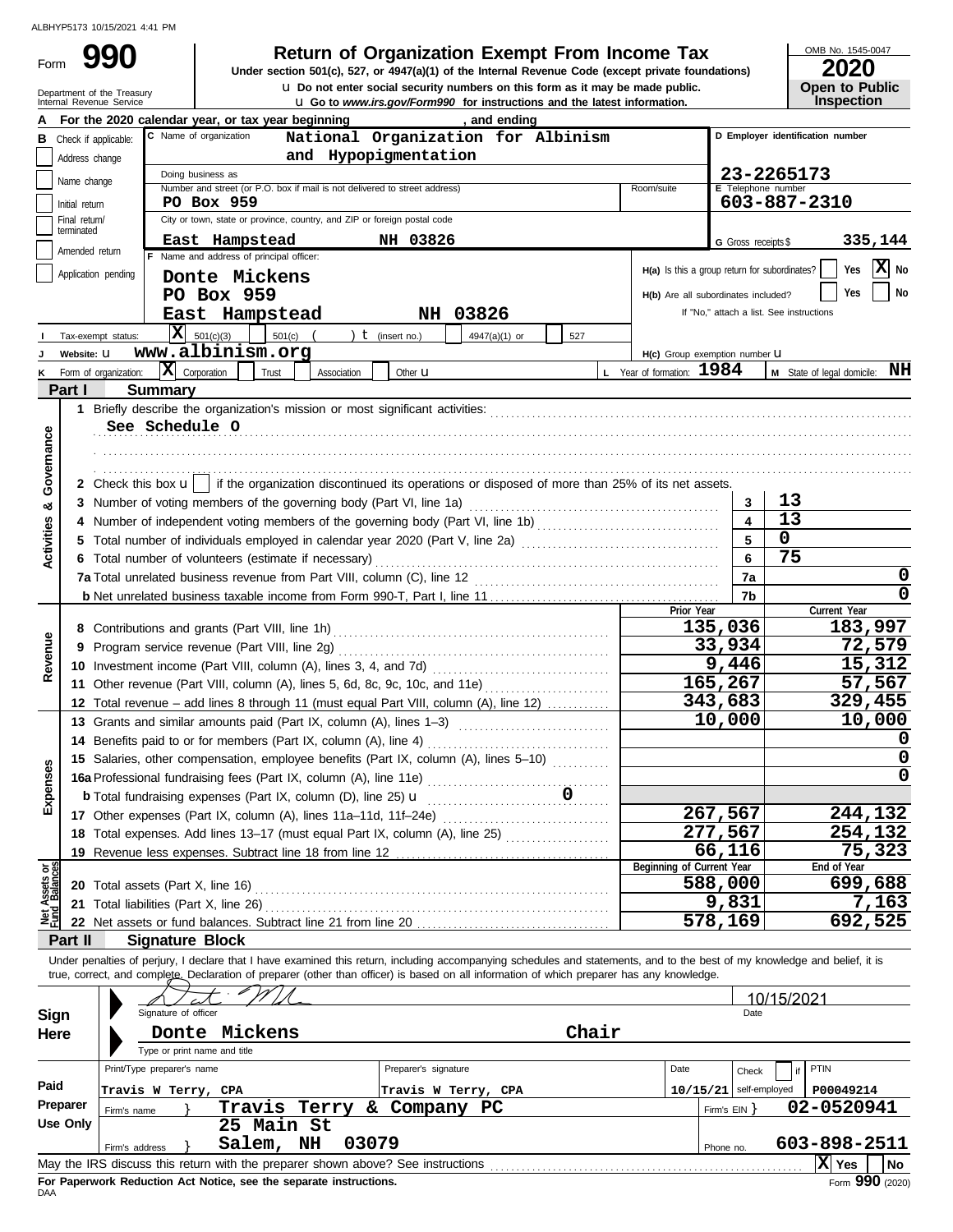| Form 990 (2020) National Organization for Albinism 23-2265173                                                                   |                                                                                                                                      |             | Page 2                              |
|---------------------------------------------------------------------------------------------------------------------------------|--------------------------------------------------------------------------------------------------------------------------------------|-------------|-------------------------------------|
| Part III                                                                                                                        | <b>Statement of Program Service Accomplishments</b>                                                                                  |             | $\boxed{\mathbf{X}}$                |
| 1 Briefly describe the organization's mission:                                                                                  |                                                                                                                                      |             |                                     |
| See Schedule O                                                                                                                  |                                                                                                                                      |             |                                     |
|                                                                                                                                 |                                                                                                                                      |             |                                     |
|                                                                                                                                 |                                                                                                                                      |             |                                     |
|                                                                                                                                 |                                                                                                                                      |             |                                     |
| $\mathbf{2}$                                                                                                                    | Did the organization undertake any significant program services during the year which were not listed on the                         |             | $\sqrt{}$ Yes $\sqrt{}$ No          |
| If "Yes," describe these new services on Schedule O.                                                                            |                                                                                                                                      |             |                                     |
| 3                                                                                                                               | Did the organization cease conducting, or make significant changes in how it conducts, any program                                   |             |                                     |
|                                                                                                                                 |                                                                                                                                      |             | $\sqrt{}$ Yes $\boxed{\text{X}}$ No |
| If "Yes," describe these changes on Schedule O.                                                                                 |                                                                                                                                      |             |                                     |
| 4                                                                                                                               | Describe the organization's program service accomplishments for each of its three largest program services, as measured by           |             |                                     |
|                                                                                                                                 | expenses. Section 501(c)(3) and 501(c)(4) organizations are required to report the amount of grants and allocations to others,       |             |                                     |
| the total expenses, and revenue, if any, for each program service reported.                                                     |                                                                                                                                      |             |                                     |
| 4a (Code:                                                                                                                       | $\ldots$ ) (Expenses \$ \bustandall 10,000 including grants of \$ \bustandall 10,000 ) (Revenue \$ \bustandall 10.000 \bustandal 10. |             | 63,342                              |
|                                                                                                                                 | Biennial National Grants - annual grants to support programs that promote                                                            |             |                                     |
| albinism awareness and education                                                                                                |                                                                                                                                      |             |                                     |
|                                                                                                                                 |                                                                                                                                      |             |                                     |
|                                                                                                                                 |                                                                                                                                      |             |                                     |
|                                                                                                                                 |                                                                                                                                      |             |                                     |
|                                                                                                                                 |                                                                                                                                      |             |                                     |
|                                                                                                                                 |                                                                                                                                      |             |                                     |
|                                                                                                                                 |                                                                                                                                      |             |                                     |
|                                                                                                                                 |                                                                                                                                      |             |                                     |
|                                                                                                                                 |                                                                                                                                      |             |                                     |
|                                                                                                                                 |                                                                                                                                      |             |                                     |
| 4b (Code: ) (Expenses \$17,700 including grants of \$1,828 ) (Revenue \$7,828 ) Produce a quarterly magazine "Albinism Insight" |                                                                                                                                      |             |                                     |
|                                                                                                                                 |                                                                                                                                      |             |                                     |
|                                                                                                                                 |                                                                                                                                      |             |                                     |
|                                                                                                                                 |                                                                                                                                      |             |                                     |
|                                                                                                                                 |                                                                                                                                      |             |                                     |
|                                                                                                                                 |                                                                                                                                      |             |                                     |
|                                                                                                                                 |                                                                                                                                      |             |                                     |
|                                                                                                                                 |                                                                                                                                      |             |                                     |
|                                                                                                                                 |                                                                                                                                      |             |                                     |
|                                                                                                                                 |                                                                                                                                      |             |                                     |
|                                                                                                                                 |                                                                                                                                      |             |                                     |
|                                                                                                                                 |                                                                                                                                      |             |                                     |
| 4c (Code:                                                                                                                       | Ic (Code: ) (Expenses \$ 178,579 including grants of \$ ) (Revenue \$ 0rganizational core program implementation expenses            |             | $1,409$ )                           |
|                                                                                                                                 |                                                                                                                                      |             |                                     |
|                                                                                                                                 |                                                                                                                                      |             |                                     |
|                                                                                                                                 |                                                                                                                                      |             |                                     |
|                                                                                                                                 |                                                                                                                                      |             |                                     |
|                                                                                                                                 |                                                                                                                                      |             |                                     |
|                                                                                                                                 |                                                                                                                                      |             |                                     |
|                                                                                                                                 |                                                                                                                                      |             |                                     |
|                                                                                                                                 |                                                                                                                                      |             |                                     |
|                                                                                                                                 |                                                                                                                                      |             |                                     |
|                                                                                                                                 |                                                                                                                                      |             |                                     |
|                                                                                                                                 |                                                                                                                                      |             |                                     |
| 4d Other program services (Describe on Schedule O.)<br>(Expenses \$                                                             | including grants of \$                                                                                                               | (Revenue \$ |                                     |
| 4e Total program service expenses u                                                                                             | 206,279                                                                                                                              |             |                                     |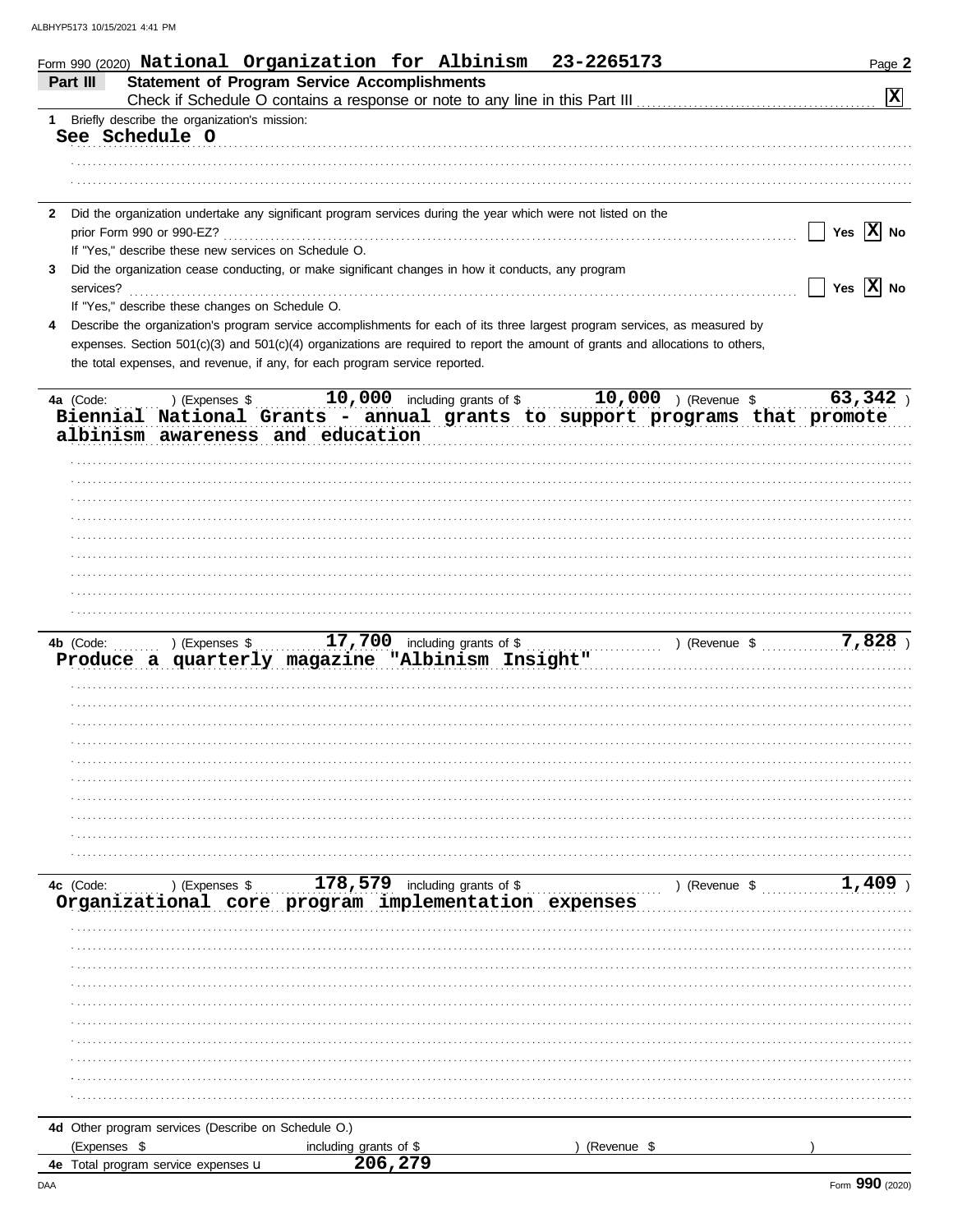**Part IV Checklist of Required Schedules**

# Form 990 (2020) Page **3 National Organization for Albinism 23-2265173**

|     |                                                                                                                                                                                                        |                 | Yes         | No |
|-----|--------------------------------------------------------------------------------------------------------------------------------------------------------------------------------------------------------|-----------------|-------------|----|
| 1   | Is the organization described in section $501(c)(3)$ or $4947(a)(1)$ (other than a private foundation)? If "Yes,"                                                                                      |                 |             |    |
|     | complete Schedule A                                                                                                                                                                                    | 1               | X           |    |
| 2   | Is the organization required to complete Schedule B, Schedule of Contributors (see instructions)?                                                                                                      | $\mathbf{2}$    |             | X  |
| 3   | Did the organization engage in direct or indirect political campaign activities on behalf of or in opposition to                                                                                       |                 |             |    |
|     | candidates for public office? If "Yes," complete Schedule C, Part I                                                                                                                                    | 3               |             | X  |
| 4   | Section 501(c)(3) organizations. Did the organization engage in lobbying activities, or have a section 501(h)                                                                                          |                 |             | X  |
| 5   | election in effect during the tax year? If "Yes," complete Schedule C, Part II<br>Is the organization a section $501(c)(4)$ , $501(c)(5)$ , or $501(c)(6)$ organization that receives membership dues, | 4               |             |    |
|     | assessments, or similar amounts as defined in Revenue Procedure 98-19? If "Yes," complete Schedule C, Part III                                                                                         | 5               |             | x  |
| 6   | Did the organization maintain any donor advised funds or any similar funds or accounts for which donors                                                                                                |                 |             |    |
|     | have the right to provide advice on the distribution or investment of amounts in such funds or accounts? If                                                                                            |                 |             |    |
|     | "Yes," complete Schedule D, Part I                                                                                                                                                                     | 6               |             | X  |
| 7   | Did the organization receive or hold a conservation easement, including easements to preserve open space,                                                                                              |                 |             |    |
|     | the environment, historic land areas, or historic structures? If "Yes," complete Schedule D, Part II                                                                                                   | 7               |             | X  |
| 8   | Did the organization maintain collections of works of art, historical treasures, or other similar assets? If "Yes,"                                                                                    |                 |             |    |
|     | complete Schedule D, Part III                                                                                                                                                                          | 8               |             | x  |
| 9   | Did the organization report an amount in Part X, line 21, for escrow or custodial account liability, serve as a                                                                                        |                 |             |    |
|     | custodian for amounts not listed in Part X; or provide credit counseling, debt management, credit repair, or                                                                                           |                 |             |    |
|     |                                                                                                                                                                                                        | 9               |             | X  |
| 10  | Did the organization, directly or through a related organization, hold assets in donor-restricted endowments                                                                                           |                 |             |    |
|     | or in quasi endowments? If "Yes," complete Schedule D, Part V                                                                                                                                          | 10              |             | x  |
| 11  | If the organization's answer to any of the following questions is "Yes," then complete Schedule D, Parts VI,                                                                                           |                 |             |    |
|     | VII, VIII, IX, or X as applicable.                                                                                                                                                                     |                 |             |    |
| а   | Did the organization report an amount for land, buildings, and equipment in Part X, line 10? If "Yes,"                                                                                                 |                 |             |    |
|     | complete Schedule D, Part VI                                                                                                                                                                           | 11a             |             | X  |
| b   | Did the organization report an amount for investments—other securities in Part X, line 12, that is 5% or more                                                                                          |                 |             |    |
|     |                                                                                                                                                                                                        | 11b             |             | X  |
| c   | Did the organization report an amount for investments—program related in Part X, line 13, that is 5% or more                                                                                           |                 |             | X  |
|     |                                                                                                                                                                                                        | 11c             |             |    |
| d   | Did the organization report an amount for other assets in Part X, line 15, that is 5% or more of its total assets<br>reported in Part X, line 16? If "Yes," complete Schedule D, Part IX               | 11d             |             | X  |
| е   | Did the organization report an amount for other liabilities in Part X, line 25? If "Yes," complete Schedule D, Part X                                                                                  | 11e             | $\mathbf x$ |    |
| f.  | Did the organization's separate or consolidated financial statements for the tax year include a footnote that addresses                                                                                |                 |             |    |
|     | the organization's liability for uncertain tax positions under FIN 48 (ASC 740)? If "Yes," complete Schedule D, Part X                                                                                 | 11f             |             | x  |
|     | 12a Did the organization obtain separate, independent audited financial statements for the tax year? If "Yes," complete                                                                                |                 |             |    |
|     |                                                                                                                                                                                                        | 12a             | X           |    |
|     | Was the organization included in consolidated, independent audited financial statements for the tax year? If                                                                                           |                 |             |    |
|     | "Yes," and if the organization answered "No" to line 12a, then completing Schedule D, Parts XI and XII is optional                                                                                     | 12b             |             | X  |
| 13  |                                                                                                                                                                                                        | 13              |             | X  |
| 14a |                                                                                                                                                                                                        | 14a             |             | X  |
| b   | Did the organization have aggregate revenues or expenses of more than \$10,000 from grantmaking,                                                                                                       |                 |             |    |
|     | fundraising, business, investment, and program service activities outside the United States, or aggregate                                                                                              |                 |             |    |
|     | foreign investments valued at \$100,000 or more? If "Yes," complete Schedule F, Parts I and IV [[[[[[[[[[[[[[[                                                                                         | 14b             |             | x  |
| 15  | Did the organization report on Part IX, column (A), line 3, more than \$5,000 of grants or other assistance to or                                                                                      |                 |             |    |
|     | for any foreign organization? If "Yes," complete Schedule F, Parts II and IV                                                                                                                           | 15              |             | x  |
| 16  | Did the organization report on Part IX, column (A), line 3, more than \$5,000 of aggregate grants or other                                                                                             |                 |             |    |
|     |                                                                                                                                                                                                        | 16              |             | x  |
| 17  | Did the organization report a total of more than \$15,000 of expenses for professional fundraising services on                                                                                         | 17              |             | x  |
| 18  | Did the organization report more than \$15,000 total of fundraising event gross income and contributions on                                                                                            |                 |             |    |
|     |                                                                                                                                                                                                        | 18              | X           |    |
| 19  | Did the organization report more than \$15,000 of gross income from gaming activities on Part VIII, line 9a?                                                                                           |                 |             |    |
|     |                                                                                                                                                                                                        | 19              |             | X  |
| 20a |                                                                                                                                                                                                        | <b>20a</b>      |             | X  |
| b   |                                                                                                                                                                                                        | 20 <sub>b</sub> |             |    |
| 21  | Did the organization report more than \$5,000 of grants or other assistance to any domestic organization or                                                                                            |                 |             |    |
|     |                                                                                                                                                                                                        | 21              | X           |    |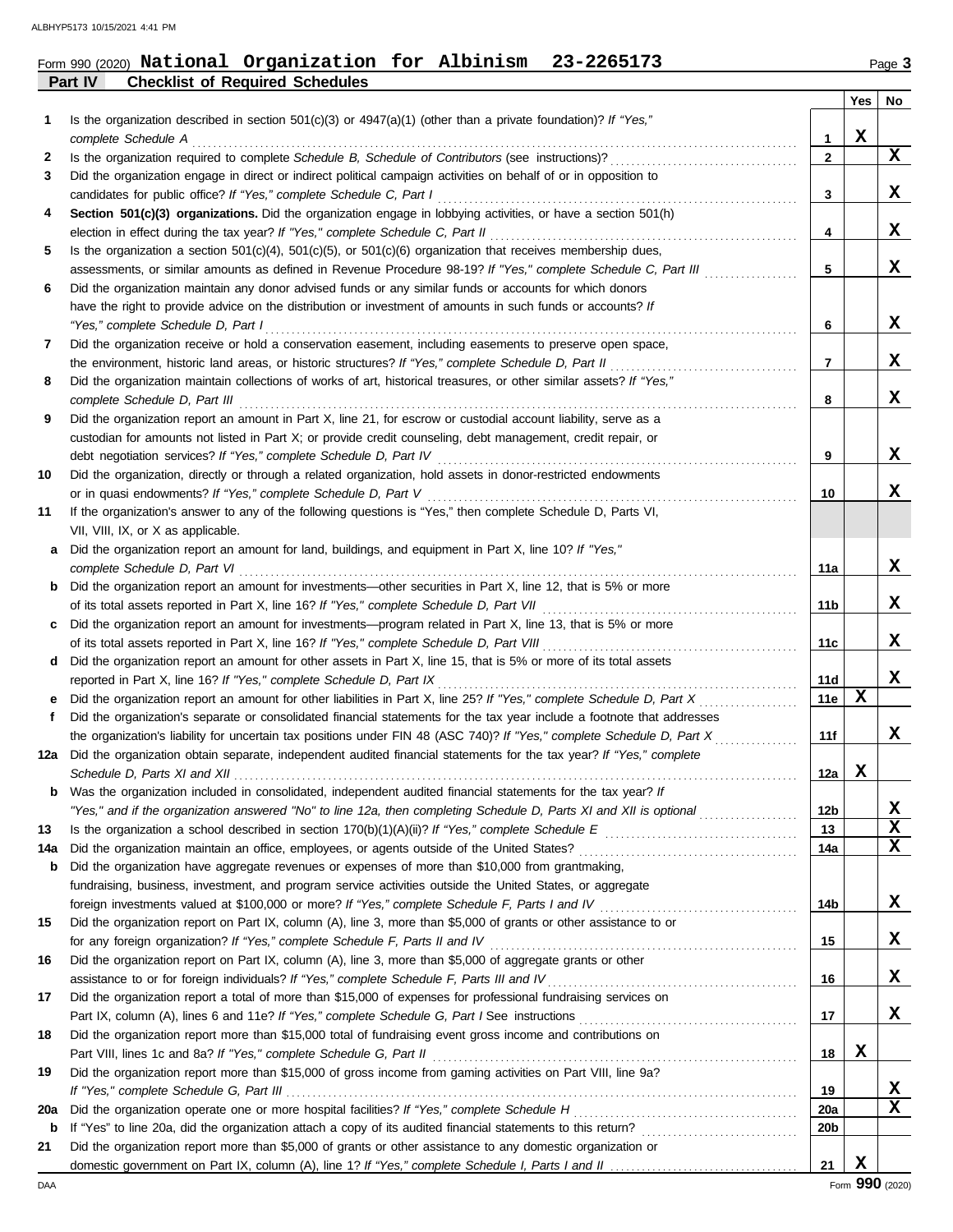#### Form 990 (2020) Page **4 National Organization for Albinism 23-2265173**

**Part IV Checklist of Required Schedules** *(continued)*

|          |                                                                                                                                                                                                                                  |                 | Yes         | No               |
|----------|----------------------------------------------------------------------------------------------------------------------------------------------------------------------------------------------------------------------------------|-----------------|-------------|------------------|
| 22       | Did the organization report more than \$5,000 of grants or other assistance to or for domestic individuals on                                                                                                                    |                 |             |                  |
|          | Part IX, column (A), line 2? If "Yes," complete Schedule I, Parts I and III                                                                                                                                                      | 22              |             | x                |
| 23       | Did the organization answer "Yes" to Part VII, Section A, line 3, 4, or 5 about compensation of the                                                                                                                              |                 |             |                  |
|          | organization's current and former officers, directors, trustees, key employees, and highest compensated                                                                                                                          |                 |             | X                |
| 24a      | employees? If "Yes," complete Schedule J<br>Did the organization have a tax-exempt bond issue with an outstanding principal amount of more than                                                                                  | 23              |             |                  |
|          | \$100,000 as of the last day of the year, that was issued after December 31, 2002? If "Yes," answer lines 24b                                                                                                                    |                 |             |                  |
|          | through 24d and complete Schedule K. If "No," go to line 25a                                                                                                                                                                     | 24a             |             | X                |
| b        | Did the organization invest any proceeds of tax-exempt bonds beyond a temporary period exception?                                                                                                                                | 24b             |             |                  |
| c        | Did the organization maintain an escrow account other than a refunding escrow at any time during the year                                                                                                                        |                 |             |                  |
|          | to defease any tax-exempt bonds?                                                                                                                                                                                                 | 24c             |             |                  |
| d        |                                                                                                                                                                                                                                  | 24d             |             |                  |
| 25а      | Section 501(c)(3), 501(c)(4), and 501(c)(29) organizations. Did the organization engage in an excess benefit                                                                                                                     |                 |             |                  |
|          | transaction with a disqualified person during the year? If "Yes," complete Schedule L, Part I                                                                                                                                    | 25a             |             | x                |
| b        | Is the organization aware that it engaged in an excess benefit transaction with a disqualified person in a prior<br>year, and that the transaction has not been reported on any of the organization's prior Forms 990 or 990-EZ? |                 |             |                  |
|          | If "Yes," complete Schedule L, Part I                                                                                                                                                                                            | 25 <sub>b</sub> |             | X                |
| 26       | Did the organization report any amount on Part X, line 5 or 22, for receivables from or payables to any current                                                                                                                  |                 |             |                  |
|          | or former officer, director, trustee, key employee, creator or founder, substantial contributor, or 35%                                                                                                                          |                 |             |                  |
|          | controlled entity or family member of any of these persons? If "Yes," complete Schedule L, Part II                                                                                                                               | 26              |             | x                |
| 27       | Did the organization provide a grant or other assistance to any current or former officer, director, trustee, key                                                                                                                |                 |             |                  |
|          | employee, creator or founder, substantial contributor or employee thereof, a grant selection committee                                                                                                                           |                 |             |                  |
|          | member, or to a 35% controlled entity (including an employee thereof) or family member of any of these                                                                                                                           |                 |             |                  |
|          | persons? If "Yes," complete Schedule L, Part III                                                                                                                                                                                 | 27              |             | x                |
| 28       | Was the organization a party to a business transaction with one of the following parties (see Schedule L, Part<br>IV instructions, for applicable filing thresholds, conditions, and exceptions):                                |                 |             |                  |
| а        | A current or former officer, director, trustee, key employee, creator or founder, or substantial contributor? If                                                                                                                 |                 |             |                  |
|          | "Yes," complete Schedule L, Part IV                                                                                                                                                                                              | 28a             |             | X                |
| b        |                                                                                                                                                                                                                                  | 28b             |             | $\mathbf x$      |
| c        | A 35% controlled entity of one or more individuals and/or organizations described in lines 28a or 28b? If                                                                                                                        |                 |             |                  |
|          | "Yes," complete Schedule L, Part IV                                                                                                                                                                                              | 28c             |             | X                |
| 29       |                                                                                                                                                                                                                                  | 29              |             | X                |
| 30       | Did the organization receive contributions of art, historical treasures, or other similar assets, or qualified                                                                                                                   |                 |             |                  |
|          | conservation contributions? If "Yes," complete Schedule M                                                                                                                                                                        | 30<br>31        |             | x<br>$\mathbf x$ |
| 31<br>32 | Did the organization liquidate, terminate, or dissolve and cease operations? If "Yes," complete Schedule N, Part I<br>Did the organization sell, exchange, dispose of, or transfer more than 25% of its net assets? If "Yes,"    |                 |             |                  |
|          | complete Schedule N, Part II                                                                                                                                                                                                     | 32              |             | X                |
| 33       | Did the organization own 100% of an entity disregarded as separate from the organization under Regulations                                                                                                                       |                 |             |                  |
|          | sections 301.7701-2 and 301.7701-3? If "Yes," complete Schedule R, Part I                                                                                                                                                        | 33              |             | x                |
| 34       | Was the organization related to any tax-exempt or taxable entity? If "Yes," complete Schedule R, Part II, III,                                                                                                                   |                 |             |                  |
|          | or IV, and Part V, line 1                                                                                                                                                                                                        | 34              |             | X                |
| 35a      |                                                                                                                                                                                                                                  | 35a             |             | $\mathbf x$      |
| b        | If "Yes" to line 35a, did the organization receive any payment from or engage in any transaction with a                                                                                                                          |                 |             |                  |
| 36       | controlled entity within the meaning of section 512(b)(13)? If "Yes," complete Schedule R, Part V, line 2<br>Section 501(c)(3) organizations. Did the organization make any transfers to an exempt non-charitable                | 35b             |             |                  |
|          | related organization? If "Yes," complete Schedule R, Part V, line 2                                                                                                                                                              | 36              |             | x                |
| 37       | Did the organization conduct more than 5% of its activities through an entity that is not a related organization                                                                                                                 |                 |             |                  |
|          | and that is treated as a partnership for federal income tax purposes? If "Yes," complete Schedule R, Part VI                                                                                                                     | 37              |             | x                |
| 38       | Did the organization complete Schedule O and provide explanations in Schedule O for Part VI, lines 11b and                                                                                                                       |                 |             |                  |
|          | 19? Note: All Form 990 filers are required to complete Schedule O.                                                                                                                                                               | 38              | X           |                  |
|          | Statements Regarding Other IRS Filings and Tax Compliance<br>Part V                                                                                                                                                              |                 |             |                  |
|          | Check if Schedule O contains a response or note to any line in this Part V                                                                                                                                                       |                 |             |                  |
|          | $10$<br>Enter the number reported in Box 3 of Form 1096. Enter -0- if not applicable<br>1a                                                                                                                                       |                 | Yes $\vert$ | No               |
| 1а<br>b  | $\mathbf 0$<br>1 <sub>b</sub><br>Enter the number of Forms W-2G included in line 1a. Enter -0- if not applicable                                                                                                                 |                 |             |                  |
| c        | Did the organization comply with backup withholding rules for reportable payments to vendors and                                                                                                                                 |                 |             |                  |
|          |                                                                                                                                                                                                                                  | 1c              |             |                  |
| DAA      |                                                                                                                                                                                                                                  |                 |             | Form 990 (2020)  |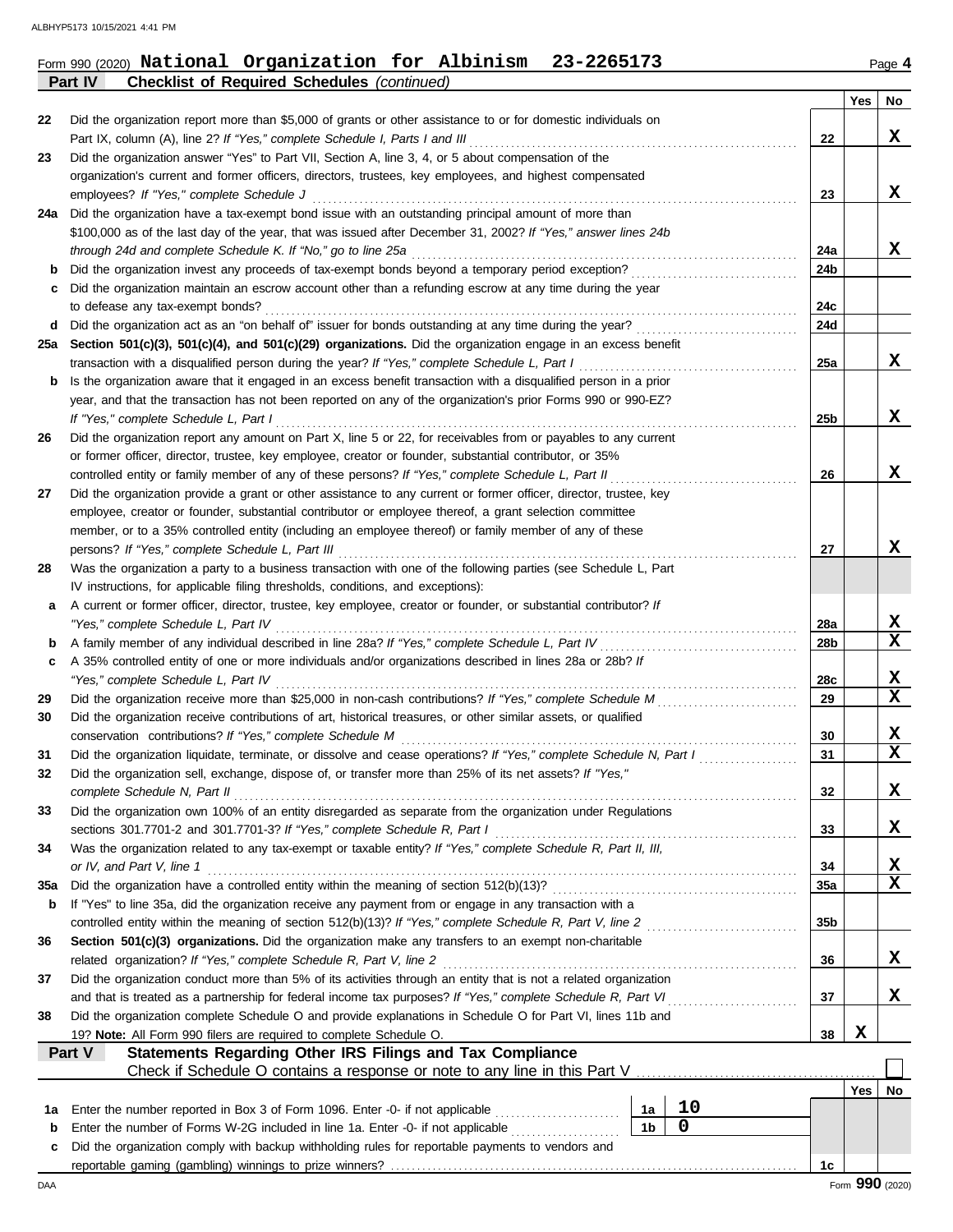| Form 990 (2020) National Organization for Albinism 23-2265173 | Page 5 |
|---------------------------------------------------------------|--------|
|---------------------------------------------------------------|--------|

|     | Statements Regarding Other IRS Filings and Tax Compliance (continued)<br>Part V                                                    |                 |             |                |     |                  |
|-----|------------------------------------------------------------------------------------------------------------------------------------|-----------------|-------------|----------------|-----|------------------|
|     |                                                                                                                                    |                 |             |                | Yes | No               |
| 2a  | Enter the number of employees reported on Form W-3, Transmittal of Wage and Tax                                                    |                 |             |                |     |                  |
|     | Statements, filed for the calendar year ending with or within the year covered by this return                                      | 2a              | $\mathbf 0$ |                |     |                  |
| b   | If at least one is reported on line 2a, did the organization file all required federal employment tax returns?                     |                 |             | 2b             |     |                  |
|     | Note: If the sum of lines 1a and 2a is greater than 250, you may be required to e-file (see instructions)                          |                 |             |                |     |                  |
| за  | Did the organization have unrelated business gross income of \$1,000 or more during the year?                                      |                 |             | За             |     | x                |
| b   |                                                                                                                                    |                 |             | 3b             |     |                  |
| 4a  | At any time during the calendar year, did the organization have an interest in, or a signature or other authority over,            |                 |             |                |     |                  |
|     | a financial account in a foreign country (such as a bank account, securities account, or other financial account)?                 |                 |             | 4a             |     | X                |
| b   | If "Yes," enter the name of the foreign country $\mathbf u$                                                                        |                 |             |                |     |                  |
|     | See instructions for filing requirements for FinCEN Form 114, Report of Foreign Bank and Financial Accounts (FBAR).                |                 |             |                |     |                  |
| 5а  | Was the organization a party to a prohibited tax shelter transaction at any time during the tax year?                              |                 |             | 5a             |     | X<br>$\mathbf x$ |
| b   |                                                                                                                                    |                 |             | 5 <sub>b</sub> |     |                  |
| с   | If "Yes" to line 5a or 5b, did the organization file Form 8886-T?                                                                  |                 |             | 5c             |     |                  |
| 6а  | Does the organization have annual gross receipts that are normally greater than \$100,000, and did the                             |                 |             |                |     | X                |
|     | If "Yes," did the organization include with every solicitation an express statement that such contributions or                     |                 |             | 6а             |     |                  |
| b   | gifts were not tax deductible?                                                                                                     |                 |             | 6b             |     |                  |
| 7   | Organizations that may receive deductible contributions under section 170(c).                                                      |                 |             |                |     |                  |
| a   | Did the organization receive a payment in excess of \$75 made partly as a contribution and partly for goods                        |                 |             |                |     |                  |
|     | and services provided to the payor?                                                                                                |                 |             | 7a             |     |                  |
| b   |                                                                                                                                    |                 |             | 7b             |     |                  |
| c   | Did the organization sell, exchange, or otherwise dispose of tangible personal property for which it was                           |                 |             |                |     |                  |
|     | required to file Form 8282?                                                                                                        |                 |             | 7c             |     |                  |
| a   |                                                                                                                                    | 7d              |             |                |     |                  |
| е   | Did the organization receive any funds, directly or indirectly, to pay premiums on a personal benefit contract?                    |                 |             | 7е             |     |                  |
| f   | Did the organization, during the year, pay premiums, directly or indirectly, on a personal benefit contract?                       |                 |             | 7f             |     |                  |
| g   | If the organization received a contribution of qualified intellectual property, did the organization file Form 8899 as required?   |                 |             | 7g             |     |                  |
| h   | If the organization received a contribution of cars, boats, airplanes, or other vehicles, did the organization file a Form 1098-C? |                 |             | 7h             |     |                  |
| 8   | Sponsoring organizations maintaining donor advised funds. Did a donor advised fund maintained by the                               |                 |             |                |     |                  |
|     |                                                                                                                                    |                 |             | 8              |     |                  |
| 9   | Sponsoring organizations maintaining donor advised funds.                                                                          |                 |             |                |     |                  |
| а   | Did the sponsoring organization make any taxable distributions under section 4966?                                                 |                 |             | 9а             |     |                  |
| b   |                                                                                                                                    |                 |             | 9b             |     |                  |
| 10  | Section 501(c)(7) organizations. Enter:                                                                                            |                 |             |                |     |                  |
| а   |                                                                                                                                    | 10a             |             |                |     |                  |
|     | Gross receipts, included on Form 990, Part VIII, line 12, for public use of club facilities                                        | 10 <sub>b</sub> |             |                |     |                  |
| 11  | Section 501(c)(12) organizations. Enter:                                                                                           |                 |             |                |     |                  |
| a   |                                                                                                                                    | 11a             |             |                |     |                  |
| b   | Gross income from other sources (Do not net amounts due or paid to other sources                                                   |                 |             |                |     |                  |
|     |                                                                                                                                    | 11 <sub>b</sub> |             |                |     |                  |
| 12a | Section 4947(a)(1) non-exempt charitable trusts. Is the organization filing Form 990 in lieu of Form 1041?                         |                 |             | 12a            |     |                  |
| b   | If "Yes," enter the amount of tax-exempt interest received or accrued during the year                                              | 12b             |             |                |     |                  |
| 13  | Section 501(c)(29) qualified nonprofit health insurance issuers.                                                                   |                 |             |                |     |                  |
| a   | Is the organization licensed to issue qualified health plans in more than one state?                                               |                 |             | 13a            |     |                  |
|     | <b>Note:</b> See the instructions for additional information the organization must report on Schedule O.                           |                 |             |                |     |                  |
| b   | Enter the amount of reserves the organization is required to maintain by the states in which                                       | 13 <sub>b</sub> |             |                |     |                  |
| c   |                                                                                                                                    | 13с             |             |                |     |                  |
| 14a | Did the organization receive any payments for indoor tanning services during the tax year?                                         |                 |             | 14a            |     | x                |
| b   |                                                                                                                                    |                 |             | 14b            |     |                  |
| 15  | Is the organization subject to the section 4960 tax on payment(s) of more than \$1,000,000 in remuneration or                      |                 |             |                |     |                  |
|     | excess parachute payment(s) during the year?                                                                                       |                 |             | 15             |     | X.               |
|     | If "Yes," see instructions and file Form 4720, Schedule N.                                                                         |                 |             |                |     |                  |
| 16  | Is the organization an educational institution subject to the section 4968 excise tax on net investment income?                    |                 |             | 16             |     | X                |
|     | If "Yes," complete Form 4720, Schedule O.                                                                                          |                 |             |                |     |                  |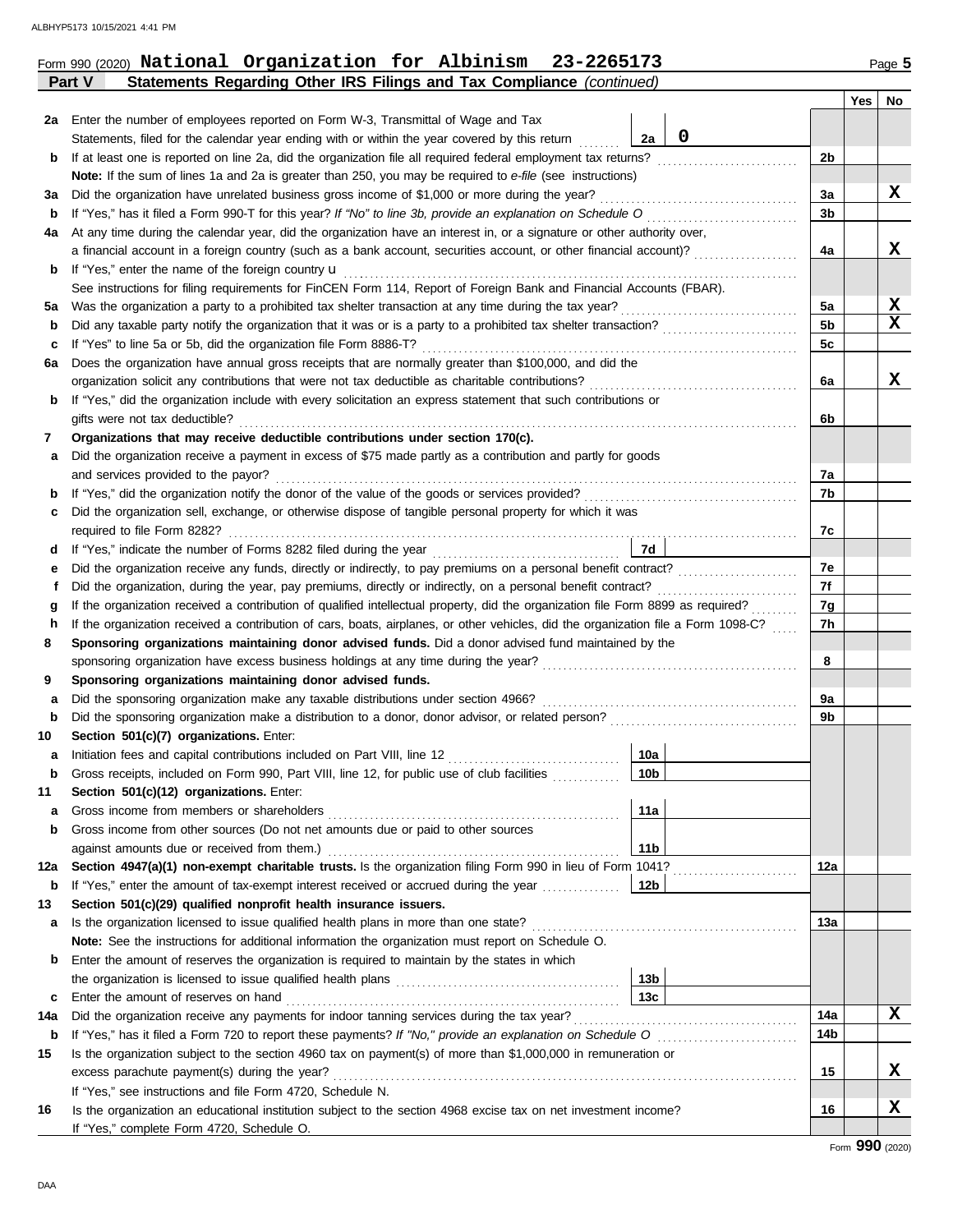|                                                 | response to line 8a, 8b, or 10b below, describe the circumstances, processes, or changes on Schedule O. See instructions.           |                 |             |     |  |  |  |
|-------------------------------------------------|-------------------------------------------------------------------------------------------------------------------------------------|-----------------|-------------|-----|--|--|--|
|                                                 | Check if Schedule O contains a response or note to any line in this Part VI.                                                        |                 |             | Ixl |  |  |  |
| <b>Section A. Governing Body and Management</b> |                                                                                                                                     |                 |             |     |  |  |  |
|                                                 |                                                                                                                                     |                 | Yes         | No  |  |  |  |
| 1a                                              | 13<br>Enter the number of voting members of the governing body at the end of the tax year<br>1a                                     |                 |             |     |  |  |  |
|                                                 | If there are material differences in voting rights among members of the governing body, or                                          |                 |             |     |  |  |  |
|                                                 | if the governing body delegated broad authority to an executive committee or similar                                                |                 |             |     |  |  |  |
|                                                 | committee, explain on Schedule O.                                                                                                   |                 |             |     |  |  |  |
| b                                               | 13<br>1 <sub>b</sub><br>Enter the number of voting members included on line 1a, above, who are independent                          |                 |             |     |  |  |  |
| 2                                               | Did any officer, director, trustee, or key employee have a family relationship or a business relationship with                      |                 |             |     |  |  |  |
|                                                 | any other officer, director, trustee, or key employee?                                                                              | 2               |             | x   |  |  |  |
| 3                                               | Did the organization delegate control over management duties customarily performed by or under the direct                           |                 |             |     |  |  |  |
|                                                 | supervision of officers, directors, trustees, or key employees to a management company or other person?                             | 3               |             | X   |  |  |  |
| 4                                               | Did the organization make any significant changes to its governing documents since the prior Form 990 was filed?                    | 4               |             | X   |  |  |  |
| 5                                               |                                                                                                                                     | 5               |             | X   |  |  |  |
| 6                                               | Did the organization have members or stockholders?                                                                                  | 6               |             | X   |  |  |  |
| 7a                                              | Did the organization have members, stockholders, or other persons who had the power to elect or appoint                             |                 |             |     |  |  |  |
|                                                 | one or more members of the governing body?                                                                                          | 7а              |             | X   |  |  |  |
| b                                               | Are any governance decisions of the organization reserved to (or subject to approval by) members,                                   |                 |             |     |  |  |  |
|                                                 | stockholders, or persons other than the governing body?                                                                             | 7b              |             | X.  |  |  |  |
| 8                                               | Did the organization contemporaneously document the meetings held or written actions undertaken during the year by the following:   |                 |             |     |  |  |  |
| а                                               | The governing body?                                                                                                                 | 8а              | х<br>X      |     |  |  |  |
| b                                               |                                                                                                                                     | 8b              |             |     |  |  |  |
| 9                                               | Is there any officer, director, trustee, or key employee listed in Part VII, Section A, who cannot be reached at                    | 9               |             | x   |  |  |  |
|                                                 | Section B. Policies (This Section B requests information about policies not required by the Internal Revenue Code.)                 |                 |             |     |  |  |  |
|                                                 |                                                                                                                                     |                 | Yes         | No  |  |  |  |
| 10a                                             | Did the organization have local chapters, branches, or affiliates?                                                                  | 10a             |             | x   |  |  |  |
| b                                               | If "Yes," did the organization have written policies and procedures governing the activities of such chapters,                      |                 |             |     |  |  |  |
|                                                 | affiliates, and branches to ensure their operations are consistent with the organization's exempt purposes?                         | 10 <sub>b</sub> |             |     |  |  |  |
| 11a                                             | Has the organization provided a complete copy of this Form 990 to all members of its governing body before filing the form?         | 11a             |             | x   |  |  |  |
| b                                               | Describe in Schedule O the process, if any, used by the organization to review this Form 990.                                       |                 |             |     |  |  |  |
| 12a                                             | Did the organization have a written conflict of interest policy? If "No," go to line 13                                             | 12a             | x           |     |  |  |  |
| b                                               | Were officers, directors, or trustees, and key employees required to disclose annually interests that could give rise to conflicts? | 12b             | X           |     |  |  |  |
| c                                               | Did the organization regularly and consistently monitor and enforce compliance with the policy? If "Yes,"                           |                 |             |     |  |  |  |
|                                                 | describe in Schedule O how this was done                                                                                            | 12c             | X           |     |  |  |  |
| 13                                              |                                                                                                                                     | 13              | X           |     |  |  |  |
| 14                                              | Did the organization have a written document retention and destruction policy?                                                      | 14              | $\mathbf x$ |     |  |  |  |
| 15                                              | Did the process for determining compensation of the following persons include a review and approval by                              |                 |             |     |  |  |  |
|                                                 | independent persons, comparability data, and contemporaneous substantiation of the deliberation and decision?                       |                 |             |     |  |  |  |
| а                                               |                                                                                                                                     | 15a             | $\mathbf x$ |     |  |  |  |
| b                                               | Other officers or key employees of the organization                                                                                 | 15b             |             | X   |  |  |  |
|                                                 | If "Yes" to line 15a or 15b, describe the process in Schedule O (see instructions).                                                 |                 |             |     |  |  |  |
| 16a                                             | Did the organization invest in, contribute assets to, or participate in a joint venture or similar arrangement                      |                 |             |     |  |  |  |
|                                                 | with a taxable entity during the year?                                                                                              | 16a             |             | X   |  |  |  |
| b                                               | If "Yes," did the organization follow a written policy or procedure requiring the organization to evaluate its                      |                 |             |     |  |  |  |
|                                                 | participation in joint venture arrangements under applicable federal tax law, and take steps to safeguard the                       |                 |             |     |  |  |  |
|                                                 |                                                                                                                                     | 16b             |             |     |  |  |  |
|                                                 | <b>Section C. Disclosure</b>                                                                                                        |                 |             |     |  |  |  |
| 17                                              | List the states with which a copy of this Form 990 is required to be filed $\mathbf u$ None                                         |                 |             |     |  |  |  |
| 18                                              | Section 6104 requires an organization to make its Forms 1023 (1024 or 1024-A, if applicable), 990, and 990-T (Section 501(c)        |                 |             |     |  |  |  |
|                                                 | (3)s only) available for public inspection. Indicate how you made these available. Check all that apply.                            |                 |             |     |  |  |  |
|                                                 | IXI<br>  Another's website   Upon request<br>Own website<br>Other (explain on Schedule O)<br>$\Box$                                 |                 |             |     |  |  |  |
| 19                                              | Describe on Schedule O whether (and if so, how) the organization made its governing documents, conflict of interest policy, and     |                 |             |     |  |  |  |
|                                                 | financial statements available to the public during the tax year.                                                                   |                 |             |     |  |  |  |
| 20                                              | State the name, address, and telephone number of the person who possesses the organization's books and records u                    |                 |             |     |  |  |  |
|                                                 | Lori Aubrey<br>PO Box 959                                                                                                           |                 |             |     |  |  |  |
|                                                 | NH 03826<br>East Hampstead                                                                                                          | 800-473-2310    |             |     |  |  |  |

**Part VI Governance, Management, and Disclosure** *For each "Yes" response to lines 2 through 7b below, and for a "No"*

DAA Form **990** (2020)

Form 990 (2020) Page **6 National Organization for Albinism 23-2265173**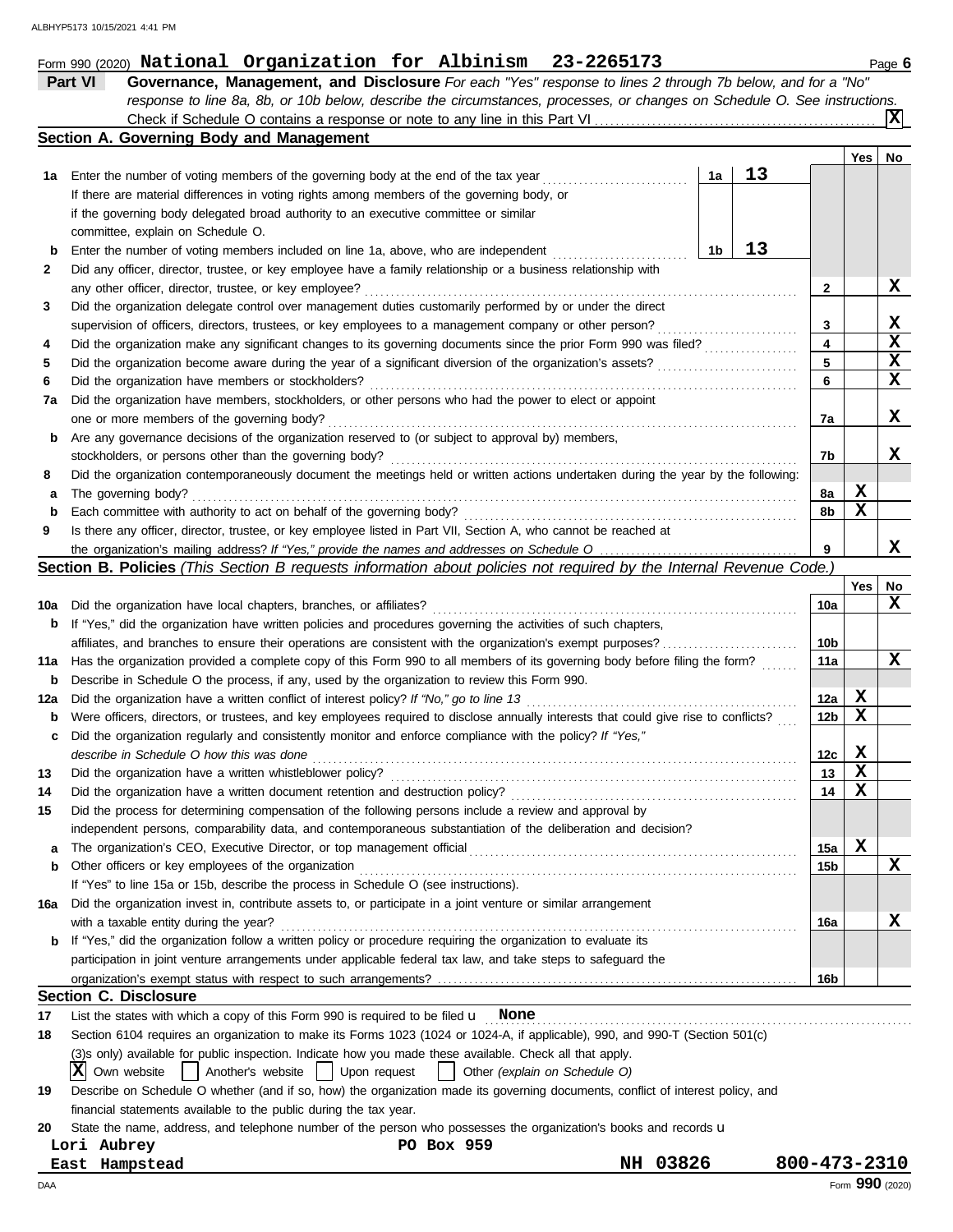|                          | Form 990 (2020) National Organization for Albinism 23-2265173                                                                                                                                                                                               | Page $\overline{\imath}$ |
|--------------------------|-------------------------------------------------------------------------------------------------------------------------------------------------------------------------------------------------------------------------------------------------------------|--------------------------|
| Part VII                 | Compensation of Officers, Directors, Trustees, Key Employees, Highest Compensated Employees, and                                                                                                                                                            |                          |
|                          | <b>Independent Contractors</b>                                                                                                                                                                                                                              |                          |
|                          | Check if Schedule O contains a response or note to any line in this Part VII                                                                                                                                                                                |                          |
| Section A.               | Officers, Directors, Trustees, Key Employees, and Highest Compensated Employees                                                                                                                                                                             |                          |
| organization's tax year. | 1a Complete this table for all persons required to be listed. Report compensation for the calendar year ending with or within the                                                                                                                           |                          |
|                          | • List all of the organization's current officers, directors, trustees (whether individuals or organizations), regardless of amount of<br>compensation. Enter -0- in columns $(D)$ , $(E)$ , and $(F)$ if no compensation was paid.                         |                          |
|                          | • List all of the organization's current key employees, if any. See instructions for definition of "key employee."                                                                                                                                          |                          |
|                          | • List the organization's five current highest compensated employees (other than an officer, director, trustee, or key employee)<br>who received reportable componention (Rev 5 of Ferm W 2 and/or Rev 7 of Ferm 1000 MISC) of more than \$100,000 from the |                          |

who received reportable compensation (Box 5 of Form W-2 and/or Box 7 of Form 1099-MISC) of more than \$100,000 from the organization and any related organizations.

List all of the organization's **former** officers, key employees, and highest compensated employees who received more than • List all of the organization's **former** officers, key employees, and highest compensate \$100,000 of reportable compensation from the organization and any related organizations.

List all of the organization's **former directors or trustees** that received, in the capacity as a former director or trustee of the organization, more than \$10,000 of reportable compensation from the organization and any related organizations. See instructions for the order in which to list the persons above. **•**

Check this box if neither the organization nor any related organization compensated any current officer, director, or trustee.

| (A)<br>Name and title                        | (B)<br>Average<br>hours<br>per week<br>(list any<br>hours for |                                      |                         | (C)<br>Position |                 | (do not check more than one<br>box, unless person is both an<br>officer and a director/trustee) |        | (D)<br>Reportable<br>compensation<br>from the<br>organization<br>(W-2/1099-MISC) | (E)<br>Reportable<br>compensation<br>from related<br>organizations<br>(W-2/1099-MISC) | (F)<br>Estimated amount<br>of other<br>compensation<br>from the<br>organization and |
|----------------------------------------------|---------------------------------------------------------------|--------------------------------------|-------------------------|-----------------|-----------------|-------------------------------------------------------------------------------------------------|--------|----------------------------------------------------------------------------------|---------------------------------------------------------------------------------------|-------------------------------------------------------------------------------------|
|                                              | related<br>organizations<br>below<br>dotted line)             | Individual<br>or director<br>trustee | nstitutional<br>trustee | Officer         | Ķey<br>employee | Highest compensated<br>employee                                                                 | Former |                                                                                  |                                                                                       | related organizations                                                               |
| (1) Michael J McGowan until                  |                                                               |                                      | 9/25/20                 |                 |                 |                                                                                                 |        |                                                                                  |                                                                                       |                                                                                     |
|                                              | 40.00                                                         |                                      |                         |                 |                 |                                                                                                 |        |                                                                                  |                                                                                       |                                                                                     |
| Executive Director                           | 0.00                                                          |                                      |                         | $\mathbf x$     |                 |                                                                                                 |        | 38,239                                                                           | 0                                                                                     | 0                                                                                   |
| $(2)$ Diana McCown eff                       | 9/26/20                                                       |                                      |                         |                 |                 |                                                                                                 |        |                                                                                  |                                                                                       |                                                                                     |
|                                              | 25.00                                                         |                                      |                         |                 |                 |                                                                                                 |        |                                                                                  |                                                                                       |                                                                                     |
| Interm Exec Director                         | 0.00                                                          |                                      |                         | $\mathbf x$     |                 |                                                                                                 |        | 6,600                                                                            | 0                                                                                     | 0                                                                                   |
| (3) Diana McCown $un\ddagger i1$             | 9/26/20                                                       |                                      |                         |                 |                 |                                                                                                 |        |                                                                                  |                                                                                       |                                                                                     |
|                                              | 1.00                                                          |                                      |                         |                 |                 |                                                                                                 |        |                                                                                  |                                                                                       |                                                                                     |
| Board Member                                 | 0.00                                                          | $\mathbf x$                          |                         |                 |                 |                                                                                                 |        | 0                                                                                | 0                                                                                     | $\mathbf 0$                                                                         |
| (4) Torey Alford                             |                                                               |                                      |                         |                 |                 |                                                                                                 |        |                                                                                  |                                                                                       |                                                                                     |
|                                              | 1.00                                                          |                                      |                         |                 |                 |                                                                                                 |        |                                                                                  |                                                                                       |                                                                                     |
| Board Member                                 | 0.00                                                          | $\mathbf x$                          |                         |                 |                 |                                                                                                 |        | 0                                                                                | 0                                                                                     | 0                                                                                   |
| (5) Donna Appell                             |                                                               |                                      |                         |                 |                 |                                                                                                 |        |                                                                                  |                                                                                       |                                                                                     |
|                                              | 1.00                                                          |                                      |                         |                 |                 |                                                                                                 |        |                                                                                  |                                                                                       |                                                                                     |
| Board Member                                 | 0.00                                                          | $\mathbf x$                          |                         |                 |                 |                                                                                                 |        | 0                                                                                | 0                                                                                     | $\mathbf 0$                                                                         |
| (6) Kris Baker                               |                                                               |                                      |                         |                 |                 |                                                                                                 |        |                                                                                  |                                                                                       |                                                                                     |
|                                              | 1.00                                                          |                                      |                         |                 |                 |                                                                                                 |        |                                                                                  |                                                                                       |                                                                                     |
| Board Member                                 | 0.00                                                          | $\mathbf x$                          |                         |                 |                 |                                                                                                 |        | 0                                                                                | 0                                                                                     | 0                                                                                   |
| (7) Emma Brinkley                            |                                                               |                                      |                         |                 |                 |                                                                                                 |        |                                                                                  |                                                                                       |                                                                                     |
|                                              | 1.00                                                          |                                      |                         |                 |                 |                                                                                                 |        |                                                                                  |                                                                                       |                                                                                     |
| Board Member                                 | 0.00                                                          | $\mathbf x$                          |                         |                 |                 |                                                                                                 |        | 0                                                                                | 0                                                                                     | $\mathbf 0$                                                                         |
| (8) Brandi Darby                             |                                                               |                                      |                         |                 |                 |                                                                                                 |        |                                                                                  |                                                                                       |                                                                                     |
|                                              | 1.00                                                          |                                      |                         |                 |                 |                                                                                                 |        |                                                                                  |                                                                                       |                                                                                     |
| Board Member<br>$(9)$ Rebecca Elizabeth      | 0.00                                                          | $\mathbf x$                          |                         |                 |                 |                                                                                                 |        | 0                                                                                | 0                                                                                     | 0                                                                                   |
|                                              | Drury<br>1.00                                                 |                                      |                         |                 |                 |                                                                                                 |        |                                                                                  |                                                                                       |                                                                                     |
|                                              | 0.00                                                          | X                                    |                         |                 |                 |                                                                                                 |        | 0                                                                                | 0                                                                                     | $\mathbf 0$                                                                         |
| Executive Cmte. A.L.<br>(10) Antonia Literas | <b>Espinosa</b>                                               |                                      |                         |                 |                 |                                                                                                 |        |                                                                                  |                                                                                       |                                                                                     |
|                                              | 1.00                                                          |                                      |                         |                 |                 |                                                                                                 |        |                                                                                  |                                                                                       |                                                                                     |
| Board Member                                 | 0.00                                                          | $\mathbf x$                          |                         |                 |                 |                                                                                                 |        | 0                                                                                | 0                                                                                     | 0                                                                                   |
| (11) Christie Falco                          |                                                               |                                      |                         |                 |                 |                                                                                                 |        |                                                                                  |                                                                                       |                                                                                     |
|                                              | 1.00                                                          |                                      |                         |                 |                 |                                                                                                 |        |                                                                                  |                                                                                       |                                                                                     |
| Board Member                                 | 0.00                                                          | $\mathbf x$                          |                         |                 |                 |                                                                                                 |        | 0                                                                                | 0                                                                                     | $\mathbf 0$                                                                         |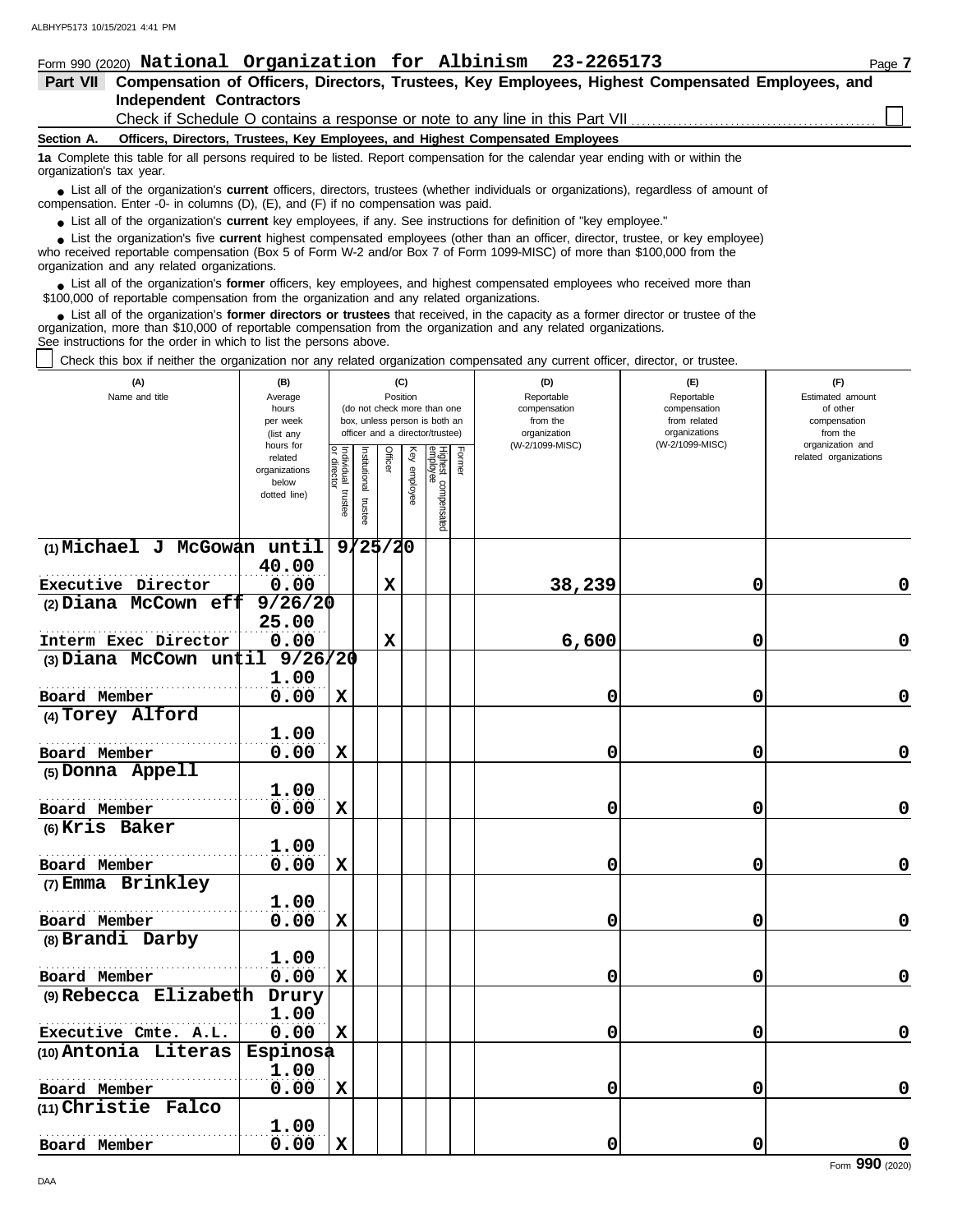| (C)<br>(A)<br>(D)<br>(B)<br>(E)<br>(F)<br>Position<br>Name and title<br>Average<br>Reportable<br>Reportable<br>Estimated amount<br>(do not check more than one<br>compensation<br>of other<br>hours<br>compensation<br>box, unless person is both an<br>from the<br>from related<br>per week<br>compensation<br>officer and a director/trustee)<br>organizations<br>organization<br>from the<br>(list any<br>(W-2/1099-MISC)<br>organization and<br>(W-2/1099-MISC)<br>hours for<br>Individual trustee<br>or director<br>Officer<br>Highest compensated<br>employee<br>Former<br>Key employee<br>Institutional<br>related organizations<br>related<br>organizations<br>below<br>dotted line)<br>trustee<br>Sonja Harris<br>(12)<br>1.00<br>0.00<br>$\mathbf x$<br>0<br>Board Secretary<br>х<br>0<br>0<br>Mark A LaRue<br>(13)<br>1.00<br>0.00<br>$\mathbf x$<br>X<br>0<br>$\mathbf 0$<br>0<br>Board Treasurer<br>Donald H Martin<br>(14)<br>1.00<br>0.00<br>$\mathbf x$<br>Board Member<br>0<br>$\mathbf 0$<br>0<br>Donte Mickens<br>(15)<br>5.00<br>0.00<br>$\mathbf x$<br>X<br>0<br>0<br>Chair<br>0<br>Elliot Ostrove<br>(16)<br>1.00<br>0.00<br>Board Vice Chair<br>X<br>X<br>0<br>0<br>0<br>44,839<br>Subtotal<br>1b<br>u<br>c Total from continuation sheets to Part VII, Section A manuscript<br>u<br>44,839<br>d<br>u<br>Total number of individuals (including but not limited to those listed above) who received more than \$100,000 of<br>2<br>reportable compensation from the organization $\bf{u}$ 0<br>Yes<br>No.<br>Did the organization list any former officer, director, trustee, key employee, or highest compensated<br>3<br>X<br>3<br>For any individual listed on line 1a, is the sum of reportable compensation and other compensation from the<br>4<br>organization and related organizations greater than \$150,000? If "Yes," complete Schedule J for such<br>X<br>4<br>Did any person listed on line 1a receive or accrue compensation from any unrelated organization or individual<br>5<br>x<br>5<br>Section B. Independent Contractors<br>Complete this table for your five highest compensated independent contractors that received more than \$100,000 of<br>1<br>compensation from the organization. Report compensation for the calendar year ending with or within the organization's tax year.<br>(B)<br>(C)<br>Compensation<br>(A)<br>Name and business address<br>Description of services<br>Total number of independent contractors (including but not limited to those listed above) who<br>2<br>received more than \$100,000 of compensation from the organization u<br>0 | ALBHYP5173 10/15/2021 4:41 PM<br>Part VII | Form 990 (2020) National Organization for Albinism |  |  |  | 23-2265173<br>Section A. Officers, Directors, Trustees, Key Employees, and Highest Compensated Employees (continued) |  |  | Page 8 |
|----------------------------------------------------------------------------------------------------------------------------------------------------------------------------------------------------------------------------------------------------------------------------------------------------------------------------------------------------------------------------------------------------------------------------------------------------------------------------------------------------------------------------------------------------------------------------------------------------------------------------------------------------------------------------------------------------------------------------------------------------------------------------------------------------------------------------------------------------------------------------------------------------------------------------------------------------------------------------------------------------------------------------------------------------------------------------------------------------------------------------------------------------------------------------------------------------------------------------------------------------------------------------------------------------------------------------------------------------------------------------------------------------------------------------------------------------------------------------------------------------------------------------------------------------------------------------------------------------------------------------------------------------------------------------------------------------------------------------------------------------------------------------------------------------------------------------------------------------------------------------------------------------------------------------------------------------------------------------------------------------------------------------------------------------------------------------------------------------------------------------------------------------------------------------------------------------------------------------------------------------------------------------------------------------------------------------------------------------------------------------------------------------------------------------------------------------------------------------------------------------------------------------------------------------------------------------------------------------------------------|-------------------------------------------|----------------------------------------------------|--|--|--|----------------------------------------------------------------------------------------------------------------------|--|--|--------|
|                                                                                                                                                                                                                                                                                                                                                                                                                                                                                                                                                                                                                                                                                                                                                                                                                                                                                                                                                                                                                                                                                                                                                                                                                                                                                                                                                                                                                                                                                                                                                                                                                                                                                                                                                                                                                                                                                                                                                                                                                                                                                                                                                                                                                                                                                                                                                                                                                                                                                                                                                                                                                      |                                           |                                                    |  |  |  |                                                                                                                      |  |  |        |
|                                                                                                                                                                                                                                                                                                                                                                                                                                                                                                                                                                                                                                                                                                                                                                                                                                                                                                                                                                                                                                                                                                                                                                                                                                                                                                                                                                                                                                                                                                                                                                                                                                                                                                                                                                                                                                                                                                                                                                                                                                                                                                                                                                                                                                                                                                                                                                                                                                                                                                                                                                                                                      |                                           |                                                    |  |  |  |                                                                                                                      |  |  |        |
|                                                                                                                                                                                                                                                                                                                                                                                                                                                                                                                                                                                                                                                                                                                                                                                                                                                                                                                                                                                                                                                                                                                                                                                                                                                                                                                                                                                                                                                                                                                                                                                                                                                                                                                                                                                                                                                                                                                                                                                                                                                                                                                                                                                                                                                                                                                                                                                                                                                                                                                                                                                                                      |                                           |                                                    |  |  |  |                                                                                                                      |  |  |        |
|                                                                                                                                                                                                                                                                                                                                                                                                                                                                                                                                                                                                                                                                                                                                                                                                                                                                                                                                                                                                                                                                                                                                                                                                                                                                                                                                                                                                                                                                                                                                                                                                                                                                                                                                                                                                                                                                                                                                                                                                                                                                                                                                                                                                                                                                                                                                                                                                                                                                                                                                                                                                                      |                                           |                                                    |  |  |  |                                                                                                                      |  |  |        |
|                                                                                                                                                                                                                                                                                                                                                                                                                                                                                                                                                                                                                                                                                                                                                                                                                                                                                                                                                                                                                                                                                                                                                                                                                                                                                                                                                                                                                                                                                                                                                                                                                                                                                                                                                                                                                                                                                                                                                                                                                                                                                                                                                                                                                                                                                                                                                                                                                                                                                                                                                                                                                      |                                           |                                                    |  |  |  |                                                                                                                      |  |  |        |
|                                                                                                                                                                                                                                                                                                                                                                                                                                                                                                                                                                                                                                                                                                                                                                                                                                                                                                                                                                                                                                                                                                                                                                                                                                                                                                                                                                                                                                                                                                                                                                                                                                                                                                                                                                                                                                                                                                                                                                                                                                                                                                                                                                                                                                                                                                                                                                                                                                                                                                                                                                                                                      |                                           |                                                    |  |  |  |                                                                                                                      |  |  |        |
|                                                                                                                                                                                                                                                                                                                                                                                                                                                                                                                                                                                                                                                                                                                                                                                                                                                                                                                                                                                                                                                                                                                                                                                                                                                                                                                                                                                                                                                                                                                                                                                                                                                                                                                                                                                                                                                                                                                                                                                                                                                                                                                                                                                                                                                                                                                                                                                                                                                                                                                                                                                                                      |                                           |                                                    |  |  |  |                                                                                                                      |  |  |        |
|                                                                                                                                                                                                                                                                                                                                                                                                                                                                                                                                                                                                                                                                                                                                                                                                                                                                                                                                                                                                                                                                                                                                                                                                                                                                                                                                                                                                                                                                                                                                                                                                                                                                                                                                                                                                                                                                                                                                                                                                                                                                                                                                                                                                                                                                                                                                                                                                                                                                                                                                                                                                                      |                                           |                                                    |  |  |  |                                                                                                                      |  |  |        |
|                                                                                                                                                                                                                                                                                                                                                                                                                                                                                                                                                                                                                                                                                                                                                                                                                                                                                                                                                                                                                                                                                                                                                                                                                                                                                                                                                                                                                                                                                                                                                                                                                                                                                                                                                                                                                                                                                                                                                                                                                                                                                                                                                                                                                                                                                                                                                                                                                                                                                                                                                                                                                      |                                           |                                                    |  |  |  |                                                                                                                      |  |  |        |
|                                                                                                                                                                                                                                                                                                                                                                                                                                                                                                                                                                                                                                                                                                                                                                                                                                                                                                                                                                                                                                                                                                                                                                                                                                                                                                                                                                                                                                                                                                                                                                                                                                                                                                                                                                                                                                                                                                                                                                                                                                                                                                                                                                                                                                                                                                                                                                                                                                                                                                                                                                                                                      |                                           |                                                    |  |  |  |                                                                                                                      |  |  |        |
|                                                                                                                                                                                                                                                                                                                                                                                                                                                                                                                                                                                                                                                                                                                                                                                                                                                                                                                                                                                                                                                                                                                                                                                                                                                                                                                                                                                                                                                                                                                                                                                                                                                                                                                                                                                                                                                                                                                                                                                                                                                                                                                                                                                                                                                                                                                                                                                                                                                                                                                                                                                                                      |                                           |                                                    |  |  |  |                                                                                                                      |  |  |        |
|                                                                                                                                                                                                                                                                                                                                                                                                                                                                                                                                                                                                                                                                                                                                                                                                                                                                                                                                                                                                                                                                                                                                                                                                                                                                                                                                                                                                                                                                                                                                                                                                                                                                                                                                                                                                                                                                                                                                                                                                                                                                                                                                                                                                                                                                                                                                                                                                                                                                                                                                                                                                                      |                                           |                                                    |  |  |  |                                                                                                                      |  |  |        |
|                                                                                                                                                                                                                                                                                                                                                                                                                                                                                                                                                                                                                                                                                                                                                                                                                                                                                                                                                                                                                                                                                                                                                                                                                                                                                                                                                                                                                                                                                                                                                                                                                                                                                                                                                                                                                                                                                                                                                                                                                                                                                                                                                                                                                                                                                                                                                                                                                                                                                                                                                                                                                      |                                           |                                                    |  |  |  |                                                                                                                      |  |  |        |
|                                                                                                                                                                                                                                                                                                                                                                                                                                                                                                                                                                                                                                                                                                                                                                                                                                                                                                                                                                                                                                                                                                                                                                                                                                                                                                                                                                                                                                                                                                                                                                                                                                                                                                                                                                                                                                                                                                                                                                                                                                                                                                                                                                                                                                                                                                                                                                                                                                                                                                                                                                                                                      |                                           |                                                    |  |  |  |                                                                                                                      |  |  |        |
|                                                                                                                                                                                                                                                                                                                                                                                                                                                                                                                                                                                                                                                                                                                                                                                                                                                                                                                                                                                                                                                                                                                                                                                                                                                                                                                                                                                                                                                                                                                                                                                                                                                                                                                                                                                                                                                                                                                                                                                                                                                                                                                                                                                                                                                                                                                                                                                                                                                                                                                                                                                                                      |                                           |                                                    |  |  |  |                                                                                                                      |  |  |        |
|                                                                                                                                                                                                                                                                                                                                                                                                                                                                                                                                                                                                                                                                                                                                                                                                                                                                                                                                                                                                                                                                                                                                                                                                                                                                                                                                                                                                                                                                                                                                                                                                                                                                                                                                                                                                                                                                                                                                                                                                                                                                                                                                                                                                                                                                                                                                                                                                                                                                                                                                                                                                                      |                                           |                                                    |  |  |  |                                                                                                                      |  |  |        |
|                                                                                                                                                                                                                                                                                                                                                                                                                                                                                                                                                                                                                                                                                                                                                                                                                                                                                                                                                                                                                                                                                                                                                                                                                                                                                                                                                                                                                                                                                                                                                                                                                                                                                                                                                                                                                                                                                                                                                                                                                                                                                                                                                                                                                                                                                                                                                                                                                                                                                                                                                                                                                      |                                           |                                                    |  |  |  |                                                                                                                      |  |  |        |
|                                                                                                                                                                                                                                                                                                                                                                                                                                                                                                                                                                                                                                                                                                                                                                                                                                                                                                                                                                                                                                                                                                                                                                                                                                                                                                                                                                                                                                                                                                                                                                                                                                                                                                                                                                                                                                                                                                                                                                                                                                                                                                                                                                                                                                                                                                                                                                                                                                                                                                                                                                                                                      |                                           |                                                    |  |  |  |                                                                                                                      |  |  |        |
|                                                                                                                                                                                                                                                                                                                                                                                                                                                                                                                                                                                                                                                                                                                                                                                                                                                                                                                                                                                                                                                                                                                                                                                                                                                                                                                                                                                                                                                                                                                                                                                                                                                                                                                                                                                                                                                                                                                                                                                                                                                                                                                                                                                                                                                                                                                                                                                                                                                                                                                                                                                                                      |                                           |                                                    |  |  |  |                                                                                                                      |  |  |        |
|                                                                                                                                                                                                                                                                                                                                                                                                                                                                                                                                                                                                                                                                                                                                                                                                                                                                                                                                                                                                                                                                                                                                                                                                                                                                                                                                                                                                                                                                                                                                                                                                                                                                                                                                                                                                                                                                                                                                                                                                                                                                                                                                                                                                                                                                                                                                                                                                                                                                                                                                                                                                                      |                                           |                                                    |  |  |  |                                                                                                                      |  |  |        |
|                                                                                                                                                                                                                                                                                                                                                                                                                                                                                                                                                                                                                                                                                                                                                                                                                                                                                                                                                                                                                                                                                                                                                                                                                                                                                                                                                                                                                                                                                                                                                                                                                                                                                                                                                                                                                                                                                                                                                                                                                                                                                                                                                                                                                                                                                                                                                                                                                                                                                                                                                                                                                      |                                           |                                                    |  |  |  |                                                                                                                      |  |  |        |
|                                                                                                                                                                                                                                                                                                                                                                                                                                                                                                                                                                                                                                                                                                                                                                                                                                                                                                                                                                                                                                                                                                                                                                                                                                                                                                                                                                                                                                                                                                                                                                                                                                                                                                                                                                                                                                                                                                                                                                                                                                                                                                                                                                                                                                                                                                                                                                                                                                                                                                                                                                                                                      |                                           |                                                    |  |  |  |                                                                                                                      |  |  |        |
|                                                                                                                                                                                                                                                                                                                                                                                                                                                                                                                                                                                                                                                                                                                                                                                                                                                                                                                                                                                                                                                                                                                                                                                                                                                                                                                                                                                                                                                                                                                                                                                                                                                                                                                                                                                                                                                                                                                                                                                                                                                                                                                                                                                                                                                                                                                                                                                                                                                                                                                                                                                                                      |                                           |                                                    |  |  |  |                                                                                                                      |  |  |        |
|                                                                                                                                                                                                                                                                                                                                                                                                                                                                                                                                                                                                                                                                                                                                                                                                                                                                                                                                                                                                                                                                                                                                                                                                                                                                                                                                                                                                                                                                                                                                                                                                                                                                                                                                                                                                                                                                                                                                                                                                                                                                                                                                                                                                                                                                                                                                                                                                                                                                                                                                                                                                                      |                                           |                                                    |  |  |  |                                                                                                                      |  |  |        |
|                                                                                                                                                                                                                                                                                                                                                                                                                                                                                                                                                                                                                                                                                                                                                                                                                                                                                                                                                                                                                                                                                                                                                                                                                                                                                                                                                                                                                                                                                                                                                                                                                                                                                                                                                                                                                                                                                                                                                                                                                                                                                                                                                                                                                                                                                                                                                                                                                                                                                                                                                                                                                      |                                           |                                                    |  |  |  |                                                                                                                      |  |  |        |
|                                                                                                                                                                                                                                                                                                                                                                                                                                                                                                                                                                                                                                                                                                                                                                                                                                                                                                                                                                                                                                                                                                                                                                                                                                                                                                                                                                                                                                                                                                                                                                                                                                                                                                                                                                                                                                                                                                                                                                                                                                                                                                                                                                                                                                                                                                                                                                                                                                                                                                                                                                                                                      |                                           |                                                    |  |  |  |                                                                                                                      |  |  |        |
|                                                                                                                                                                                                                                                                                                                                                                                                                                                                                                                                                                                                                                                                                                                                                                                                                                                                                                                                                                                                                                                                                                                                                                                                                                                                                                                                                                                                                                                                                                                                                                                                                                                                                                                                                                                                                                                                                                                                                                                                                                                                                                                                                                                                                                                                                                                                                                                                                                                                                                                                                                                                                      |                                           |                                                    |  |  |  |                                                                                                                      |  |  |        |
|                                                                                                                                                                                                                                                                                                                                                                                                                                                                                                                                                                                                                                                                                                                                                                                                                                                                                                                                                                                                                                                                                                                                                                                                                                                                                                                                                                                                                                                                                                                                                                                                                                                                                                                                                                                                                                                                                                                                                                                                                                                                                                                                                                                                                                                                                                                                                                                                                                                                                                                                                                                                                      |                                           |                                                    |  |  |  |                                                                                                                      |  |  |        |
|                                                                                                                                                                                                                                                                                                                                                                                                                                                                                                                                                                                                                                                                                                                                                                                                                                                                                                                                                                                                                                                                                                                                                                                                                                                                                                                                                                                                                                                                                                                                                                                                                                                                                                                                                                                                                                                                                                                                                                                                                                                                                                                                                                                                                                                                                                                                                                                                                                                                                                                                                                                                                      |                                           |                                                    |  |  |  |                                                                                                                      |  |  |        |
|                                                                                                                                                                                                                                                                                                                                                                                                                                                                                                                                                                                                                                                                                                                                                                                                                                                                                                                                                                                                                                                                                                                                                                                                                                                                                                                                                                                                                                                                                                                                                                                                                                                                                                                                                                                                                                                                                                                                                                                                                                                                                                                                                                                                                                                                                                                                                                                                                                                                                                                                                                                                                      |                                           |                                                    |  |  |  |                                                                                                                      |  |  |        |
|                                                                                                                                                                                                                                                                                                                                                                                                                                                                                                                                                                                                                                                                                                                                                                                                                                                                                                                                                                                                                                                                                                                                                                                                                                                                                                                                                                                                                                                                                                                                                                                                                                                                                                                                                                                                                                                                                                                                                                                                                                                                                                                                                                                                                                                                                                                                                                                                                                                                                                                                                                                                                      |                                           |                                                    |  |  |  |                                                                                                                      |  |  |        |
|                                                                                                                                                                                                                                                                                                                                                                                                                                                                                                                                                                                                                                                                                                                                                                                                                                                                                                                                                                                                                                                                                                                                                                                                                                                                                                                                                                                                                                                                                                                                                                                                                                                                                                                                                                                                                                                                                                                                                                                                                                                                                                                                                                                                                                                                                                                                                                                                                                                                                                                                                                                                                      |                                           |                                                    |  |  |  |                                                                                                                      |  |  |        |
|                                                                                                                                                                                                                                                                                                                                                                                                                                                                                                                                                                                                                                                                                                                                                                                                                                                                                                                                                                                                                                                                                                                                                                                                                                                                                                                                                                                                                                                                                                                                                                                                                                                                                                                                                                                                                                                                                                                                                                                                                                                                                                                                                                                                                                                                                                                                                                                                                                                                                                                                                                                                                      |                                           |                                                    |  |  |  |                                                                                                                      |  |  |        |
|                                                                                                                                                                                                                                                                                                                                                                                                                                                                                                                                                                                                                                                                                                                                                                                                                                                                                                                                                                                                                                                                                                                                                                                                                                                                                                                                                                                                                                                                                                                                                                                                                                                                                                                                                                                                                                                                                                                                                                                                                                                                                                                                                                                                                                                                                                                                                                                                                                                                                                                                                                                                                      |                                           |                                                    |  |  |  |                                                                                                                      |  |  |        |
|                                                                                                                                                                                                                                                                                                                                                                                                                                                                                                                                                                                                                                                                                                                                                                                                                                                                                                                                                                                                                                                                                                                                                                                                                                                                                                                                                                                                                                                                                                                                                                                                                                                                                                                                                                                                                                                                                                                                                                                                                                                                                                                                                                                                                                                                                                                                                                                                                                                                                                                                                                                                                      |                                           |                                                    |  |  |  |                                                                                                                      |  |  |        |
|                                                                                                                                                                                                                                                                                                                                                                                                                                                                                                                                                                                                                                                                                                                                                                                                                                                                                                                                                                                                                                                                                                                                                                                                                                                                                                                                                                                                                                                                                                                                                                                                                                                                                                                                                                                                                                                                                                                                                                                                                                                                                                                                                                                                                                                                                                                                                                                                                                                                                                                                                                                                                      |                                           |                                                    |  |  |  |                                                                                                                      |  |  |        |
|                                                                                                                                                                                                                                                                                                                                                                                                                                                                                                                                                                                                                                                                                                                                                                                                                                                                                                                                                                                                                                                                                                                                                                                                                                                                                                                                                                                                                                                                                                                                                                                                                                                                                                                                                                                                                                                                                                                                                                                                                                                                                                                                                                                                                                                                                                                                                                                                                                                                                                                                                                                                                      |                                           |                                                    |  |  |  |                                                                                                                      |  |  |        |
|                                                                                                                                                                                                                                                                                                                                                                                                                                                                                                                                                                                                                                                                                                                                                                                                                                                                                                                                                                                                                                                                                                                                                                                                                                                                                                                                                                                                                                                                                                                                                                                                                                                                                                                                                                                                                                                                                                                                                                                                                                                                                                                                                                                                                                                                                                                                                                                                                                                                                                                                                                                                                      |                                           |                                                    |  |  |  |                                                                                                                      |  |  |        |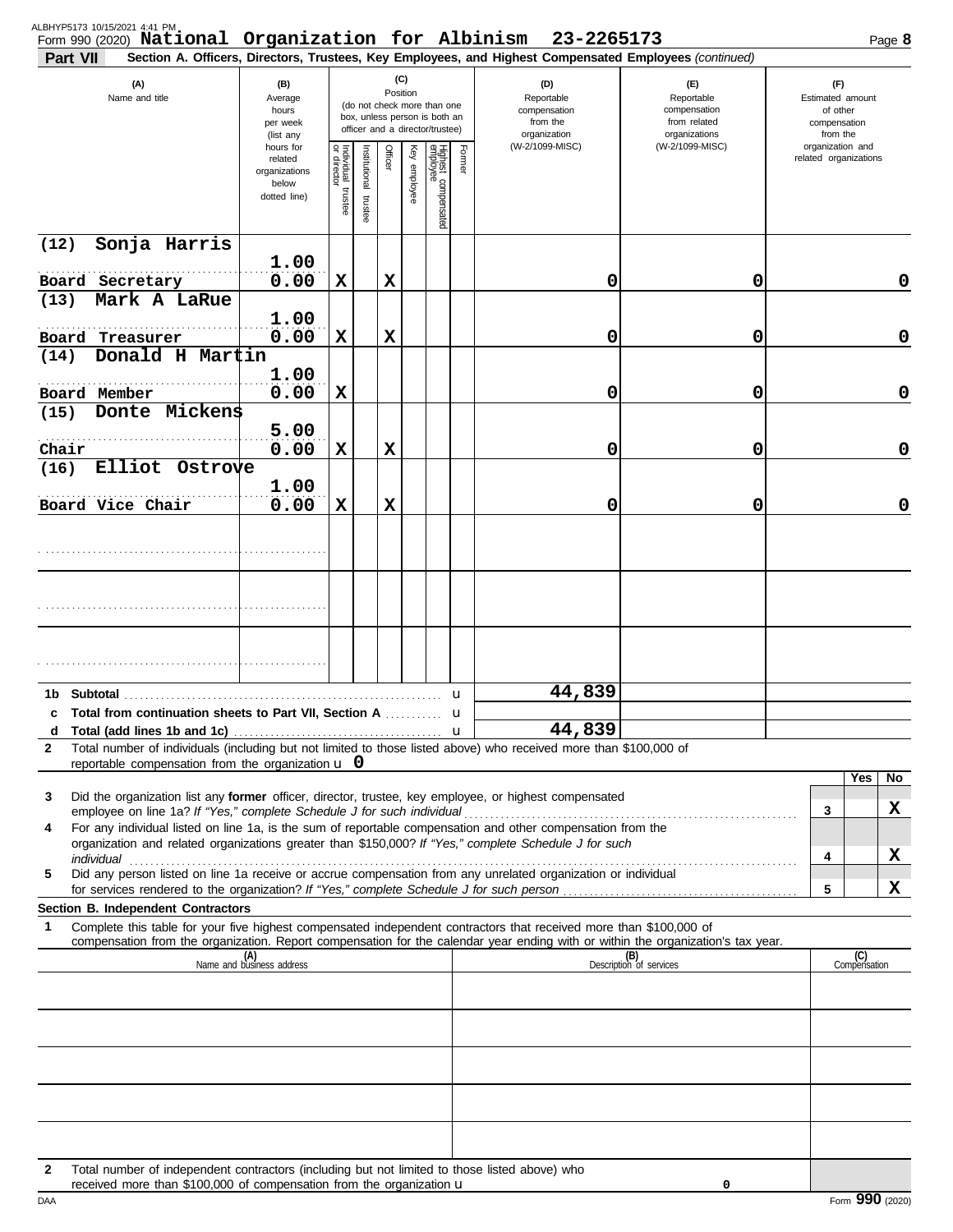# Form 990 (2020) Page **9 National Organization for Albinism 23-2265173**

## **Part VIII Statement of Revenue**

Check if Schedule O contains a response or note to any line in this Part VIII . . . . . . . . . . . . . . . . . . . . . . . . . . . . . . . . . . . . . . . . . . . .

|                                                                  |     |                                                                |                 |                      | (A)<br>Total revenue | (B)<br>Related or exempt<br>function revenue | (C)<br>Unrelated<br>business revenue | (D)<br>Revenue excluded<br>from tax under<br>sections 512-514 |
|------------------------------------------------------------------|-----|----------------------------------------------------------------|-----------------|----------------------|----------------------|----------------------------------------------|--------------------------------------|---------------------------------------------------------------|
|                                                                  |     | 1a Federated campaigns                                         | 1a              |                      |                      |                                              |                                      |                                                               |
|                                                                  |     | <b>b</b> Membership dues<br>.                                  | 1 <sub>b</sub>  |                      |                      |                                              |                                      |                                                               |
|                                                                  |     | c Fundraising events                                           | 1 <sub>c</sub>  |                      |                      |                                              |                                      |                                                               |
|                                                                  |     | d Related organizations                                        | 1d              |                      |                      |                                              |                                      |                                                               |
|                                                                  |     | Government grants (contributions)                              | 1e              |                      |                      |                                              |                                      |                                                               |
|                                                                  |     | f All other contributions, gifts, grants,                      |                 |                      |                      |                                              |                                      |                                                               |
| <b>Contributions, Gifts, Grants</b><br>and Other Similar Amounts |     | and similar amounts not included above                         | 1f              | 183,997              |                      |                                              |                                      |                                                               |
|                                                                  |     | Noncash contributions included in lines 1a-1f                  | 1g $\sqrt{3}$   |                      |                      |                                              |                                      |                                                               |
|                                                                  |     |                                                                |                 |                      | 183,997              |                                              |                                      |                                                               |
|                                                                  |     |                                                                |                 | <b>Business Code</b> |                      |                                              |                                      |                                                               |
|                                                                  | 2a  | Biennial & Annual Conferences                                  |                 |                      | 63,342               | 63,342                                       |                                      |                                                               |
|                                                                  | b   | Albinism Insight                                               |                 |                      | 7,828                | 7,828                                        |                                      |                                                               |
|                                                                  |     | Core Program Implementation                                    |                 |                      | 1,409                | 1,409                                        |                                      |                                                               |
|                                                                  | d   |                                                                |                 |                      |                      |                                              |                                      |                                                               |
| Program Service<br>Revenue                                       |     |                                                                |                 |                      |                      |                                              |                                      |                                                               |
|                                                                  |     | f All other program service revenue                            |                 |                      |                      |                                              |                                      |                                                               |
|                                                                  |     |                                                                |                 |                      | 72,579               |                                              |                                      |                                                               |
|                                                                  | 3   | Investment income (including dividends, interest, and          |                 |                      |                      |                                              |                                      |                                                               |
|                                                                  |     |                                                                |                 | u                    | 10,134               |                                              |                                      | 10,134                                                        |
|                                                                  | 4   | Income from investment of tax-exempt bond proceeds             |                 | u                    |                      |                                              |                                      |                                                               |
|                                                                  | 5   |                                                                |                 | u                    |                      |                                              |                                      |                                                               |
|                                                                  |     | (i) Real                                                       |                 | (ii) Personal        |                      |                                              |                                      |                                                               |
|                                                                  | 6а  | Gross rents<br>6а                                              |                 |                      |                      |                                              |                                      |                                                               |
|                                                                  | b   | 6b<br>Less: rental expenses                                    |                 |                      |                      |                                              |                                      |                                                               |
|                                                                  | с   | 6с<br>Rental inc. or (loss)                                    |                 |                      |                      |                                              |                                      |                                                               |
|                                                                  | d   | Net rental income or (loss)<br><b>7a</b> Gross amount from     |                 | u                    |                      |                                              |                                      |                                                               |
|                                                                  |     | (i) Securities<br>sales of assets                              |                 | (ii) Other           |                      |                                              |                                      |                                                               |
|                                                                  |     | 7a<br>other than inventory                                     | 248             | 4,930                |                      |                                              |                                      |                                                               |
| Revenue                                                          |     | <b>b</b> Less: cost or other                                   |                 |                      |                      |                                              |                                      |                                                               |
|                                                                  |     | 7b<br>basis and sales exps.                                    |                 |                      |                      |                                              |                                      |                                                               |
|                                                                  |     | c Gain or (loss)<br>7с                                         | 248             | 4,930                |                      |                                              |                                      |                                                               |
| Other                                                            | d   |                                                                |                 | u                    | 5,178                | 5,178                                        |                                      |                                                               |
|                                                                  |     | 8a Gross income from fundraising events                        |                 |                      |                      |                                              |                                      |                                                               |
|                                                                  |     |                                                                |                 |                      |                      |                                              |                                      |                                                               |
|                                                                  |     | of contributions reported on line 1c).<br>See Part IV, line 18 |                 | 63,256               |                      |                                              |                                      |                                                               |
|                                                                  |     | .<br><b>b</b> Less: direct expenses                            | 8a<br>8b        | 5,689                |                      |                                              |                                      |                                                               |
|                                                                  | c   | Net income or (loss) from fundraising events                   |                 | u                    | 57,567               |                                              |                                      | 57,567                                                        |
|                                                                  |     | 9a Gross income from gaming activities.                        |                 |                      |                      |                                              |                                      |                                                               |
|                                                                  |     | See Part IV, line 19                                           | 9a              |                      |                      |                                              |                                      |                                                               |
|                                                                  |     | .<br><b>b</b> Less: direct expenses                            | 9 <sub>b</sub>  |                      |                      |                                              |                                      |                                                               |
|                                                                  |     |                                                                |                 | u                    |                      |                                              |                                      |                                                               |
|                                                                  |     | 10a Gross sales of inventory, less                             |                 |                      |                      |                                              |                                      |                                                               |
|                                                                  |     | returns and allowances<br>.                                    | 10a             |                      |                      |                                              |                                      |                                                               |
|                                                                  |     | <b>b</b> Less: cost of goods sold                              | 10 <sub>b</sub> |                      |                      |                                              |                                      |                                                               |
|                                                                  |     | <b>c</b> Net income or (loss) from sales of inventory          |                 | $\mathbf u$          |                      |                                              |                                      |                                                               |
|                                                                  |     |                                                                |                 | <b>Business Code</b> |                      |                                              |                                      |                                                               |
|                                                                  | 11a |                                                                |                 |                      |                      |                                              |                                      |                                                               |
|                                                                  | b   |                                                                |                 |                      |                      |                                              |                                      |                                                               |
|                                                                  |     |                                                                |                 |                      |                      |                                              |                                      |                                                               |
| Miscellaneous<br>Revenue                                         | d   |                                                                |                 |                      |                      |                                              |                                      |                                                               |
|                                                                  |     |                                                                |                 | $\mathbf u$          |                      |                                              |                                      |                                                               |
|                                                                  | 12  |                                                                |                 | $\mathbf{u}$         | 329,455              | 77,757                                       | 0                                    | 67,701                                                        |
|                                                                  |     |                                                                |                 |                      |                      |                                              |                                      |                                                               |

DAA

Form **990** (2020)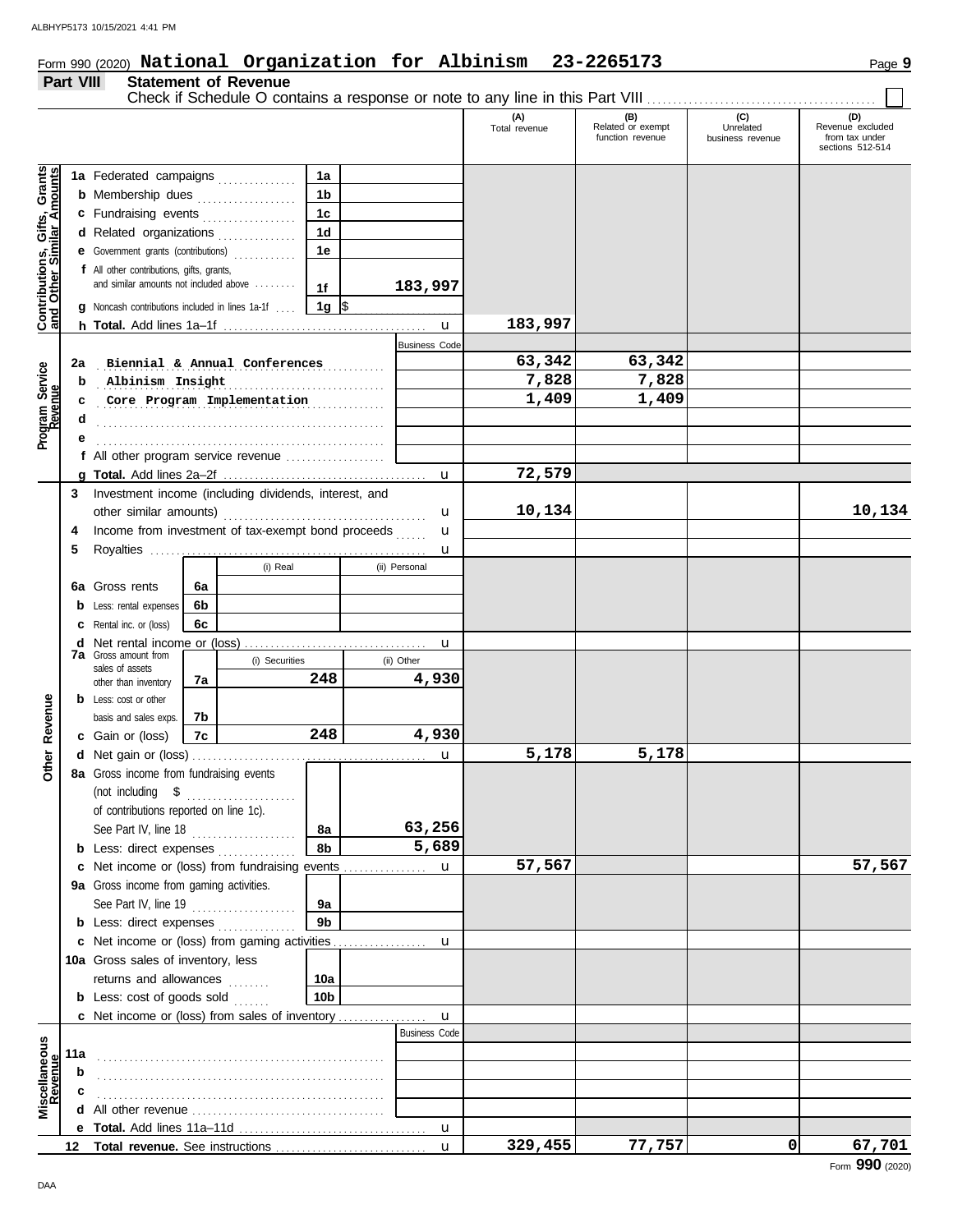## **Part IX Statement of Functional Expenses** Form 990 (2020) Page **10 National Organization for Albinism 23-2265173**

|              | Section 501(c)(3) and 501(c)(4) organizations must complete all columns. All other organizations must complete column (A).<br>Check if Schedule O contains a response or note to any line in this Part IX                                                                                                                                                                                                                                                                                                                          |                       |                                    |                                           |                                |
|--------------|------------------------------------------------------------------------------------------------------------------------------------------------------------------------------------------------------------------------------------------------------------------------------------------------------------------------------------------------------------------------------------------------------------------------------------------------------------------------------------------------------------------------------------|-----------------------|------------------------------------|-------------------------------------------|--------------------------------|
|              | Do not include amounts reported on lines 6b,<br>7b, 8b, 9b, and 10b of Part VIII.                                                                                                                                                                                                                                                                                                                                                                                                                                                  | (A)<br>Total expenses | (B)<br>Program service<br>expenses | (C)<br>Management and<br>general expenses | (D)<br>Fundraising<br>expenses |
| 1.           | Grants and other assistance to domestic organizations                                                                                                                                                                                                                                                                                                                                                                                                                                                                              |                       |                                    |                                           |                                |
|              | and domestic governments. See Part IV, line 21                                                                                                                                                                                                                                                                                                                                                                                                                                                                                     | 10,000                | 10,000                             |                                           |                                |
| $\mathbf{2}$ | Grants and other assistance to domestic                                                                                                                                                                                                                                                                                                                                                                                                                                                                                            |                       |                                    |                                           |                                |
|              | individuals. See Part IV, line 22                                                                                                                                                                                                                                                                                                                                                                                                                                                                                                  |                       |                                    |                                           |                                |
| 3            | Grants and other assistance to foreign                                                                                                                                                                                                                                                                                                                                                                                                                                                                                             |                       |                                    |                                           |                                |
|              | organizations, foreign governments, and foreign                                                                                                                                                                                                                                                                                                                                                                                                                                                                                    |                       |                                    |                                           |                                |
|              | individuals. See Part IV, lines 15 and 16                                                                                                                                                                                                                                                                                                                                                                                                                                                                                          |                       |                                    |                                           |                                |
| 4            | Benefits paid to or for members                                                                                                                                                                                                                                                                                                                                                                                                                                                                                                    |                       |                                    |                                           |                                |
| 5            | Compensation of current officers, directors,                                                                                                                                                                                                                                                                                                                                                                                                                                                                                       |                       |                                    |                                           |                                |
|              | trustees, and key employees                                                                                                                                                                                                                                                                                                                                                                                                                                                                                                        |                       |                                    |                                           |                                |
| 6            | Compensation not included above to disqualified                                                                                                                                                                                                                                                                                                                                                                                                                                                                                    |                       |                                    |                                           |                                |
|              | persons (as defined under section 4958(f)(1)) and                                                                                                                                                                                                                                                                                                                                                                                                                                                                                  |                       |                                    |                                           |                                |
|              | persons described in section 4958(c)(3)(B)                                                                                                                                                                                                                                                                                                                                                                                                                                                                                         |                       |                                    |                                           |                                |
| 7            | Other salaries and wages                                                                                                                                                                                                                                                                                                                                                                                                                                                                                                           |                       |                                    |                                           |                                |
| 8            | Pension plan accruals and contributions (include                                                                                                                                                                                                                                                                                                                                                                                                                                                                                   |                       |                                    |                                           |                                |
|              | section 401(k) and 403(b) employer contributions)                                                                                                                                                                                                                                                                                                                                                                                                                                                                                  |                       |                                    |                                           |                                |
| 9            | Other employee benefits                                                                                                                                                                                                                                                                                                                                                                                                                                                                                                            |                       |                                    |                                           |                                |
| 10           |                                                                                                                                                                                                                                                                                                                                                                                                                                                                                                                                    |                       |                                    |                                           |                                |
| 11           | Fees for services (nonemployees):                                                                                                                                                                                                                                                                                                                                                                                                                                                                                                  |                       |                                    |                                           |                                |
| а            | Management                                                                                                                                                                                                                                                                                                                                                                                                                                                                                                                         | 114,661               | 114,661                            |                                           |                                |
| b            |                                                                                                                                                                                                                                                                                                                                                                                                                                                                                                                                    |                       |                                    |                                           |                                |
| c            | Accounting                                                                                                                                                                                                                                                                                                                                                                                                                                                                                                                         | 8,100                 |                                    | 8,100                                     |                                |
| d            |                                                                                                                                                                                                                                                                                                                                                                                                                                                                                                                                    |                       |                                    |                                           |                                |
| е            | Professional fundraising services. See Part IV, line 17                                                                                                                                                                                                                                                                                                                                                                                                                                                                            |                       |                                    |                                           |                                |
| f            | Investment management fees                                                                                                                                                                                                                                                                                                                                                                                                                                                                                                         |                       |                                    |                                           |                                |
| g            | Other. (If line 11g amount exceeds 10% of line 25, column                                                                                                                                                                                                                                                                                                                                                                                                                                                                          |                       |                                    |                                           |                                |
|              | (A) amount, list line 11g expenses on Schedule O.)                                                                                                                                                                                                                                                                                                                                                                                                                                                                                 |                       |                                    |                                           |                                |
| 12           | Advertising and promotion                                                                                                                                                                                                                                                                                                                                                                                                                                                                                                          | 331                   |                                    | 331                                       |                                |
| 13           | Office expenses                                                                                                                                                                                                                                                                                                                                                                                                                                                                                                                    | 1,647                 |                                    | 1,647                                     |                                |
| 14           | Information technology                                                                                                                                                                                                                                                                                                                                                                                                                                                                                                             | 7,708                 |                                    | 7,708                                     |                                |
| 15           |                                                                                                                                                                                                                                                                                                                                                                                                                                                                                                                                    |                       |                                    |                                           |                                |
| 16           |                                                                                                                                                                                                                                                                                                                                                                                                                                                                                                                                    |                       |                                    |                                           |                                |
| 17           | $\begin{minipage}[c]{0.9\linewidth} \textbf{ Travel} \end{minipage}[ \begin{minipage}[c]{0.9\linewidth} \textbf{True} \end{minipage}[ \begin{minipage}[c]{0.9\linewidth} \textbf{True} \end{minipage}[ \begin{minipage}[c]{0.9\linewidth} \textbf{True} \end{minipage}[ \begin{minipage}[c]{0.9\linewidth} \textbf{True} \end{minipage}[ \begin{minipage}[c]{0.9\linewidth} \textbf{True} \end{minipage}[ \begin{minipage}[c]{0.9\linewidth} \textbf{True} \end{minipage}[ \begin{minipage}[c]{0.9\linewidth} \textbf{True} \end{$ |                       |                                    |                                           |                                |
| 18           | Payments of travel or entertainment expenses                                                                                                                                                                                                                                                                                                                                                                                                                                                                                       |                       |                                    |                                           |                                |
|              | for any federal, state, or local public officials                                                                                                                                                                                                                                                                                                                                                                                                                                                                                  |                       |                                    |                                           |                                |
| 19           | Conferences, conventions, and meetings                                                                                                                                                                                                                                                                                                                                                                                                                                                                                             |                       |                                    |                                           |                                |
| 20           | $\textbf{Interest} \hspace{0.05in} \ldots \hspace{0.05in} \ldots \hspace{0.05in} \ldots \hspace{0.05in} \ldots \hspace{0.05in} \ldots \hspace{0.05in} \ldots \hspace{0.05in} \ldots \hspace{0.05in} \ldots \hspace{0.05in} \ldots$                                                                                                                                                                                                                                                                                                 |                       |                                    |                                           |                                |
| 21           | Payments to affiliates [11] [11] Payments to affiliates                                                                                                                                                                                                                                                                                                                                                                                                                                                                            |                       |                                    |                                           |                                |
| 22           | Depreciation, depletion, and amortization                                                                                                                                                                                                                                                                                                                                                                                                                                                                                          |                       |                                    |                                           |                                |
| 23           |                                                                                                                                                                                                                                                                                                                                                                                                                                                                                                                                    |                       |                                    |                                           |                                |
| 24           | Other expenses. Itemize expenses not covered<br>above (List miscellaneous expenses on line 24e. If                                                                                                                                                                                                                                                                                                                                                                                                                                 |                       |                                    |                                           |                                |
|              | line 24e amount exceeds 10% of line 25, column                                                                                                                                                                                                                                                                                                                                                                                                                                                                                     |                       |                                    |                                           |                                |
|              | (A) amount, list line 24e expenses on Schedule O.)                                                                                                                                                                                                                                                                                                                                                                                                                                                                                 |                       |                                    |                                           |                                |
| a            | Core Program Implementati                                                                                                                                                                                                                                                                                                                                                                                                                                                                                                          | 37,775                | 37,775                             |                                           |                                |
| b            | Conference Expenses                                                                                                                                                                                                                                                                                                                                                                                                                                                                                                                | 26,143                | 26,143                             |                                           |                                |
| c            | Albinism Insight Magazine                                                                                                                                                                                                                                                                                                                                                                                                                                                                                                          | 17,700                | 17,700                             |                                           |                                |
| d            | Overhead - Admin                                                                                                                                                                                                                                                                                                                                                                                                                                                                                                                   | 10,370                |                                    | 10,370                                    |                                |
| е            | All other expenses                                                                                                                                                                                                                                                                                                                                                                                                                                                                                                                 | 19,697                |                                    | 19,697                                    |                                |
| 25           | Total functional expenses. Add lines 1 through 24e                                                                                                                                                                                                                                                                                                                                                                                                                                                                                 | 254,132               | 206,279                            | 47,853                                    | 0                              |
| 26           | Joint costs. Complete this line only if the                                                                                                                                                                                                                                                                                                                                                                                                                                                                                        |                       |                                    |                                           |                                |
|              | organization reported in column (B) joint costs                                                                                                                                                                                                                                                                                                                                                                                                                                                                                    |                       |                                    |                                           |                                |
|              | from a combined educational campaign and<br>fundraising solicitation. Check here $\mathbf{u}$  <br>$\overline{\phantom{a}}$ if                                                                                                                                                                                                                                                                                                                                                                                                     |                       |                                    |                                           |                                |
|              | following SOP 98-2 (ASC 958-720)                                                                                                                                                                                                                                                                                                                                                                                                                                                                                                   |                       |                                    |                                           |                                |

following SOP 98-2 (ASC 958-720) ..............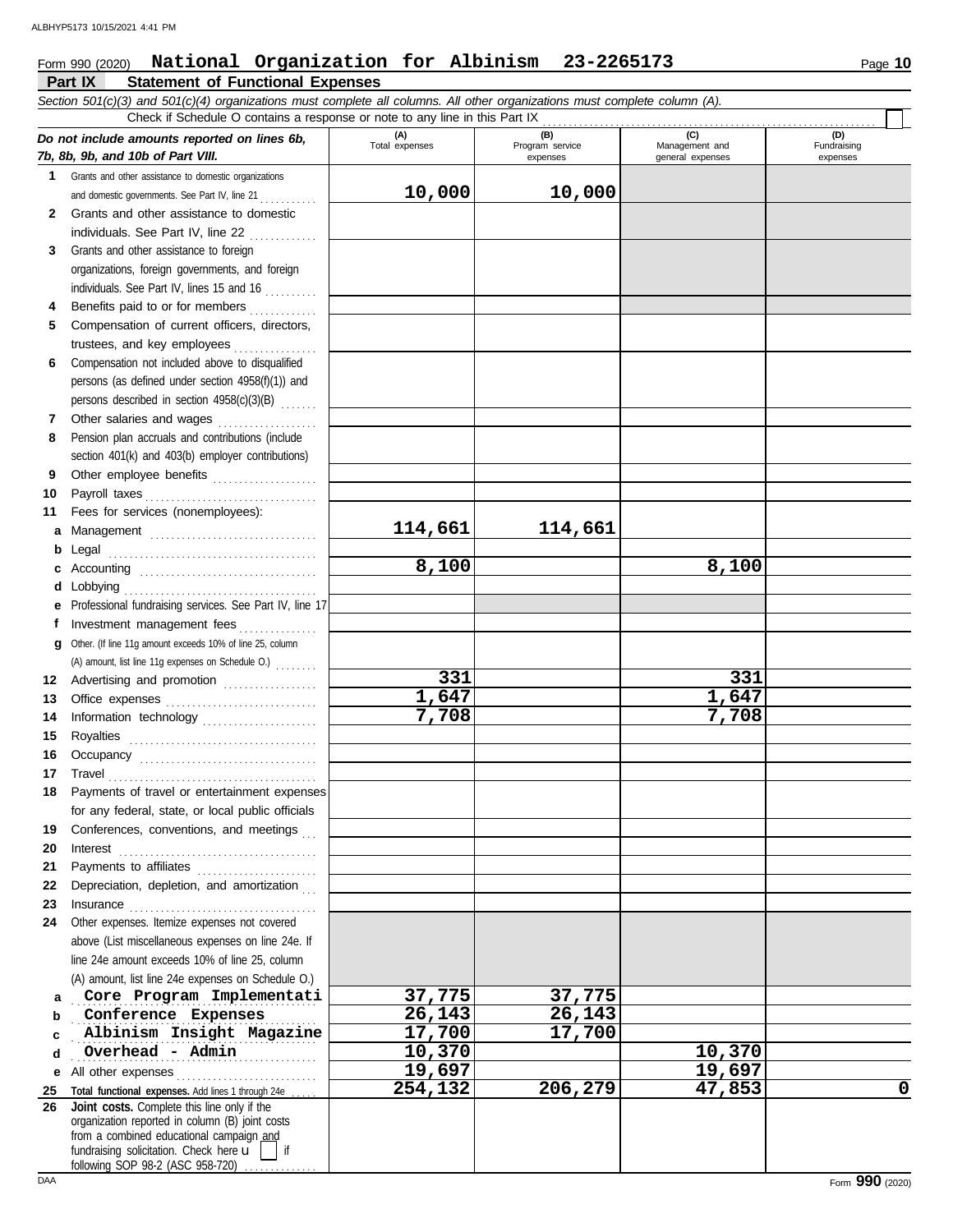#### Form 990 (2020) **National Organization for Albinism 23-2265173** Page 11 **National Organization for Albinism 23-2265173**

|                  | Part X | <b>Balance Sheet</b>                                                                                                                                                                                                                 |     |                          |                |                    |
|------------------|--------|--------------------------------------------------------------------------------------------------------------------------------------------------------------------------------------------------------------------------------------|-----|--------------------------|----------------|--------------------|
|                  |        | Check if Schedule O contains a response or note to any line in this Part X.                                                                                                                                                          |     |                          |                |                    |
|                  |        |                                                                                                                                                                                                                                      |     | (A)<br>Beginning of year |                | (B)<br>End of year |
|                  | 1      | Cash-non-interest-bearing                                                                                                                                                                                                            |     | 79,150                   | $\mathbf{1}$   | 108,673            |
|                  | 2      |                                                                                                                                                                                                                                      |     | 105,596                  | $\overline{2}$ | 49,854             |
|                  | 3      |                                                                                                                                                                                                                                      |     |                          | 3              |                    |
|                  | 4      |                                                                                                                                                                                                                                      |     |                          | 4              |                    |
|                  | 5      | Loans and other receivables from any current or former officer, director,                                                                                                                                                            |     |                          |                |                    |
|                  |        | trustee, key employee, creator or founder, substantial contributor, or 35%                                                                                                                                                           |     |                          |                |                    |
|                  |        | controlled entity or family member of any of these persons                                                                                                                                                                           |     |                          | 5              |                    |
|                  | 6      | Loans and other receivables from other disqualified persons (as defined                                                                                                                                                              |     |                          |                |                    |
|                  |        | under section 4958(f)(1)), and persons described in section 4958(c)(3)(B)                                                                                                                                                            |     |                          | 6              |                    |
| Assets           | 7      | Notes and loans receivable, net <b>consider the constant of the constant of the constant of the constant of the constant of the constant of the constant of the constant of the constant of the constant of the constant of the </b> |     |                          | $\overline{7}$ |                    |
|                  | 8      | Inventories for sale or use <i>contained a contained a contained a contained a contained a contained a</i>                                                                                                                           |     | 29,967                   | 8              | 29,409             |
|                  | 9      |                                                                                                                                                                                                                                      |     |                          | 9              |                    |
|                  | 10a    | Land, buildings, and equipment: cost or other                                                                                                                                                                                        |     |                          |                |                    |
|                  |        | basis. Complete Part VI of Schedule D                                                                                                                                                                                                | 10a |                          |                |                    |
|                  | b      | Less: accumulated depreciation                                                                                                                                                                                                       | 10b |                          | 10c            |                    |
|                  | 11     |                                                                                                                                                                                                                                      |     | 373,287                  | 11             | 483,041            |
|                  | 12     |                                                                                                                                                                                                                                      |     |                          | 12             |                    |
|                  | 13     |                                                                                                                                                                                                                                      |     |                          | 13             |                    |
|                  | 14     | Intangible assets                                                                                                                                                                                                                    |     |                          | 14             |                    |
|                  | 15     |                                                                                                                                                                                                                                      |     |                          | 15             | 28,711             |
|                  | 16     |                                                                                                                                                                                                                                      |     | 588,000                  | 16             | 699,688            |
|                  | 17     |                                                                                                                                                                                                                                      |     | 5,852                    | 17             | 6,323              |
|                  | 18     |                                                                                                                                                                                                                                      |     |                          | 18             |                    |
|                  | 19     |                                                                                                                                                                                                                                      |     |                          | 19             |                    |
|                  | 20     |                                                                                                                                                                                                                                      |     | 20                       |                |                    |
|                  | 21     | Escrow or custodial account liability. Complete Part IV of Schedule D                                                                                                                                                                |     |                          | 21             |                    |
|                  | 22     | Loans and other payables to any current or former officer, director,                                                                                                                                                                 |     |                          |                |                    |
| Liabilities      |        | trustee, key employee, creator or founder, substantial contributor, or 35%                                                                                                                                                           |     |                          |                |                    |
|                  |        | controlled entity or family member of any of these persons                                                                                                                                                                           |     |                          | 22             |                    |
|                  | 23     | Secured mortgages and notes payable to unrelated third parties                                                                                                                                                                       |     |                          | 23             |                    |
|                  | 24     |                                                                                                                                                                                                                                      |     |                          | 24             |                    |
|                  | 25     | Other liabilities (including federal income tax, payables to related third                                                                                                                                                           |     |                          |                |                    |
|                  |        | parties, and other liabilities not included on lines 17-24). Complete Part X                                                                                                                                                         |     |                          |                |                    |
|                  |        | of Schedule D                                                                                                                                                                                                                        |     | 3,979                    | 25             | 840                |
|                  | 26     |                                                                                                                                                                                                                                      |     | 9,831                    | 26             | 7,163              |
|                  |        | Organizations that follow FASB ASC 958, check here $\mathbf{u} \times$                                                                                                                                                               |     |                          |                |                    |
|                  |        | and complete lines 27, 28, 32, and 33.                                                                                                                                                                                               |     |                          |                |                    |
|                  | 27     | Net assets without donor restrictions                                                                                                                                                                                                |     | 578,169                  | 27             | 692,525            |
|                  | 28     |                                                                                                                                                                                                                                      |     |                          | 28             |                    |
| or Fund Balances |        | Organizations that do not follow FASB ASC 958, check here u                                                                                                                                                                          |     |                          |                |                    |
|                  |        | and complete lines 29 through 33.                                                                                                                                                                                                    |     |                          |                |                    |
|                  | 29     | Capital stock or trust principal, or current funds                                                                                                                                                                                   |     |                          | 29             |                    |
| Assets           | 30     |                                                                                                                                                                                                                                      |     |                          | 30             |                    |
|                  | 31     | Retained earnings, endowment, accumulated income, or other funds                                                                                                                                                                     |     |                          | 31             |                    |
| <b>Net</b>       | 32     | Total net assets or fund balances                                                                                                                                                                                                    |     | 578,169                  | 32             | 692,525            |
|                  | 33     |                                                                                                                                                                                                                                      |     | 588,000                  | 33             | 699,688            |

Form **990** (2020)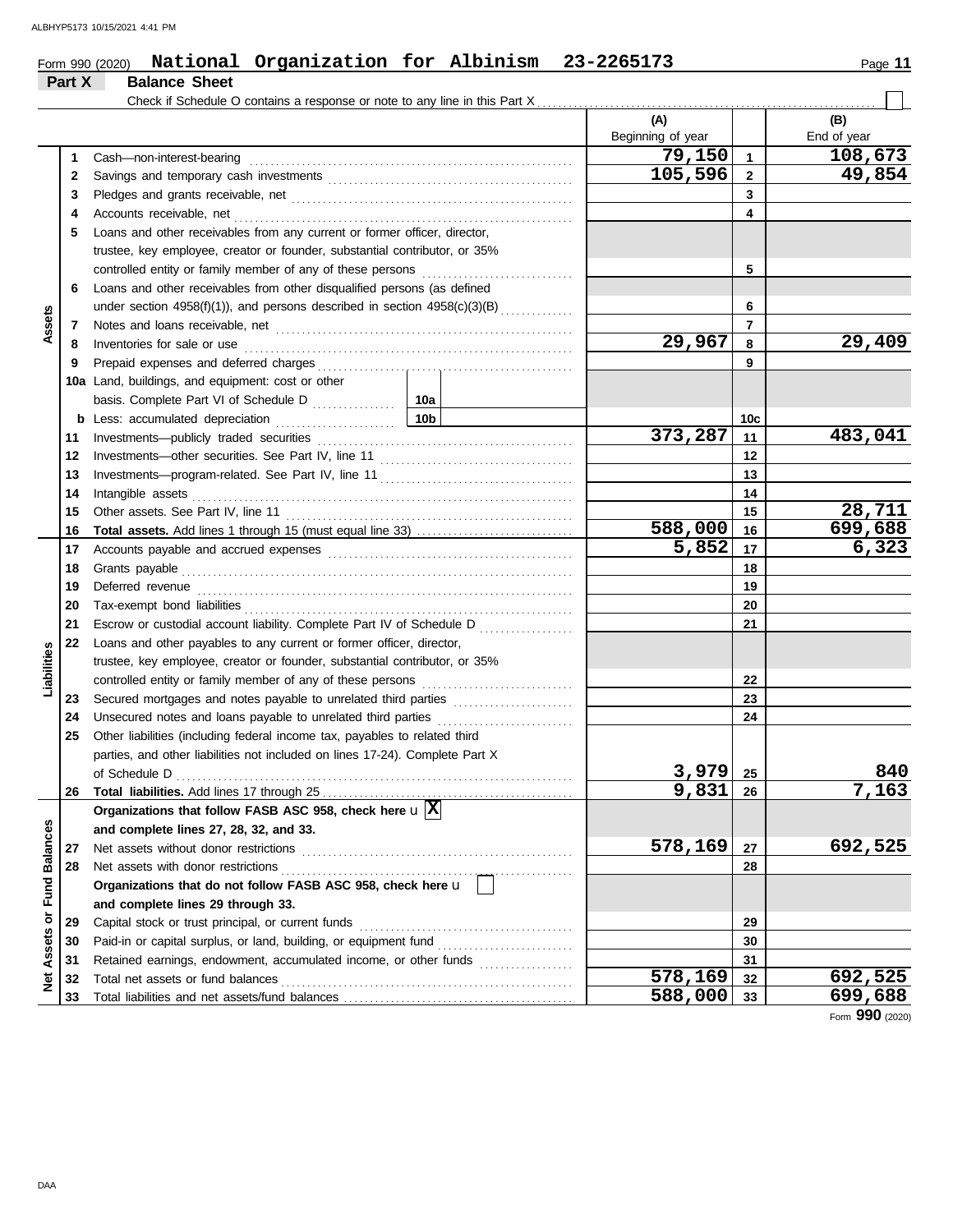|    | Form 990 (2020) National Organization for Albinism 23-2265173                                                                                                                                                                  |                         |                |         | Page 12 |
|----|--------------------------------------------------------------------------------------------------------------------------------------------------------------------------------------------------------------------------------|-------------------------|----------------|---------|---------|
|    | <b>Reconciliation of Net Assets</b><br>Part XI                                                                                                                                                                                 |                         |                |         |         |
|    |                                                                                                                                                                                                                                |                         |                |         |         |
| 1  |                                                                                                                                                                                                                                | $\mathbf{1}$            |                | 329,455 |         |
| 2  | Total expenses (must equal Part IX, column (A), line 25) [[CONDER PARTICLE 25] [[CONDER PARTICLE 25]                                                                                                                           | $\mathbf{2}$            |                | 254,132 |         |
| 3  |                                                                                                                                                                                                                                | $\overline{3}$          |                | 75,323  |         |
| 4  |                                                                                                                                                                                                                                | $\overline{\mathbf{4}}$ |                |         | 578,169 |
| 5  | Net unrealized gains (losses) on investments [11] match and the contract of the state of the state of the state of the state of the state of the state of the state of the state of the state of the state of the state of the | 5                       |                |         | 39,033  |
| 6  |                                                                                                                                                                                                                                | 6                       |                |         |         |
| 7  | Investment expenses                                                                                                                                                                                                            | $\overline{7}$          |                |         |         |
| 8  | Prior period adjustments                                                                                                                                                                                                       | 8                       |                |         |         |
| 9  |                                                                                                                                                                                                                                | 9                       |                |         |         |
| 10 | Net assets or fund balances at end of year. Combine lines 3 through 9 (must equal Part X, line                                                                                                                                 |                         |                |         |         |
|    | $32$ , column $(B)$ )                                                                                                                                                                                                          | 10 <sup>°</sup>         |                | 692,525 |         |
|    | <b>Financial Statements and Reporting</b><br>Part XII                                                                                                                                                                          |                         |                |         |         |
|    |                                                                                                                                                                                                                                |                         |                |         |         |
|    |                                                                                                                                                                                                                                |                         |                | Yes     | No      |
| 1  | x<br>Cash<br>Other<br>Accounting method used to prepare the Form 990:<br>Accrual                                                                                                                                               |                         |                |         |         |
|    | If the organization changed its method of accounting from a prior year or checked "Other," explain in                                                                                                                          |                         |                |         |         |
|    | Schedule O.                                                                                                                                                                                                                    |                         |                |         |         |
|    | 2a Were the organization's financial statements compiled or reviewed by an independent accountant?                                                                                                                             |                         | 2a             |         | X       |
|    | If "Yes," check a box below to indicate whether the financial statements for the year were compiled or                                                                                                                         |                         |                |         |         |
|    | reviewed on a separate basis, consolidated basis, or both:                                                                                                                                                                     |                         |                |         |         |
|    | Separate basis<br>Consolidated basis<br>Both consolidated and separate basis                                                                                                                                                   |                         |                |         |         |
|    | <b>b</b> Were the organization's financial statements audited by an independent accountant?                                                                                                                                    |                         | 2b             |         | x       |
|    | If "Yes," check a box below to indicate whether the financial statements for the year were audited on a                                                                                                                        |                         |                |         |         |
|    | separate basis, consolidated basis, or both:                                                                                                                                                                                   |                         |                |         |         |
|    | Consolidated basis<br>  Both consolidated and separate basis<br>Separate basis                                                                                                                                                 |                         |                |         |         |
|    | c If "Yes" to line 2a or 2b, does the organization have a committee that assumes responsibility for oversight of                                                                                                               |                         |                |         |         |
|    | the audit, review, or compilation of its financial statements and selection of an independent accountant?                                                                                                                      |                         | 2c             |         |         |
|    | If the organization changed either its oversight process or selection process during the tax year, explain on                                                                                                                  |                         |                |         |         |
|    | Schedule O.                                                                                                                                                                                                                    |                         |                |         |         |
|    | 3a As a result of a federal award, was the organization required to undergo an audit or audits as set forth in the                                                                                                             |                         |                |         |         |
|    | Single Audit Act and OMB Circular A-133?                                                                                                                                                                                       |                         | 3a             |         |         |
|    | <b>b</b> If "Yes," did the organization undergo the required audit or audits? If the organization did not undergo the                                                                                                          |                         |                |         |         |
|    | required audit or audits, explain why on Schedule O and describe any steps taken to undergo such audits                                                                                                                        |                         | 3 <sub>b</sub> |         |         |
|    |                                                                                                                                                                                                                                |                         |                | nnn     |         |

Form **990** (2020)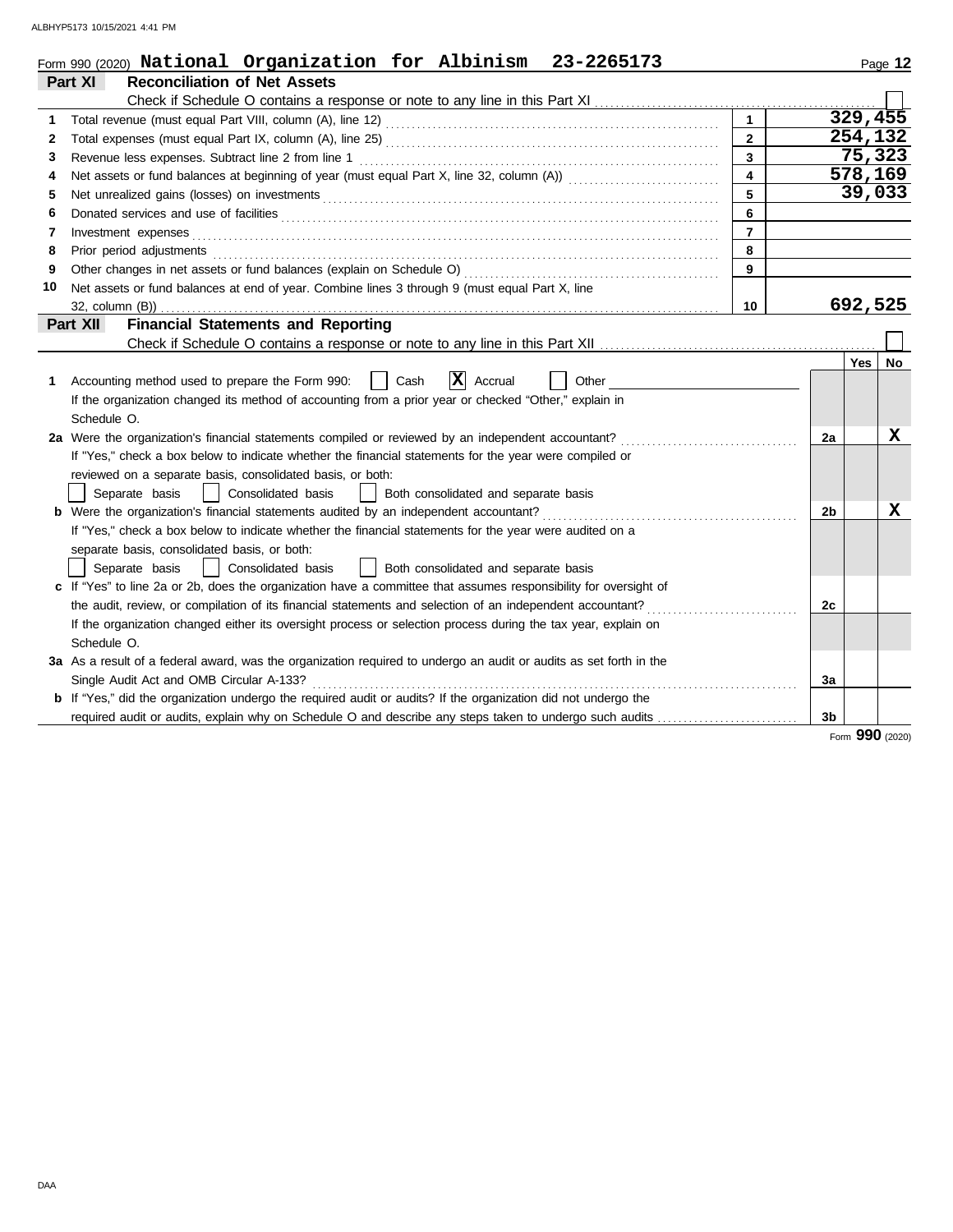| <b>SCHEDULE A</b>          |                                                                                                                                                                                                                                                                                                                                                                                 | <b>Public Charity Status and Public Support</b>                                                                                                                                                                     |                          |                                                                                                                                            | OMB No. 1545-0047                    |  |  |  |  |  |
|----------------------------|---------------------------------------------------------------------------------------------------------------------------------------------------------------------------------------------------------------------------------------------------------------------------------------------------------------------------------------------------------------------------------|---------------------------------------------------------------------------------------------------------------------------------------------------------------------------------------------------------------------|--------------------------|--------------------------------------------------------------------------------------------------------------------------------------------|--------------------------------------|--|--|--|--|--|
| (Form 990 or 990-EZ)       |                                                                                                                                                                                                                                                                                                                                                                                 | Complete if the organization is a section $501(c)(3)$ organization or a section $4947(a)(1)$ nonexempt charitable trust.                                                                                            |                          |                                                                                                                                            | <b>2020</b>                          |  |  |  |  |  |
| Department of the Treasury |                                                                                                                                                                                                                                                                                                                                                                                 | La Attach to Form 990 or Form 990-EZ.                                                                                                                                                                               |                          |                                                                                                                                            | Open to Public                       |  |  |  |  |  |
| Internal Revenue Service   |                                                                                                                                                                                                                                                                                                                                                                                 | <b>u</b> Go to www.irs.gov/Form990 for instructions and the latest information.                                                                                                                                     |                          |                                                                                                                                            | <b>Inspection</b>                    |  |  |  |  |  |
| Name of the organization   |                                                                                                                                                                                                                                                                                                                                                                                 | National Organization for Albinism                                                                                                                                                                                  |                          |                                                                                                                                            | Employer identification number       |  |  |  |  |  |
| Part I                     | and                                                                                                                                                                                                                                                                                                                                                                             | Hypopigmentation                                                                                                                                                                                                    |                          | 23-2265173<br>Reason for Public Charity Status. (All organizations must complete this part.) See instructions.                             |                                      |  |  |  |  |  |
|                            |                                                                                                                                                                                                                                                                                                                                                                                 | The organization is not a private foundation because it is: (For lines 1 through 12, check only one box.)                                                                                                           |                          |                                                                                                                                            |                                      |  |  |  |  |  |
| 1                          |                                                                                                                                                                                                                                                                                                                                                                                 | A church, convention of churches, or association of churches described in section 170(b)(1)(A)(i).                                                                                                                  |                          |                                                                                                                                            |                                      |  |  |  |  |  |
| 2                          |                                                                                                                                                                                                                                                                                                                                                                                 | A school described in section 170(b)(1)(A)(ii). (Attach Schedule E (Form 990 or 990-EZ).)                                                                                                                           |                          |                                                                                                                                            |                                      |  |  |  |  |  |
| 3                          |                                                                                                                                                                                                                                                                                                                                                                                 | A hospital or a cooperative hospital service organization described in section 170(b)(1)(A)(iii).                                                                                                                   |                          |                                                                                                                                            |                                      |  |  |  |  |  |
| 4                          |                                                                                                                                                                                                                                                                                                                                                                                 |                                                                                                                                                                                                                     |                          | A medical research organization operated in conjunction with a hospital described in section 170(b)(1)(A)(iii). Enter the hospital's name, |                                      |  |  |  |  |  |
| city, and state:<br>5      |                                                                                                                                                                                                                                                                                                                                                                                 | An organization operated for the benefit of a college or university owned or operated by a governmental unit described in                                                                                           |                          |                                                                                                                                            |                                      |  |  |  |  |  |
|                            | section 170(b)(1)(A)(iv). (Complete Part II.)                                                                                                                                                                                                                                                                                                                                   |                                                                                                                                                                                                                     |                          |                                                                                                                                            |                                      |  |  |  |  |  |
| 6                          |                                                                                                                                                                                                                                                                                                                                                                                 | A federal, state, or local government or governmental unit described in section 170(b)(1)(A)(v).                                                                                                                    |                          |                                                                                                                                            |                                      |  |  |  |  |  |
| 7                          | described in section 170(b)(1)(A)(vi). (Complete Part II.)                                                                                                                                                                                                                                                                                                                      |                                                                                                                                                                                                                     |                          | An organization that normally receives a substantial part of its support from a governmental unit or from the general public               |                                      |  |  |  |  |  |
| 8                          |                                                                                                                                                                                                                                                                                                                                                                                 | A community trust described in section 170(b)(1)(A)(vi). (Complete Part II.)                                                                                                                                        |                          |                                                                                                                                            |                                      |  |  |  |  |  |
| 9<br>university:           | An agricultural research organization described in section 170(b)(1)(A)(ix) operated in conjunction with a land-grant college<br>or university or a non-land-grant college of agriculture (see instructions). Enter the name, city, and state of the college or                                                                                                                 |                                                                                                                                                                                                                     |                          |                                                                                                                                            |                                      |  |  |  |  |  |
| $\mathbf{x}$<br>10         | An organization that normally receives: (1) more than 33 1/3% of its support from contributions, membership fees, and gross<br>receipts from activities related to its exempt functions, subject to certain exceptions; and (2) no more than 331/3% of its<br>support from gross investment income and unrelated business taxable income (less section 511 tax) from businesses |                                                                                                                                                                                                                     |                          |                                                                                                                                            |                                      |  |  |  |  |  |
|                            |                                                                                                                                                                                                                                                                                                                                                                                 | acquired by the organization after June 30, 1975. See section 509(a)(2). (Complete Part III.)                                                                                                                       |                          |                                                                                                                                            |                                      |  |  |  |  |  |
| 11<br>12                   |                                                                                                                                                                                                                                                                                                                                                                                 | An organization organized and operated exclusively to test for public safety. See section 509(a)(4).                                                                                                                |                          | An organization organized and operated exclusively for the benefit of, to perform the functions of, or to carry out the purposes           |                                      |  |  |  |  |  |
|                            |                                                                                                                                                                                                                                                                                                                                                                                 |                                                                                                                                                                                                                     |                          | of one or more publicly supported organizations described in section 509(a)(1) or section 509(a)(2). See section 509(a)(3).                |                                      |  |  |  |  |  |
|                            |                                                                                                                                                                                                                                                                                                                                                                                 |                                                                                                                                                                                                                     |                          | Check the box in lines 12a through 12d that describes the type of supporting organization and complete lines 12e, 12f, and 12g.            |                                      |  |  |  |  |  |
| a                          |                                                                                                                                                                                                                                                                                                                                                                                 | the supported organization(s) the power to regularly appoint or elect a majority of the directors or trustees of the<br>supporting organization. You must complete Part IV, Sections A and B.                       |                          | Type I. A supporting organization operated, supervised, or controlled by its supported organization(s), typically by giving                |                                      |  |  |  |  |  |
| b                          |                                                                                                                                                                                                                                                                                                                                                                                 | Type II. A supporting organization supervised or controlled in connection with its supported organization(s), by having                                                                                             |                          | control or management of the supporting organization vested in the same persons that control or manage the supported                       |                                      |  |  |  |  |  |
| c                          |                                                                                                                                                                                                                                                                                                                                                                                 | organization(s). You must complete Part IV, Sections A and C.<br>its supported organization(s) (see instructions). You must complete Part IV, Sections A, D, and E.                                                 |                          | Type III functionally integrated. A supporting organization operated in connection with, and functionally integrated with,                 |                                      |  |  |  |  |  |
| d                          |                                                                                                                                                                                                                                                                                                                                                                                 |                                                                                                                                                                                                                     |                          | Type III non-functionally integrated. A supporting organization operated in connection with its supported organization(s)                  |                                      |  |  |  |  |  |
|                            |                                                                                                                                                                                                                                                                                                                                                                                 |                                                                                                                                                                                                                     |                          | that is not functionally integrated. The organization generally must satisfy a distribution requirement and an attentiveness               |                                      |  |  |  |  |  |
| е                          |                                                                                                                                                                                                                                                                                                                                                                                 | requirement (see instructions). You must complete Part IV, Sections A and D, and Part V.<br>Check this box if the organization received a written determination from the IRS that it is a Type I, Type II, Type III |                          |                                                                                                                                            |                                      |  |  |  |  |  |
|                            |                                                                                                                                                                                                                                                                                                                                                                                 | functionally integrated, or Type III non-functionally integrated supporting organization.                                                                                                                           |                          |                                                                                                                                            |                                      |  |  |  |  |  |
| f<br>g                     | Enter the number of supported organizations                                                                                                                                                                                                                                                                                                                                     | Provide the following information about the supported organization(s).                                                                                                                                              |                          |                                                                                                                                            |                                      |  |  |  |  |  |
| (i) Name of supported      | (ii) EIN                                                                                                                                                                                                                                                                                                                                                                        | (iii) Type of organization                                                                                                                                                                                          | (iv) Is the organization | (v) Amount of monetary                                                                                                                     | (vi) Amount of                       |  |  |  |  |  |
| organization               |                                                                                                                                                                                                                                                                                                                                                                                 | (described on lines 1-10                                                                                                                                                                                            | listed in your governing | support (see                                                                                                                               | other support (see                   |  |  |  |  |  |
|                            |                                                                                                                                                                                                                                                                                                                                                                                 | above (see instructions))                                                                                                                                                                                           | document?<br>Yes<br>No   | instructions)                                                                                                                              | instructions)                        |  |  |  |  |  |
| (A)                        |                                                                                                                                                                                                                                                                                                                                                                                 |                                                                                                                                                                                                                     |                          |                                                                                                                                            |                                      |  |  |  |  |  |
|                            |                                                                                                                                                                                                                                                                                                                                                                                 |                                                                                                                                                                                                                     |                          |                                                                                                                                            |                                      |  |  |  |  |  |
| (B)                        |                                                                                                                                                                                                                                                                                                                                                                                 |                                                                                                                                                                                                                     |                          |                                                                                                                                            |                                      |  |  |  |  |  |
| (C)                        |                                                                                                                                                                                                                                                                                                                                                                                 |                                                                                                                                                                                                                     |                          |                                                                                                                                            |                                      |  |  |  |  |  |
| (D)                        |                                                                                                                                                                                                                                                                                                                                                                                 |                                                                                                                                                                                                                     |                          |                                                                                                                                            |                                      |  |  |  |  |  |
| (E)                        |                                                                                                                                                                                                                                                                                                                                                                                 |                                                                                                                                                                                                                     |                          |                                                                                                                                            |                                      |  |  |  |  |  |
| Total                      |                                                                                                                                                                                                                                                                                                                                                                                 |                                                                                                                                                                                                                     |                          |                                                                                                                                            |                                      |  |  |  |  |  |
|                            |                                                                                                                                                                                                                                                                                                                                                                                 | For Penerwork Poduction Act Notice, can the Instructions for Form 000 or 000 FZ                                                                                                                                     |                          |                                                                                                                                            | Schodule A (Form 000 or 000 EZ) 2020 |  |  |  |  |  |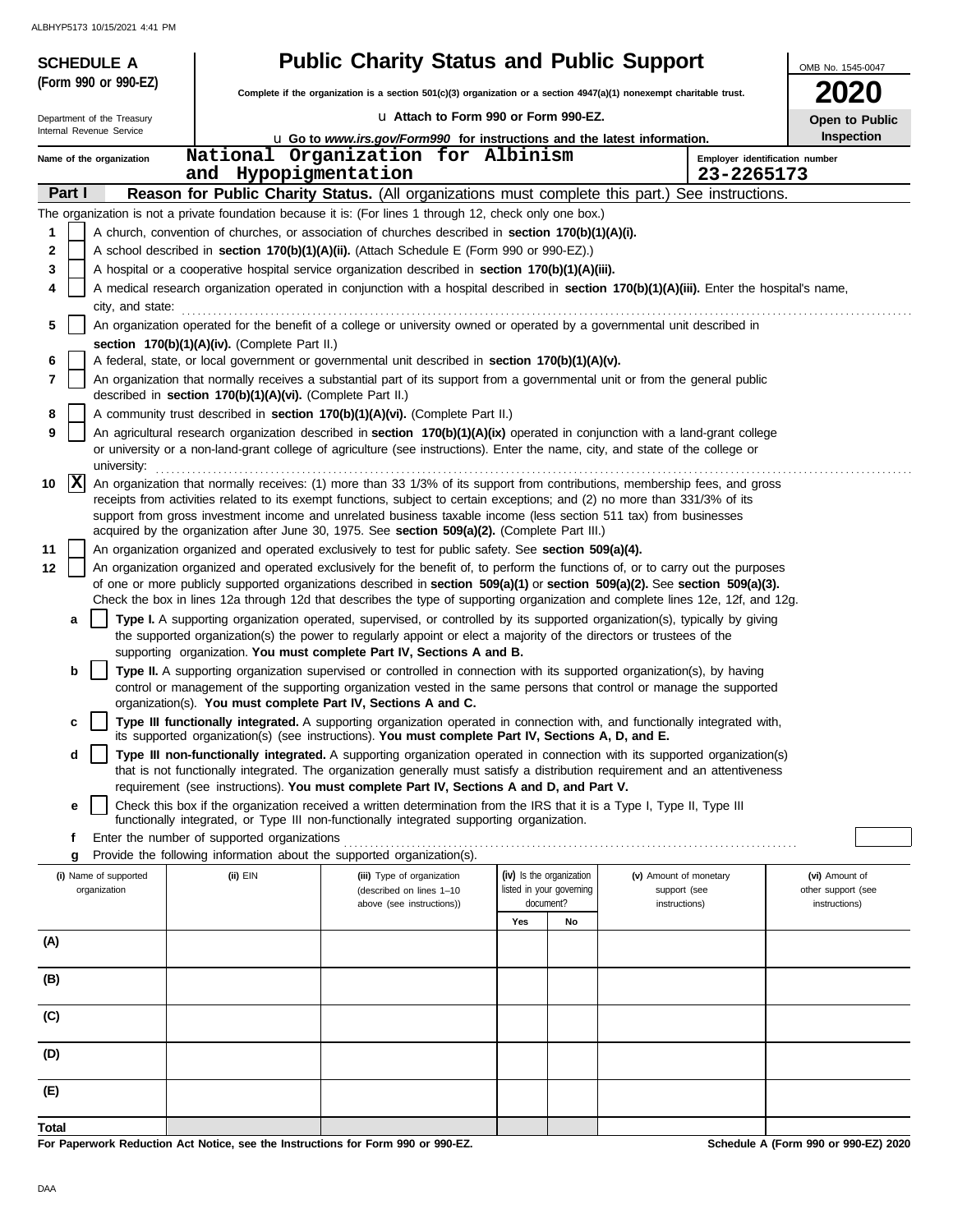# Schedule A (Form 990 or 990-EZ) 2020 Page **2 National Organization for Albinism 23-2265173**

| Part II | Support Schedule for Organizations Described in Sections 170(b)(1)(A)(iv) and 170(b)(1)(A)(vi)                    |
|---------|-------------------------------------------------------------------------------------------------------------------|
|         | (Complete only if you checked the box on line 5, 7, or 8 of Part I or if the organization failed to qualify under |
|         | Part III. If the organization fails to qualify under the tests listed below, please complete Part III.)           |

|              | <b>Section A. Public Support</b>                                                                                                                                                                                              |          |            |            |            |            |                                        |
|--------------|-------------------------------------------------------------------------------------------------------------------------------------------------------------------------------------------------------------------------------|----------|------------|------------|------------|------------|----------------------------------------|
|              | Calendar year (or fiscal year beginning in)<br>$\mathbf{u}$                                                                                                                                                                   | (a) 2016 | (b) $2017$ | $(c)$ 2018 | $(d)$ 2019 | (e) $2020$ | (f) Total                              |
| 1            | Gifts, grants, contributions, and<br>membership fees received. (Do not<br>include any "unusual grants.")                                                                                                                      |          |            |            |            |            |                                        |
| $\mathbf{2}$ | Tax revenues levied for the<br>organization's benefit and either paid<br>to or expended on its behalf                                                                                                                         |          |            |            |            |            |                                        |
| 3            | The value of services or facilities<br>furnished by a governmental unit to the<br>organization without charge                                                                                                                 |          |            |            |            |            |                                        |
| 4            | Total. Add lines 1 through 3                                                                                                                                                                                                  |          |            |            |            |            |                                        |
| 5            | The portion of total contributions by<br>each person (other than a<br>governmental unit or publicly<br>supported organization) included on<br>line 1 that exceeds 2% of the amount<br>shown on line 11, column (f) $\ldots$   |          |            |            |            |            |                                        |
| 6            | Public support. Subtract line 5 from line 4.                                                                                                                                                                                  |          |            |            |            |            |                                        |
|              | <b>Section B. Total Support</b>                                                                                                                                                                                               |          |            |            |            |            |                                        |
|              | Calendar year (or fiscal year beginning in)<br>$\mathbf{u}$                                                                                                                                                                   | (a) 2016 | (b) $2017$ | $(c)$ 2018 | $(d)$ 2019 | (e) $2020$ | (f) Total                              |
| 7            | Amounts from line 4                                                                                                                                                                                                           |          |            |            |            |            |                                        |
| 8            | Gross income from interest, dividends,<br>payments received on securities loans,<br>rents, royalties, and income from<br>similar sources                                                                                      |          |            |            |            |            |                                        |
| 9            | Net income from unrelated business<br>activities, whether or not the business<br>is regularly carried on                                                                                                                      |          |            |            |            |            |                                        |
| 10           | Other income. Do not include gain or<br>loss from the sale of capital assets<br>(Explain in Part VI.)                                                                                                                         |          |            |            |            |            |                                        |
| 11           | Total support. Add lines 7 through 10                                                                                                                                                                                         |          |            |            |            |            |                                        |
| 12           |                                                                                                                                                                                                                               |          |            |            |            | 12         |                                        |
| 13           | First 5 years. If the Form 990 is for the organization's first, second, third, fourth, or fifth tax year as a section 501(c)(3)                                                                                               |          |            |            |            |            |                                        |
|              | organization, check this box and stop here                                                                                                                                                                                    |          |            |            |            |            |                                        |
|              | Section C. Computation of Public Support Percentage                                                                                                                                                                           |          |            |            |            |            |                                        |
| 14           |                                                                                                                                                                                                                               |          |            |            |            | 14         | %                                      |
| 15           |                                                                                                                                                                                                                               |          |            |            |            | 15         | %                                      |
|              | 16a 33 1/3% support test-2020. If the organization did not check the box on line 13, and line 14 is 33 1/3% or more, check this                                                                                               |          |            |            |            |            |                                        |
|              | box and stop here. The organization qualifies as a publicly supported organization [11] content content content content content of the state of the state of the state of the state of the state of the state of the state of |          |            |            |            |            |                                        |
| b            | 33 1/3% support test-2019. If the organization did not check a box on line 13 or 16a, and line 15 is 33 1/3% or more, check                                                                                                   |          |            |            |            |            |                                        |
|              |                                                                                                                                                                                                                               |          |            |            |            |            |                                        |
| 17a          | 10%-facts-and-circumstances test-2020. If the organization did not check a box on line 13, 16a, or 16b, and line 14 is                                                                                                        |          |            |            |            |            |                                        |
|              | 10% or more, and if the organization meets the "facts-and-circumstances" test, check this box and stop here. Explain in                                                                                                       |          |            |            |            |            |                                        |
|              | Part VI how the organization meets the "facts-and-circumstances" test. The organization qualifies as a publicly supported                                                                                                     |          |            |            |            |            |                                        |
|              | organization www.commutation.commutation.com/www.commutation.com/www.commutation.com/www.commutation.com/www.com                                                                                                              |          |            |            |            |            |                                        |
| b            | 10%-facts-and-circumstances test-2019. If the organization did not check a box on line 13, 16a, 16b, or 17a, and line                                                                                                         |          |            |            |            |            |                                        |
|              | 15 is 10% or more, and if the organization meets the "facts-and-circumstances" test, check this box and stop here. Explain                                                                                                    |          |            |            |            |            |                                        |
|              | in Part VI how the organization meets the "facts-and-circumstances" test. The organization qualifies as a publicly supported                                                                                                  |          |            |            |            |            |                                        |
| 18           | organization www.community.community.community.community.community.community.community.community.com<br>Private foundation. If the organization did not check a box on line 13, 16a, 16b, 17a, or 17b, check this box and see |          |            |            |            |            |                                        |
|              |                                                                                                                                                                                                                               |          |            |            |            |            |                                        |
|              |                                                                                                                                                                                                                               |          |            |            |            |            | Calcadole A (Fague 000 au 000 F7) 0000 |

**Schedule A (Form 990 or 990-EZ) 2020**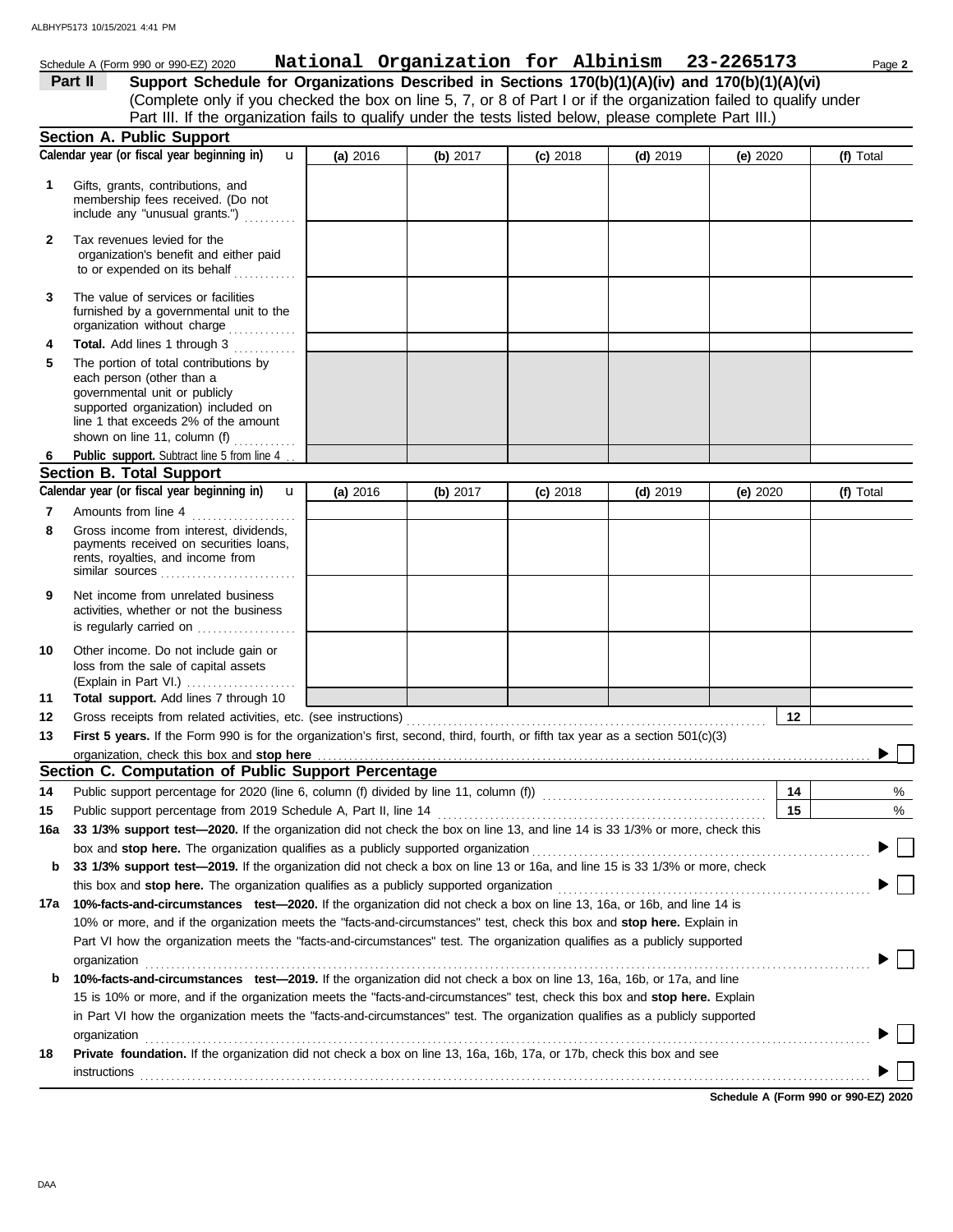### Schedule A (Form 990 or 990-EZ) 2020 Page **3 National Organization for Albinism 23-2265173**

**Part III** Support Schedule for Organizations Described in Section 509(a)(2)

(Complete only if you checked the box on line 10 of Part I or if the organization failed to qualify under Part II. If the organization fails to qualify under the tests listed below, please complete Part II.)

|              | <b>Section A. Public Support</b>                                                                                                                                                 |          |          |            |            |            |                                    |
|--------------|----------------------------------------------------------------------------------------------------------------------------------------------------------------------------------|----------|----------|------------|------------|------------|------------------------------------|
|              | Calendar year (or fiscal year beginning in)<br>u                                                                                                                                 | (a) 2016 | (b) 2017 | $(c)$ 2018 | $(d)$ 2019 | (e) $2020$ | (f) Total                          |
| $\mathbf 1$  | Gifts, grants, contributions, and membership fees<br>received. (Do not include any "unusual grants.")                                                                            | 138,957  | 132,014  | 133,508    | 135,036    | 183,997    | 723,512                            |
| $\mathbf{2}$ | Gross receipts from admissions, merchandise                                                                                                                                      |          |          |            |            |            |                                    |
|              | sold or services performed, or facilities                                                                                                                                        |          |          |            |            |            |                                    |
|              | furnished in any activity that is related to the<br>organization's tax-exempt purpose                                                                                            | 251,240  | 25,547   | 267,263    | 33,934     | 72,579     | 650,563                            |
| 3            | Gross receipts from activities that are not an<br>unrelated trade or business under section 513                                                                                  | 103,103  | 126,013  | 140,455    | 187,594    | 63,256     | 620,421                            |
| 4            | Tax revenues levied for the<br>organization's benefit and either paid<br>to or expended on its behalf<br><u> 1995 - Jan Sala</u>                                                 |          |          |            |            |            |                                    |
| 5            | The value of services or facilities<br>furnished by a governmental unit to the<br>organization without charge                                                                    |          |          |            |            |            |                                    |
| 6            | Total. Add lines 1 through 5                                                                                                                                                     | 493,300  | 283,574  | 541,226    | 356,564    | 319,832    | 1,994,496                          |
|              | 7a Amounts included on lines 1, 2, and 3<br>received from disqualified persons                                                                                                   |          |          |            |            |            |                                    |
| b.           | Amounts included on lines 2 and 3<br>received from other than disqualified<br>persons that exceed the greater of \$5,000<br>or 1% of the amount on line 13 for the year $\ldots$ |          |          |            |            |            |                                    |
| c            | Add lines 7a and 7b                                                                                                                                                              |          |          |            |            |            |                                    |
| 8            | Public support. (Subtract line 7c from                                                                                                                                           |          |          |            |            |            |                                    |
|              | line $6.$ )                                                                                                                                                                      |          |          |            |            |            | 1,994,496                          |
|              | <b>Section B. Total Support</b>                                                                                                                                                  |          |          |            |            |            |                                    |
|              | Calendar year (or fiscal year beginning in)<br>$\mathbf{u}$                                                                                                                      | (a) 2016 | (b) 2017 | $(c)$ 2018 | $(d)$ 2019 | (e) 2020   | (f) Total                          |
| 9            |                                                                                                                                                                                  | 493,300  | 283,574  | 541,226    | 356,564    | 319,832    | 1,994,496                          |
| 10a          | Gross income from interest, dividends,<br>payments received on securities loans, rents,<br>royalties, and income from similar sources                                            | 11,222   | 6,924    | 8,499      | 9,350      | 10,134     | 46,129                             |
| b.           | Unrelated business taxable income (less<br>section 511 taxes) from businesses<br>acquired after June 30, 1975                                                                    |          |          |            |            |            |                                    |
| c            | Add lines 10a and 10b                                                                                                                                                            | 11,222   | 6,924    | 8,499      | 9,350      | 10,134     | 46,129                             |
| 11           | Net income from unrelated business<br>activities not included in line 10b, whether<br>or not the business is regularly carried on                                                |          |          |            |            |            |                                    |
| 12           | Other income. Do not include gain or<br>loss from the sale of capital assets<br>(Explain in Part VI.)                                                                            |          |          |            |            |            |                                    |
| 13           | Total support. (Add lines 9, 10c, 11,                                                                                                                                            |          |          |            |            |            |                                    |
|              | and 12.) $\ldots$                                                                                                                                                                | 504,522  | 290,498  | 549,725    | 365,914    | 329,966    | 2,040,625                          |
| 14           | First 5 years. If the Form 990 is for the organization's first, second, third, fourth, or fifth tax year as a section 501(c)(3)<br>organization, check this box and stop here    |          |          |            |            |            |                                    |
|              | Section C. Computation of Public Support Percentage                                                                                                                              |          |          |            |            |            |                                    |
| 15           |                                                                                                                                                                                  |          |          |            |            | 15         | 97.74%                             |
| 16           |                                                                                                                                                                                  |          |          |            |            | 16         | 97.77 %                            |
|              | Section D. Computation of Investment Income Percentage                                                                                                                           |          |          |            |            |            |                                    |
| 17           | Investment income percentage for 2020 (line 10c, column (f), divided by line 13, column (f)) [[[[[[[[[[[[[[[[[                                                                   |          |          |            |            | 17         | $2\%$                              |
| 18           |                                                                                                                                                                                  |          |          |            |            | 18         | $2\%$                              |
| 19a          | 33 1/3% support tests-2020. If the organization did not check the box on line 14, and line 15 is more than 33 1/3%, and line                                                     |          |          |            |            |            |                                    |
|              |                                                                                                                                                                                  |          |          |            |            |            | $\blacktriangleright$ $\mathbb{X}$ |
| b            | 33 1/3% support tests-2019. If the organization did not check a box on line 14 or line 19a, and line 16 is more than 33 1/3%, and                                                |          |          |            |            |            |                                    |
|              | line 18 is not more than 33 1/3%, check this box and stop here. The organization qualifies as a publicly supported organization                                                  |          |          |            |            |            |                                    |
| 20           |                                                                                                                                                                                  |          |          |            |            |            |                                    |

**Schedule A (Form 990 or 990-EZ) 2020**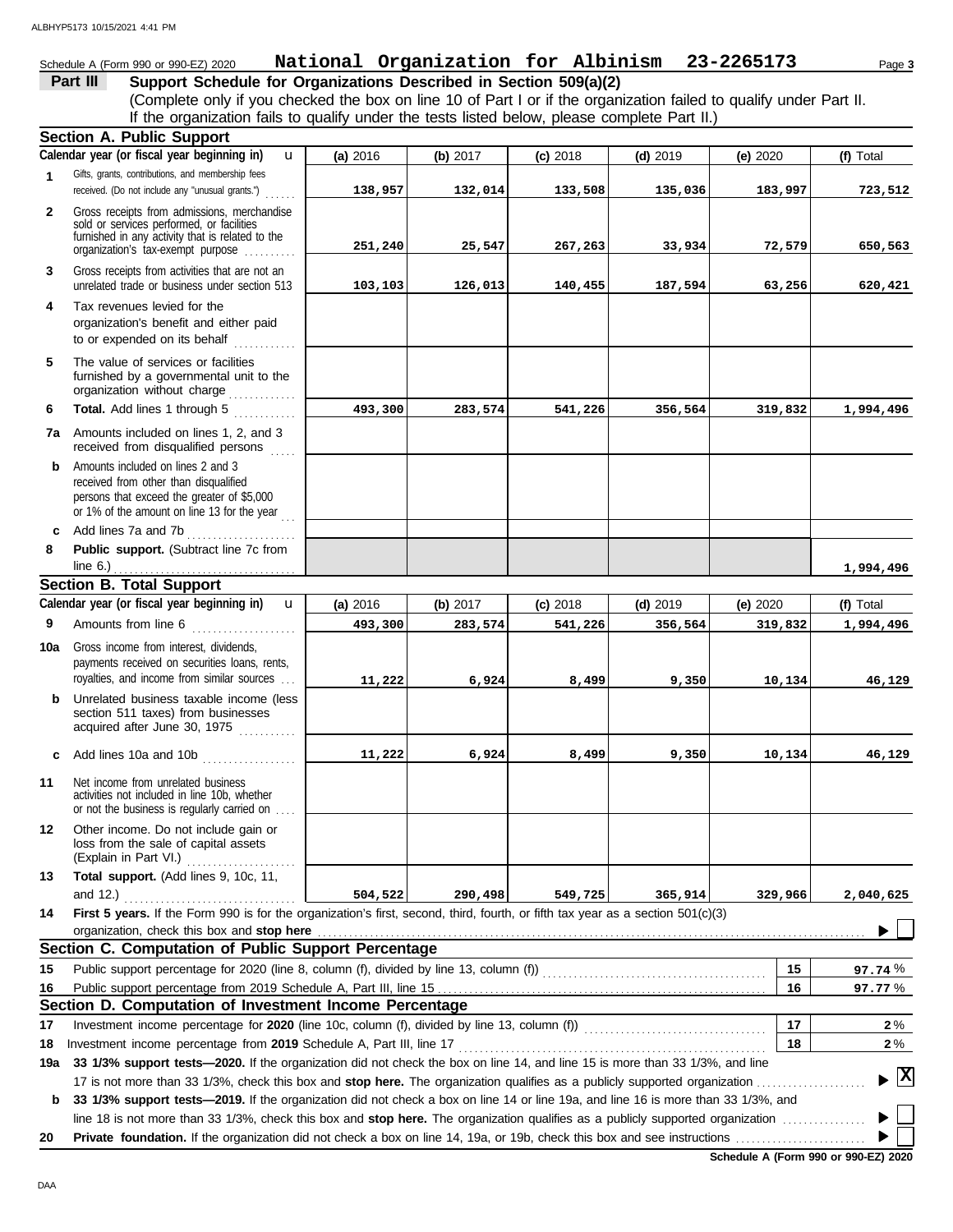|         | BHYP5173 10/15/2021 4:41 PM                                                                                                                                                                                                                                                                                                                                              |     |     |        |
|---------|--------------------------------------------------------------------------------------------------------------------------------------------------------------------------------------------------------------------------------------------------------------------------------------------------------------------------------------------------------------------------|-----|-----|--------|
|         | National Organization for Albinism 23-2265173<br>Schedule A (Form 990 or 990-EZ) 2020                                                                                                                                                                                                                                                                                    |     |     | Page 4 |
| Part IV | <b>Supporting Organizations</b><br>(Complete only if you checked a box in line 12 on Part I. If you checked box 12a, Part I, complete Sections A<br>and B. If you checked box 12b, Part I, complete Sections A and C. If you checked box 12c, Part I, complete<br>Sections A, D, and E. If you checked box 12d, Part I, complete Sections A and D, and complete Part V.) |     |     |        |
|         | Section A. All Supporting Organizations                                                                                                                                                                                                                                                                                                                                  |     |     |        |
|         |                                                                                                                                                                                                                                                                                                                                                                          |     | Yes | No     |
| 1       | Are all of the organization's supported organizations listed by name in the organization's governing                                                                                                                                                                                                                                                                     |     |     |        |
|         | documents? If "No," describe in Part VI how the supported organizations are designated. If designated by                                                                                                                                                                                                                                                                 |     |     |        |
|         | class or purpose, describe the designation. If historic and continuing relationship, explain.                                                                                                                                                                                                                                                                            | 1   |     |        |
| 2       | Did the organization have any supported organization that does not have an IRS determination of status<br>under section 509(a)(1) or (2)? If "Yes," explain in Part VI how the organization determined that the supported                                                                                                                                                |     |     |        |
|         | organization was described in section 509(a)(1) or (2).                                                                                                                                                                                                                                                                                                                  | 2   |     |        |
| За      | Did the organization have a supported organization described in section $501(c)(4)$ , (5), or (6)? If "Yes," answer                                                                                                                                                                                                                                                      |     |     |        |
|         | lines 3b and 3c below.                                                                                                                                                                                                                                                                                                                                                   | За  |     |        |
| b       | Did the organization confirm that each supported organization qualified under section $501(c)(4)$ , $(5)$ , or $(6)$ and                                                                                                                                                                                                                                                 |     |     |        |
|         | satisfied the public support tests under section 509(a)(2)? If "Yes," describe in Part VI when and how the                                                                                                                                                                                                                                                               |     |     |        |
|         | organization made the determination.                                                                                                                                                                                                                                                                                                                                     | 3b  |     |        |
| c       | Did the organization ensure that all support to such organizations was used exclusively for section $170(c)(2)(B)$                                                                                                                                                                                                                                                       |     |     |        |
|         | purposes? If "Yes," explain in Part VI what controls the organization put in place to ensure such use.                                                                                                                                                                                                                                                                   | 3c  |     |        |
| 4a      | Was any supported organization not organized in the United States ("foreign supported organization")? If<br>"Yes," and if you checked 12a or 12b in Part I, answer (b) and (c) below.                                                                                                                                                                                    | 4a  |     |        |
| b       | Did the organization have ultimate control and discretion in deciding whether to make grants to the foreign                                                                                                                                                                                                                                                              |     |     |        |
|         | supported organization? If "Yes," describe in Part VI how the organization had such control and discretion                                                                                                                                                                                                                                                               |     |     |        |
|         | despite being controlled or supervised by or in connection with its supported organizations.                                                                                                                                                                                                                                                                             | 4b  |     |        |
| c       | Did the organization support any foreign supported organization that does not have an IRS determination                                                                                                                                                                                                                                                                  |     |     |        |
|         | under sections $501(c)(3)$ and $509(a)(1)$ or $(2)?$ If "Yes," explain in Part VI what controls the organization used                                                                                                                                                                                                                                                    |     |     |        |
|         | to ensure that all support to the foreign supported organization was used exclusively for section $170(c)(2)(B)$                                                                                                                                                                                                                                                         |     |     |        |
|         | purposes.                                                                                                                                                                                                                                                                                                                                                                | 4c  |     |        |
| 5a      | Did the organization add, substitute, or remove any supported organizations during the tax year? If "Yes,"                                                                                                                                                                                                                                                               |     |     |        |
|         | answer lines 5b and 5c below (if applicable). Also, provide detail in Part VI, including (i) the names and EIN<br>numbers of the supported organizations added, substituted, or removed; (ii) the reasons for each such action;                                                                                                                                          |     |     |        |
|         | (iii) the authority under the organization's organizing document authorizing such action; and (iv) how the action                                                                                                                                                                                                                                                        |     |     |        |
|         | was accomplished (such as by amendment to the organizing document).                                                                                                                                                                                                                                                                                                      | 5a  |     |        |
| b       | Type I or Type II only. Was any added or substituted supported organization part of a class already                                                                                                                                                                                                                                                                      |     |     |        |
|         | designated in the organization's organizing document?                                                                                                                                                                                                                                                                                                                    | 5b  |     |        |
| c       | <b>Substitutions only.</b> Was the substitution the result of an event beyond the organization's control?                                                                                                                                                                                                                                                                | 5c  |     |        |
| 6       | Did the organization provide support (whether in the form of grants or the provision of services or facilities) to                                                                                                                                                                                                                                                       |     |     |        |
|         | anyone other than (i) its supported organizations, (ii) individuals that are part of the charitable class benefited                                                                                                                                                                                                                                                      |     |     |        |
|         | by one or more of its supported organizations, or (iii) other supporting organizations that also support or                                                                                                                                                                                                                                                              |     |     |        |
|         | benefit one or more of the filing organization's supported organizations? If "Yes," provide detail in Part VI.                                                                                                                                                                                                                                                           | 6   |     |        |
| 7       | Did the organization provide a grant, loan, compensation, or other similar payment to a substantial contributor<br>(as defined in section $4958(c)(3)(C)$ ), a family member of a substantial contributor, or a 35% controlled entity                                                                                                                                    |     |     |        |
|         | with regard to a substantial contributor? If "Yes," complete Part I of Schedule L (Form 990 or 990-EZ).                                                                                                                                                                                                                                                                  | 7   |     |        |
| 8       | Did the organization make a loan to a disqualified person (as defined in section 4958) not described in line 7?                                                                                                                                                                                                                                                          |     |     |        |
|         | If "Yes," complete Part I of Schedule L (Form 990 or 990-EZ).                                                                                                                                                                                                                                                                                                            | 8   |     |        |
| 9а      | Was the organization controlled directly or indirectly at any time during the tax year by one or more                                                                                                                                                                                                                                                                    |     |     |        |
|         | disqualified persons, as defined in section 4946 (other than foundation managers and organizations                                                                                                                                                                                                                                                                       |     |     |        |
|         | described in section 509(a)(1) or (2))? If "Yes," provide detail in Part VI.                                                                                                                                                                                                                                                                                             | 9а  |     |        |
| b       | Did one or more disqualified persons (as defined in line 9a) hold a controlling interest in any entity in which                                                                                                                                                                                                                                                          |     |     |        |
|         | the supporting organization had an interest? If "Yes," provide detail in Part VI.                                                                                                                                                                                                                                                                                        | 9b  |     |        |
| с       | Did a disqualified person (as defined in line 9a) have an ownership interest in, or derive any personal benefit<br>from, assets in which the supporting organization also had an interest? If "Yes," provide detail in Part VI.                                                                                                                                          | 9с  |     |        |
| 10a     | Was the organization subject to the excess business holdings rules of section 4943 because of section                                                                                                                                                                                                                                                                    |     |     |        |
|         | 4943(f) (regarding certain Type II supporting organizations, and all Type III non-functionally integrated                                                                                                                                                                                                                                                                |     |     |        |
|         | supporting organizations)? If "Yes," answer line 10b below.                                                                                                                                                                                                                                                                                                              | 10a |     |        |

**b** Did the organization have any excess business holdings in the tax year? *(Use Schedule C, Form 4720, to determine whether the organization had excess business holdings.)*

**Schedule A (Form 990 or 990-EZ) 2020 10b**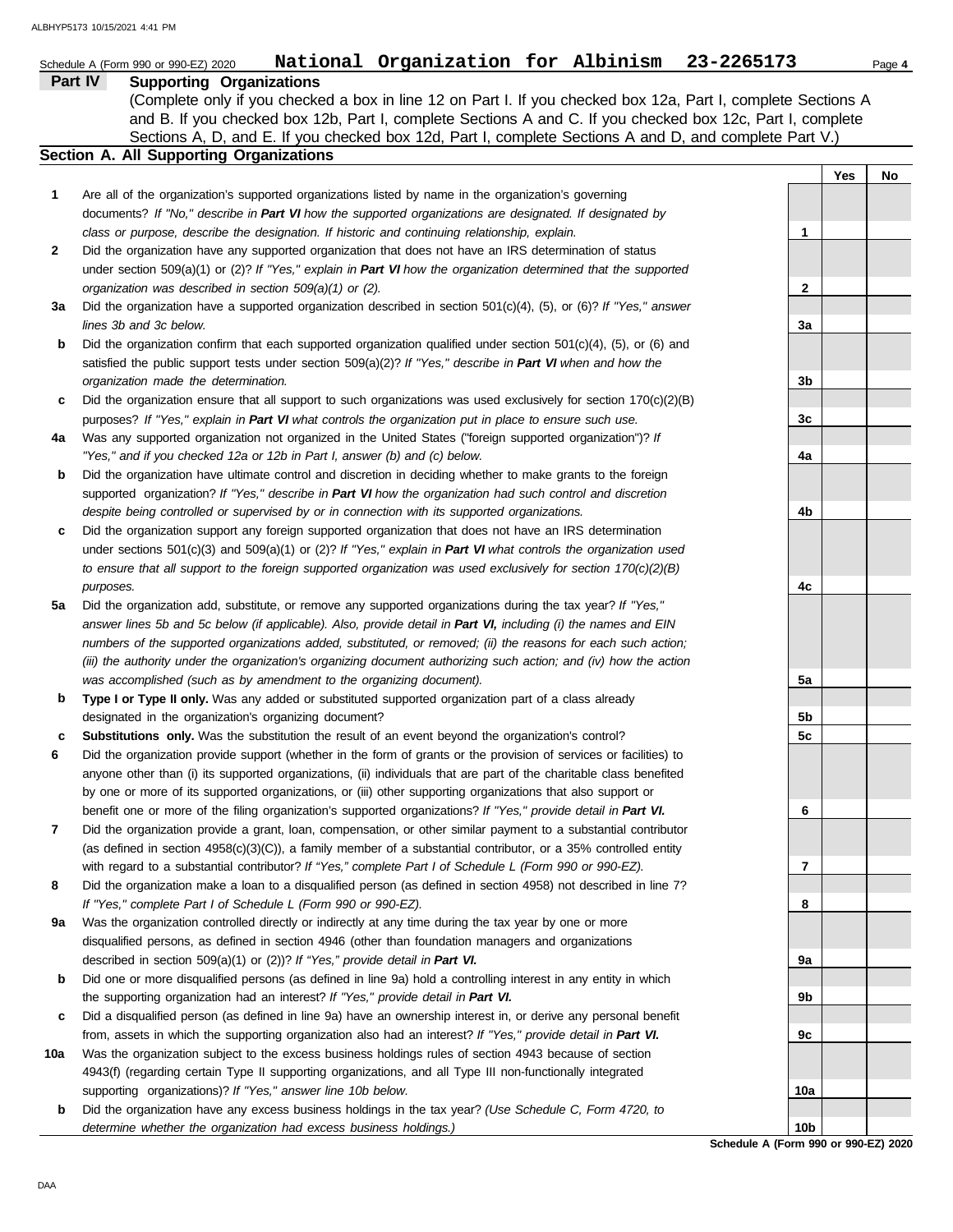#### **Part IV Supporting Organizations** *(continued)* Schedule A (Form 990 or 990-EZ) 2020 Page **5 National Organization for Albinism 23-2265173 Yes No 1 Section B. Type I Supporting Organizations 11 c** A 35% controlled entity of a person described in line 11a or 11b above? *If "Yes" to line 11a, 11b, or 11c, provide* **b** A family member of a person described in line 11a above? **a** A person who directly or indirectly controls, either alone or together with persons described in lines 11b and Has the organization accepted a gift or contribution from any of the following persons? 11c below, the governing body of a supported organization? *detail in Part VI.* **11a 11b 11c** Did the governing body, members of the governing body, officers acting in their official capacity, or membership of one or **Yes No**

**2** *supported organizations and what conditions or restrictions, if any, applied to such powers during the tax year. organization, describe how the powers to appoint and/or remove officers, directors, or trustees were allocated among the effectively operated, supervised, or controlled the organization's activities. If the organization had more than one supported* directors, or trustees at all times during the tax year? *If "No," describe in Part VI how the supported organization(s)* more supported organizations have the power to regularly appoint or elect at least a majority of the organization's officers, Did the organization operate for the benefit of any supported organization other than the supported organization(s) that operated, supervised, or controlled the supporting organization? *If "Yes," explain in Part*  **1**

*VI how providing such benefit carried out the purposes of the supported organization(s) that operated,* 

### *supervised, or controlled the supporting organization.* **Section C. Type II Supporting Organizations**

|                                                                                                                  |  | .Nc |
|------------------------------------------------------------------------------------------------------------------|--|-----|
| Were a majority of the organization's directors or trustees during the tax year also a majority of the directors |  |     |
| or trustees of each of the organization's supported organization(s)? If "No," describe in Part VI how control    |  |     |
| or management of the supporting organization was vested in the same persons that controlled or managed           |  |     |
| the supported organization(s).                                                                                   |  |     |

## **Section D. All Type III Supporting Organizations**

|              |                                                                                                                        | Yes | No |
|--------------|------------------------------------------------------------------------------------------------------------------------|-----|----|
| $\mathbf 1$  | Did the organization provide to each of its supported organizations, by the last day of the fifth month of the         |     |    |
|              | organization's tax year, (i) a written notice describing the type and amount of support provided during the prior tax  |     |    |
|              | year, (ii) a copy of the Form 990 that was most recently filed as of the date of notification, and (iii) copies of the |     |    |
|              | organization's governing documents in effect on the date of notification, to the extent not previously provided?       |     |    |
| $\mathbf{2}$ | Were any of the organization's officers, directors, or trustees either (i) appointed or elected by the supported       |     |    |
|              | organization(s) or (ii) serving on the governing body of a supported organization? If "No," explain in Part VI how     |     |    |
|              | the organization maintained a close and continuous working relationship with the supported organization(s).            |     |    |
| $\mathbf{3}$ | By reason of the relationship described in line 2, above, did the organization's supported organizations have          |     |    |
|              | a significant voice in the organization's investment policies and in directing the use of the organization's           |     |    |
|              | income or assets at all times during the tax year? If "Yes," describe in Part VI the role the organization's           |     |    |
|              | supported organizations played in this regard.                                                                         |     |    |

## **Section E. Type III Functionally-Integrated Supporting Organizations**

- **1** *Check the box next to the method that the organization used to satisfy the Integral Part Test during the year (see instructions).*
	- The organization satisfied the Activities Test. *Complete line 2 below.* **a**
	- The organization is the parent of each of its supported organizations. *Complete line 3 below.* **b**
	- The organization supported a governmental entity. *Describe in Part VI how you supported a governmental entity (see instructions).* **c**
- **2** Activities Test. *Answer lines 2a and 2b below.*
- **a** Did substantially all of the organization's activities during the tax year directly further the exempt purposes of the supported organization(s) to which the organization was responsive? *If "Yes," then in Part VI identify those supported organizations and explain how these activities directly furthered their exempt purposes,*  how the organization was responsive to those supported organizations, and how the organization determined *that these activities constituted substantially all of its activities.*
- **b** Did the activities described in line 2a, above, constitute activities that, but for the organization's involvement, one or more of the organization's supported organization(s) would have been engaged in? If "Yes," explain in *Part VI the reasons for the organization's position that its supported organization(s) would have engaged in these activities but for the organization's involvement.*
- **3** Parent of Supported Organizations. *Answer lines 3a and 3b below.*
- **a** Did the organization have the power to regularly appoint or elect a majority of the officers, directors, or trustees of each of the supported organizations? *If "Yes" or "No," provide details in Part VI.*
- DAA **Schedule A (Form 990 or 990-EZ) 2020 b** Did the organization exercise a substantial degree of direction over the policies, programs, and activities of each of its supported organizations? *If "Yes," describe in Part VI the role played by the organization in this regard.*

**3b**

**2a**

**2b**

**3a**

**Yes No**

**2**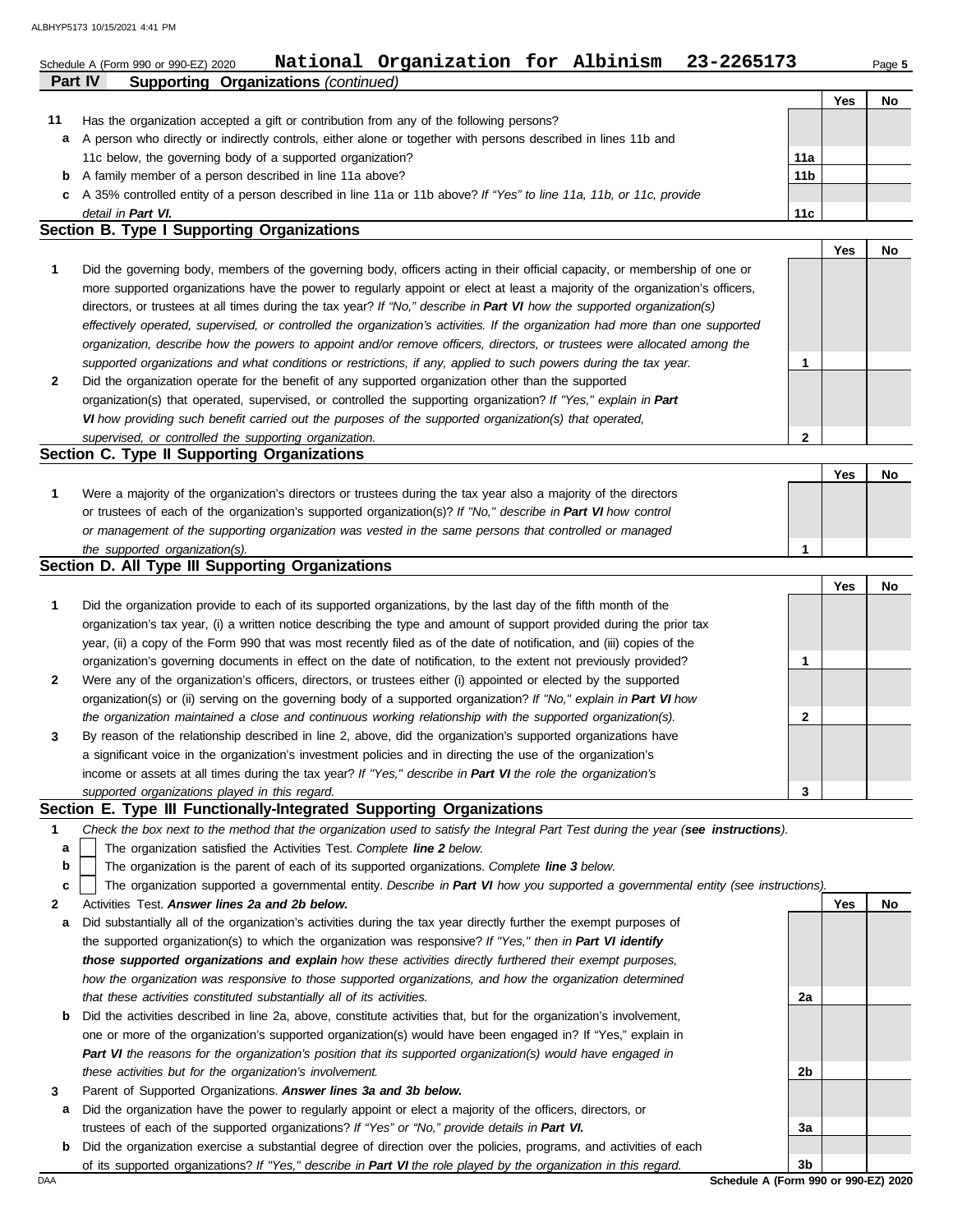| National Organization for Albinism<br>Schedule A (Form 990 or 990-EZ) 2020                                                            |                | 23-2265173     | Page 6                         |
|---------------------------------------------------------------------------------------------------------------------------------------|----------------|----------------|--------------------------------|
| Type III Non-Functionally Integrated 509(a)(3) Supporting Organizations<br>Part V                                                     |                |                |                                |
| Check here if the organization satisfied the Integral Part Test as a qualifying trust on Nov. 20, 1970 (explain in Part VI). See<br>1 |                |                |                                |
| instructions. All other Type III non-functionally integrated supporting organizations must complete Sections A through E.             |                |                |                                |
| Section A - Adjusted Net Income                                                                                                       |                | (A) Prior Year | (B) Current Year<br>(optional) |
| Net short-term capital gain<br>$\mathbf 1$                                                                                            | $\mathbf{1}$   |                |                                |
| $\mathbf{2}$<br>Recoveries of prior-year distributions                                                                                | $\mathbf{2}$   |                |                                |
| 3<br>Other gross income (see instructions)                                                                                            | 3              |                |                                |
| 4<br>Add lines 1 through 3.                                                                                                           | 4              |                |                                |
| 5<br>Depreciation and depletion                                                                                                       | 5              |                |                                |
| Portion of operating expenses paid or incurred for production or collection of<br>6                                                   |                |                |                                |
| gross income or for management, conservation, or maintenance of property                                                              |                |                |                                |
| held for production of income (see instructions)                                                                                      | 6              |                |                                |
| $\overline{7}$<br>Other expenses (see instructions)                                                                                   | $\overline{7}$ |                |                                |
| 8<br>Adjusted Net Income (subtract lines 5, 6, and 7 from line 4)                                                                     | 8              |                |                                |
| Section B - Minimum Asset Amount                                                                                                      |                | (A) Prior Year | (B) Current Year<br>(optional) |
| Aggregate fair market value of all non-exempt-use assets (see<br>1                                                                    |                |                |                                |
| instructions for short tax year or assets held for part of year):                                                                     |                |                |                                |
| a Average monthly value of securities                                                                                                 | 1a             |                |                                |
| <b>b</b> Average monthly cash balances                                                                                                | 1 <sub>b</sub> |                |                                |
| c Fair market value of other non-exempt-use assets                                                                                    | 1c             |                |                                |
| <b>d Total</b> (add lines 1a, 1b, and 1c)                                                                                             | 1d             |                |                                |
| <b>e</b> Discount claimed for blockage or other factors                                                                               |                |                |                                |
| (explain in detail in Part VI):                                                                                                       |                |                |                                |
| $\mathbf{2}$<br>Acquisition indebtedness applicable to non-exempt-use assets                                                          | $\mathbf 2$    |                |                                |
| 3<br>Subtract line 2 from line 1d.                                                                                                    | 3              |                |                                |
| Cash deemed held for exempt use. Enter 0.015 of line 3 (for greater amount,<br>4                                                      |                |                |                                |
| see instructions)                                                                                                                     | 4              |                |                                |
| 5.<br>Net value of non-exempt-use assets (subtract line 4 from line 3)                                                                | 5              |                |                                |
| 6<br>Multiply line 5 by 0.035.                                                                                                        | 6              |                |                                |
| $\overline{7}$<br>Recoveries of prior-year distributions                                                                              | $\overline{7}$ |                |                                |
| 8<br>Minimum Asset Amount (add line 7 to line 6)                                                                                      | 8              |                |                                |
| Section C - Distributable Amount                                                                                                      |                |                | <b>Current Year</b>            |
| Adjusted net income for prior year (from Section A, line 8, column A)<br>$\mathbf 1$                                                  | $\mathbf{1}$   |                |                                |
| $\mathbf{2}$<br>Enter 0.85 of line 1.                                                                                                 | $\mathbf{2}$   |                |                                |
| Minimum asset amount for prior year (from Section B, line 8, column A)<br>3                                                           | 3              |                |                                |
| 4<br>Enter greater of line 2 or line 3.                                                                                               | 4              |                |                                |
| 5<br>Income tax imposed in prior year                                                                                                 | 5              |                |                                |
| Distributable Amount. Subtract line 5 from line 4, unless subject to<br>6                                                             |                |                |                                |
| emergency temporary reduction (see instructions).                                                                                     | 6              |                |                                |

**7** (see instructions). Check here if the current year is the organization's first as a non-functionally integrated Type III supporting organization

**Schedule A (Form 990 or 990-EZ) 2020**

DAA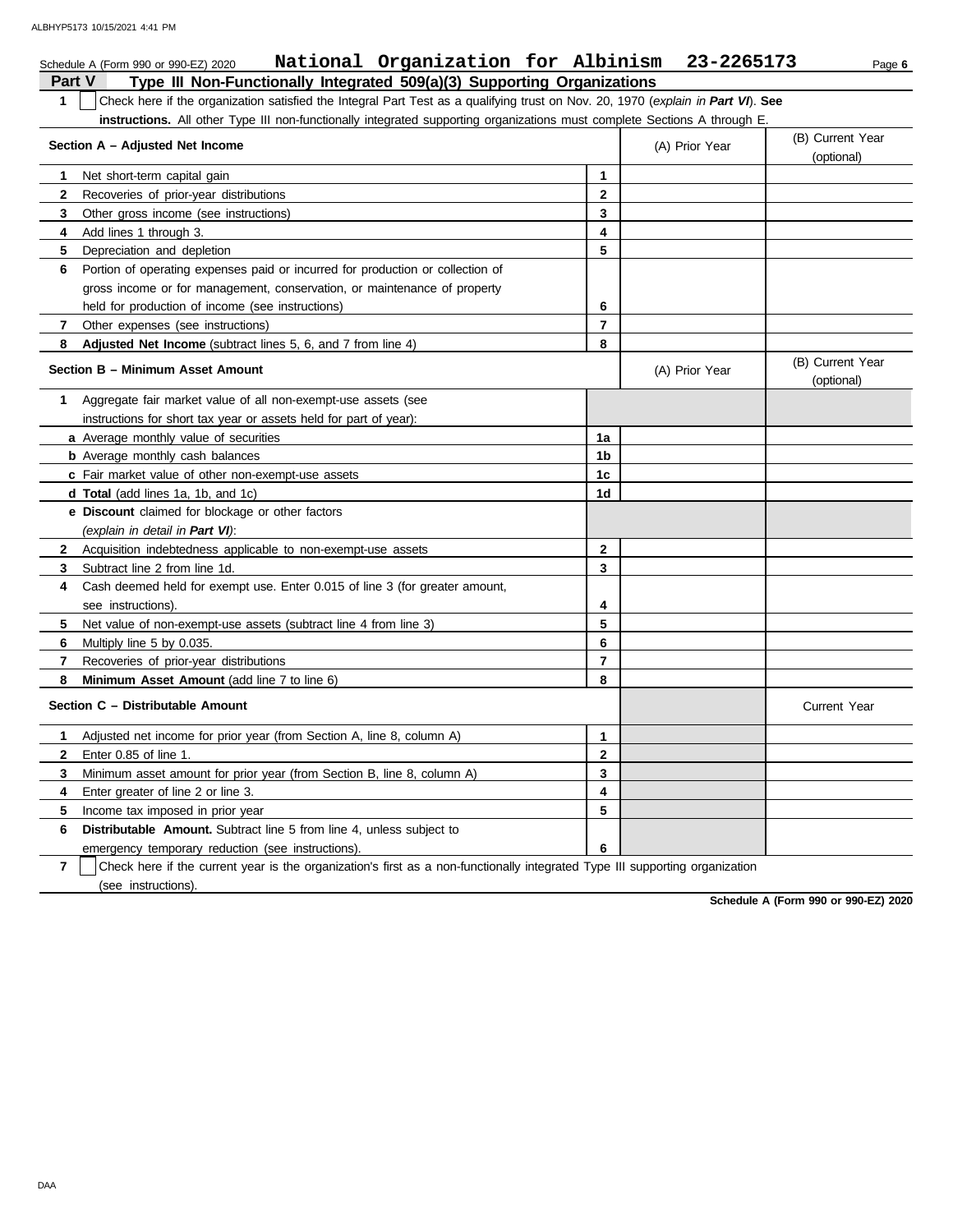|    | ALD TIF3 173 TV 13/202 I 4.4 I FM<br>National Organization for Albinism 23-2265173<br>Schedule A (Form 990 or 990-EZ) 2020 |          |          | Page 7              |  |  |  |
|----|----------------------------------------------------------------------------------------------------------------------------|----------|----------|---------------------|--|--|--|
|    | <b>Part V</b><br>Type III Non-Functionally Integrated 509(a)(3) Supporting Organizations (continued)                       |          |          |                     |  |  |  |
|    | Section D - Distributions                                                                                                  |          |          | <b>Current Year</b> |  |  |  |
|    | Amounts paid to supported organizations to accomplish exempt purposes                                                      |          |          |                     |  |  |  |
| 2  | Amounts paid to perform activity that directly furthers exempt purposes of supported                                       |          |          |                     |  |  |  |
|    | organizations, in excess of income from activity                                                                           |          |          |                     |  |  |  |
|    | Administrative expenses paid to accomplish exempt purposes of supported organizations                                      |          |          |                     |  |  |  |
|    | Amounts paid to acquire exempt-use assets                                                                                  |          |          |                     |  |  |  |
| 5  | Qualified set-aside amounts (prior IRS approval required— <i>provide details in Part VI</i> )                              |          |          |                     |  |  |  |
| 6  | Other distributions ( <i>describe in Part VI</i> ). See instructions.                                                      |          |          |                     |  |  |  |
|    | Total annual distributions. Add lines 1 through 6.                                                                         |          |          |                     |  |  |  |
| 8  | Distributions to attentive supported organizations to which the organization is responsive                                 |          |          |                     |  |  |  |
|    | (provide details in Part VI). See instructions.                                                                            |          |          |                     |  |  |  |
| 9  | Distributable amount for 2020 from Section C, line 6                                                                       |          |          |                     |  |  |  |
| 10 | Line 8 amount divided by line 9 amount                                                                                     |          |          |                     |  |  |  |
|    |                                                                                                                            | $\cdots$ | $\cdots$ | 1.1.1               |  |  |  |

#### **Section E – Distribution Allocations** (see instructions) **Excess Distributions (i) (ii) Underdistributions Pre-2020 (iii) Distributable Amount for 2020 8 7 6 5 4** Distributions for 2020 from **3 2 1 a** From 2015 . . . . . . . . . . . . . . . . . . . . . . . . . . . . . . . . . . **b** From 2016 . . . . . . . . . . . . . . . . . . . . . . . . . . . . . . . . . . **c** From 2017 . . . . . . . . . . . . . . . . . . . . . . . . . . . . . . . . . . **d** From 2018 . . . . . . . . . . . . . . . . . . . . . . . . . . . . . . . . . . . **e** From 2019 . . . . . . . . . . . . . . . . . . . . . . . . . . . . . . . . . . . **f Total** of lines 3a through 3e **g** Applied to underdistributions of prior years **h** Applied to 2020 distributable amount **i** Carryover from 2015 not applied (see instructions) **j** Remainder. Subtract lines 3g, 3h, and 3i from line 3f. **a** Applied to underdistributions of prior years **b** Applied to 2020 distributable amount **c** Remainder. Subtract lines 4a and 4b from line 4. **a** Excess from 2016 . . . . . . . . . . . . . . . . . . . . . . . . . . **b** Excess from 2017 . . . . . . . . . . . . . . . . . . . . . . . . . . **c** Excess from 2018 . . . . . . . . . . . . . . . . . . . . . . . . . . . **d** Excess from 2019 . . . . . . . . . . . . . . . . . . . . . . . . . . . Distributable amount for 2020 from Section C, line 6 Underdistributions, if any, for years prior to 2020 (reasonable cause required–*explain in Part VI*). See Excess distributions carryover, if any, to 2020 Section D, line 7: \$ Remaining underdistributions for years prior to 2020, if any. Subtract lines 3g and 4a from line 2. For result greater than zero, *explain in Part VI*. See instructions. Remaining underdistributions for 2020 Subtract lines 3h and 4b from line 1. For result greater than zero, *explain in Part VI*. See instructions. **Excess distributions carryover to 2021.** Add lines 3j and 4c. Breakdown of line 7: instructions.

**Schedule A (Form 990 or 990-EZ) 2020**

**e** Excess from 2020 . . . . . . . . . . . . . . . . . . . . . . . . . . .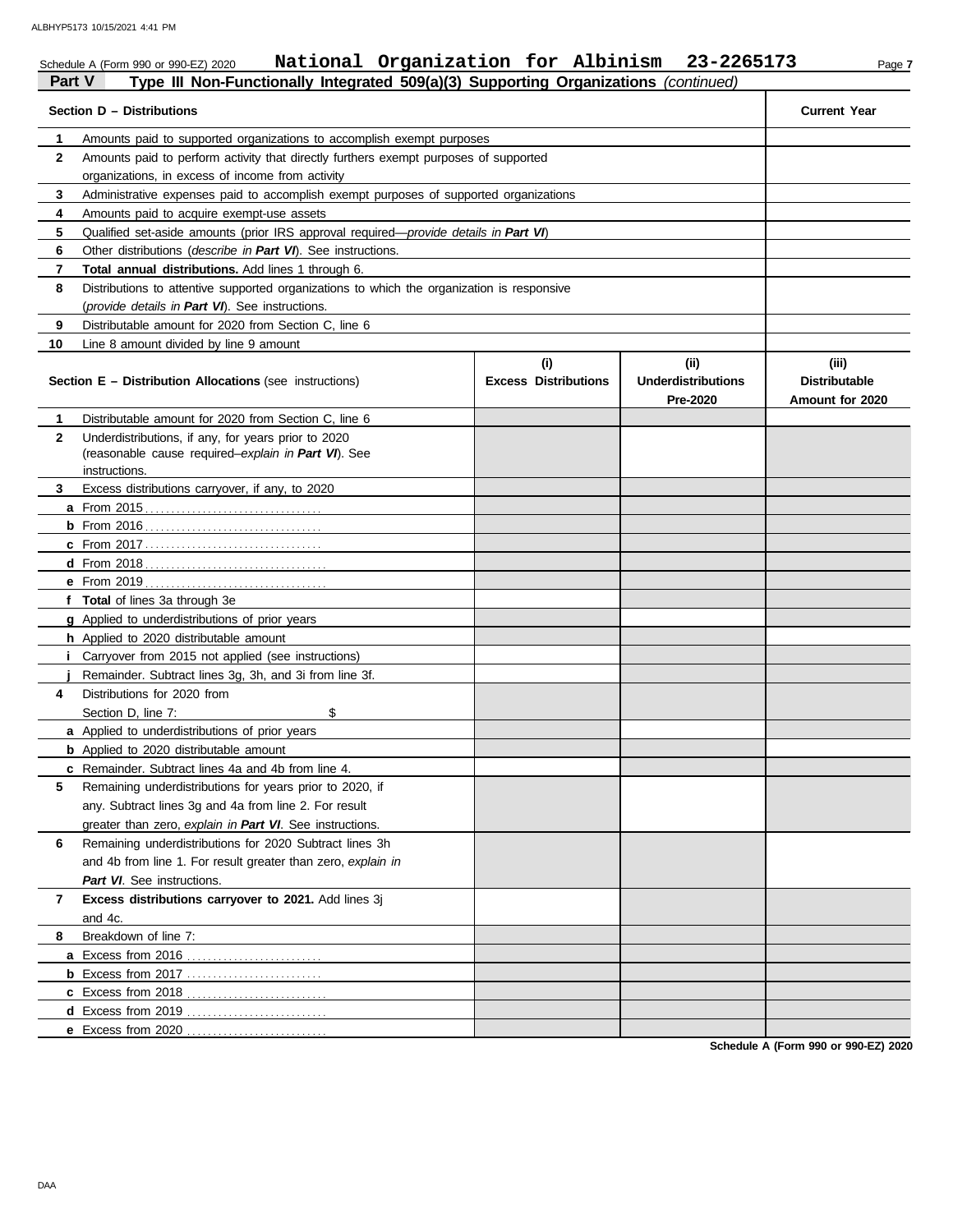|         | Schedule A (Form 990 or 990-EZ) 2020 | National Organization for Albinism 23-2265173                                                                                                                                                                                                                                                                                                                                                                                                                                                                                                                                               |  | Page 8 |
|---------|--------------------------------------|---------------------------------------------------------------------------------------------------------------------------------------------------------------------------------------------------------------------------------------------------------------------------------------------------------------------------------------------------------------------------------------------------------------------------------------------------------------------------------------------------------------------------------------------------------------------------------------------|--|--------|
| Part VI |                                      | Supplemental Information. Provide the explanations required by Part II, line 10; Part II, line 17a or 17b; Part<br>III, line 12; Part IV, Section A, lines 1, 2, 3b, 3c, 4b, 4c, 5a, 6, 9a, 9b, 9c, 11a, 11b, and 11c; Part IV, Section<br>B, lines 1 and 2; Part IV, Section C, line 1; Part IV, Section D, lines 2 and 3; Part IV, Section E, lines 1c, 2a, 2b,<br>3a, and 3b; Part V, line 1; Part V, Section B, line 1e; Part V, Section D, lines 5, 6, and 8; and Part V, Section E,<br>lines 2, 5, and 6. Also complete this part for any additional information. (See instructions.) |  |        |
|         |                                      |                                                                                                                                                                                                                                                                                                                                                                                                                                                                                                                                                                                             |  |        |
|         |                                      |                                                                                                                                                                                                                                                                                                                                                                                                                                                                                                                                                                                             |  |        |
|         |                                      |                                                                                                                                                                                                                                                                                                                                                                                                                                                                                                                                                                                             |  |        |
|         |                                      |                                                                                                                                                                                                                                                                                                                                                                                                                                                                                                                                                                                             |  |        |
|         |                                      |                                                                                                                                                                                                                                                                                                                                                                                                                                                                                                                                                                                             |  |        |
|         |                                      |                                                                                                                                                                                                                                                                                                                                                                                                                                                                                                                                                                                             |  |        |
|         |                                      |                                                                                                                                                                                                                                                                                                                                                                                                                                                                                                                                                                                             |  |        |
|         |                                      |                                                                                                                                                                                                                                                                                                                                                                                                                                                                                                                                                                                             |  |        |
|         |                                      |                                                                                                                                                                                                                                                                                                                                                                                                                                                                                                                                                                                             |  |        |
|         |                                      |                                                                                                                                                                                                                                                                                                                                                                                                                                                                                                                                                                                             |  |        |
|         |                                      |                                                                                                                                                                                                                                                                                                                                                                                                                                                                                                                                                                                             |  |        |
|         |                                      |                                                                                                                                                                                                                                                                                                                                                                                                                                                                                                                                                                                             |  |        |
|         |                                      |                                                                                                                                                                                                                                                                                                                                                                                                                                                                                                                                                                                             |  |        |
|         |                                      |                                                                                                                                                                                                                                                                                                                                                                                                                                                                                                                                                                                             |  |        |
|         |                                      |                                                                                                                                                                                                                                                                                                                                                                                                                                                                                                                                                                                             |  |        |
|         |                                      |                                                                                                                                                                                                                                                                                                                                                                                                                                                                                                                                                                                             |  |        |
|         |                                      |                                                                                                                                                                                                                                                                                                                                                                                                                                                                                                                                                                                             |  |        |
|         |                                      |                                                                                                                                                                                                                                                                                                                                                                                                                                                                                                                                                                                             |  |        |
|         |                                      |                                                                                                                                                                                                                                                                                                                                                                                                                                                                                                                                                                                             |  |        |
|         |                                      |                                                                                                                                                                                                                                                                                                                                                                                                                                                                                                                                                                                             |  |        |
|         |                                      |                                                                                                                                                                                                                                                                                                                                                                                                                                                                                                                                                                                             |  |        |
|         |                                      |                                                                                                                                                                                                                                                                                                                                                                                                                                                                                                                                                                                             |  |        |
|         |                                      |                                                                                                                                                                                                                                                                                                                                                                                                                                                                                                                                                                                             |  |        |
|         |                                      |                                                                                                                                                                                                                                                                                                                                                                                                                                                                                                                                                                                             |  |        |
|         |                                      |                                                                                                                                                                                                                                                                                                                                                                                                                                                                                                                                                                                             |  |        |
|         |                                      |                                                                                                                                                                                                                                                                                                                                                                                                                                                                                                                                                                                             |  |        |
|         |                                      |                                                                                                                                                                                                                                                                                                                                                                                                                                                                                                                                                                                             |  |        |
|         |                                      |                                                                                                                                                                                                                                                                                                                                                                                                                                                                                                                                                                                             |  |        |
|         |                                      |                                                                                                                                                                                                                                                                                                                                                                                                                                                                                                                                                                                             |  |        |
|         |                                      |                                                                                                                                                                                                                                                                                                                                                                                                                                                                                                                                                                                             |  |        |
|         |                                      |                                                                                                                                                                                                                                                                                                                                                                                                                                                                                                                                                                                             |  |        |
|         |                                      |                                                                                                                                                                                                                                                                                                                                                                                                                                                                                                                                                                                             |  |        |
|         |                                      |                                                                                                                                                                                                                                                                                                                                                                                                                                                                                                                                                                                             |  |        |
|         |                                      |                                                                                                                                                                                                                                                                                                                                                                                                                                                                                                                                                                                             |  |        |
|         |                                      |                                                                                                                                                                                                                                                                                                                                                                                                                                                                                                                                                                                             |  |        |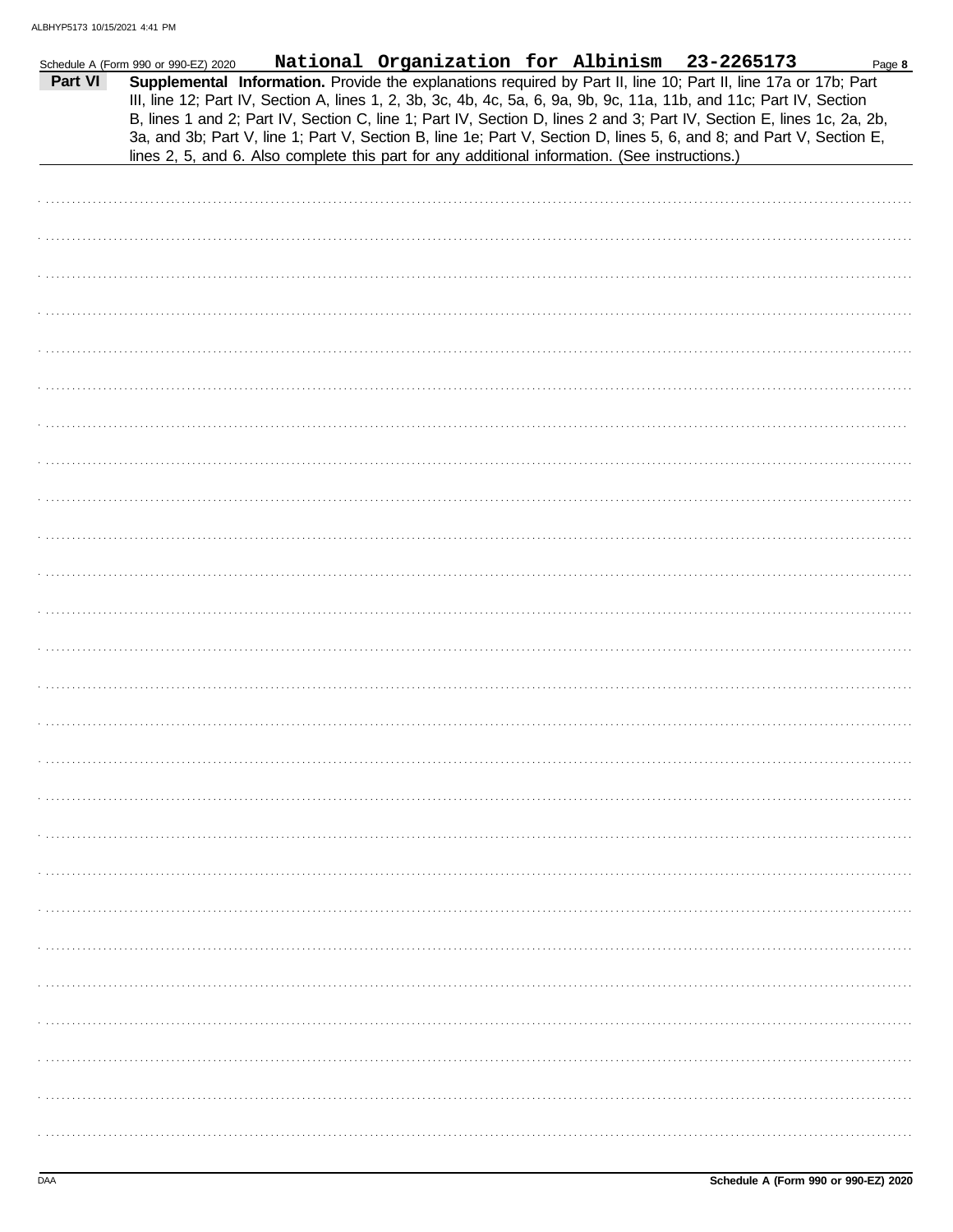|              | <b>SCHEDULE D</b>                         | <b>Supplemental Financial Statements</b>                                                                                                                                                       |                       |                                                    |                | OMB No. 1545-0047               |    |
|--------------|-------------------------------------------|------------------------------------------------------------------------------------------------------------------------------------------------------------------------------------------------|-----------------------|----------------------------------------------------|----------------|---------------------------------|----|
|              | (Form 990)                                | u Complete if the organization answered "Yes" on Form 990,<br>Part IV, line 6, 7, 8, 9, 10, 11a, 11b, 11c, 11d, 11e, 11f, 12a, or 12b.                                                         |                       |                                                    |                |                                 |    |
|              | Department of the Treasury                |                                                                                                                                                                                                | u Attach to Form 990. |                                                    |                | Open to Public                  |    |
|              | Internal Revenue Service                  | u Go to www.irs.gov/Form990 for instructions and the latest information.                                                                                                                       |                       |                                                    | Inspection     |                                 |    |
|              | Name of the organization                  | National Organization for Albinism                                                                                                                                                             |                       |                                                    |                | Employer identification number  |    |
|              | and Hypopigmentation                      |                                                                                                                                                                                                |                       |                                                    | 23-2265173     |                                 |    |
|              | Part I                                    | Organizations Maintaining Donor Advised Funds or Other Similar Funds or Accounts.                                                                                                              |                       |                                                    |                |                                 |    |
|              |                                           | Complete if the organization answered "Yes" on Form 990, Part IV, line 6.                                                                                                                      |                       |                                                    |                |                                 |    |
|              |                                           |                                                                                                                                                                                                |                       | (a) Donor advised funds                            |                | (b) Funds and other accounts    |    |
| 1            |                                           |                                                                                                                                                                                                |                       |                                                    |                |                                 |    |
| 2            |                                           |                                                                                                                                                                                                |                       |                                                    |                |                                 |    |
| 3            |                                           |                                                                                                                                                                                                |                       |                                                    |                |                                 |    |
| 4<br>5       |                                           | Did the organization inform all donors and donor advisors in writing that the assets held in donor advised                                                                                     |                       |                                                    |                |                                 |    |
|              |                                           |                                                                                                                                                                                                |                       |                                                    |                | Yes                             | No |
| 6            |                                           | Did the organization inform all grantees, donors, and donor advisors in writing that grant funds can be used                                                                                   |                       |                                                    |                |                                 |    |
|              |                                           | only for charitable purposes and not for the benefit of the donor or donor advisor, or for any other purpose                                                                                   |                       |                                                    |                |                                 |    |
|              |                                           |                                                                                                                                                                                                |                       |                                                    |                | <b>Yes</b>                      | No |
|              | Part II                                   | <b>Conservation Easements.</b>                                                                                                                                                                 |                       |                                                    |                |                                 |    |
|              |                                           | Complete if the organization answered "Yes" on Form 990, Part IV, line 7.                                                                                                                      |                       |                                                    |                |                                 |    |
| 1            |                                           | Purpose(s) of conservation easements held by the organization (check all that apply).                                                                                                          |                       |                                                    |                |                                 |    |
|              |                                           | Preservation of land for public use (for example, recreation or education)                                                                                                                     |                       | Preservation of a historically important land area |                |                                 |    |
|              | Protection of natural habitat             |                                                                                                                                                                                                |                       | Preservation of a certified historic structure     |                |                                 |    |
|              | Preservation of open space                |                                                                                                                                                                                                |                       |                                                    |                |                                 |    |
| $\mathbf{2}$ | easement on the last day of the tax year. | Complete lines 2a through 2d if the organization held a qualified conservation contribution in the form of a conservation                                                                      |                       |                                                    |                | Held at the End of the Tax Year |    |
|              |                                           |                                                                                                                                                                                                |                       |                                                    | 2a             |                                 |    |
| b            |                                           |                                                                                                                                                                                                |                       |                                                    | 2 <sub>b</sub> |                                 |    |
| С            |                                           | Number of conservation easements on a certified historic structure included in (a)                                                                                                             |                       |                                                    | 2c             |                                 |    |
|              |                                           | d Number of conservation easements included in (c) acquired after 7/25/06, and not on a                                                                                                        |                       |                                                    |                |                                 |    |
|              |                                           | historic structure listed in the National Register [11] Martin Martin Martin Martin Martin Martin Martin Marti                                                                                 |                       |                                                    | 2d             |                                 |    |
| 3            |                                           | Number of conservation easements modified, transferred, released, extinguished, or terminated by the organization during the                                                                   |                       |                                                    |                |                                 |    |
|              | tax year $\mathbf u$                      |                                                                                                                                                                                                |                       |                                                    |                |                                 |    |
| 5            |                                           | Number of states where property subject to conservation easement is located <b>u</b><br>Does the organization have a written policy regarding the periodic monitoring, inspection, handling of |                       |                                                    |                |                                 |    |
|              |                                           |                                                                                                                                                                                                |                       |                                                    |                |                                 |    |
| 6            |                                           | Staff and volunteer hours devoted to monitoring, inspecting, handling of violations, and enforcing conservation easements during the year                                                      |                       |                                                    |                |                                 |    |
|              | u <sub></sub>                             |                                                                                                                                                                                                |                       |                                                    |                |                                 |    |
| 7            |                                           | Amount of expenses incurred in monitoring, inspecting, handling of violations, and enforcing conservation easements during the year                                                            |                       |                                                    |                |                                 |    |
|              |                                           |                                                                                                                                                                                                |                       |                                                    |                |                                 |    |
| 8            |                                           | Does each conservation easement reported on line 2(d) above satisfy the requirements of section 170(h)(4)(B)(i)                                                                                |                       |                                                    |                |                                 |    |
|              |                                           |                                                                                                                                                                                                |                       |                                                    |                | Yes                             | No |
| 9            |                                           | In Part XIII, describe how the organization reports conservation easements in its revenue and expense statement and                                                                            |                       |                                                    |                |                                 |    |
|              |                                           | balance sheet, and include, if applicable, the text of the footnote to the organization's financial statements that describes the                                                              |                       |                                                    |                |                                 |    |
|              | Part III                                  | organization's accounting for conservation easements.<br>Organizations Maintaining Collections of Art, Historical Treasures, or Other Similar Assets.                                          |                       |                                                    |                |                                 |    |
|              |                                           | Complete if the organization answered "Yes" on Form 990, Part IV, line 8.                                                                                                                      |                       |                                                    |                |                                 |    |
|              |                                           | 1a If the organization elected, as permitted under FASB ASC 958, not to report in its revenue statement and balance sheet works                                                                |                       |                                                    |                |                                 |    |
|              |                                           | of art, historical treasures, or other similar assets held for public exhibition, education, or research in furtherance of public                                                              |                       |                                                    |                |                                 |    |
|              |                                           | service, provide in Part XIII the text of the footnote to its financial statements that describes these items.                                                                                 |                       |                                                    |                |                                 |    |
| b            |                                           | If the organization elected, as permitted under FASB ASC 958, to report in its revenue statement and balance sheet works of                                                                    |                       |                                                    |                |                                 |    |
|              |                                           | art, historical treasures, or other similar assets held for public exhibition, education, or research in furtherance of public service,                                                        |                       |                                                    |                |                                 |    |
|              |                                           | provide the following amounts relating to these items:                                                                                                                                         |                       |                                                    |                |                                 |    |
|              |                                           |                                                                                                                                                                                                |                       |                                                    |                |                                 |    |
|              |                                           |                                                                                                                                                                                                |                       |                                                    |                |                                 |    |
| 2            |                                           | If the organization received or held works of art, historical treasures, or other similar assets for financial gain, provide the                                                               |                       |                                                    |                |                                 |    |
|              |                                           | following amounts required to be reported under FASB ASC 958 relating to these items:                                                                                                          |                       |                                                    |                |                                 |    |
| а            |                                           |                                                                                                                                                                                                |                       |                                                    |                |                                 |    |
|              |                                           |                                                                                                                                                                                                |                       |                                                    |                |                                 |    |

|            | For Paperwork Reduction Act Notice, see the Instructions for Form 990. |  |  |  |
|------------|------------------------------------------------------------------------|--|--|--|
| <b>DAA</b> |                                                                        |  |  |  |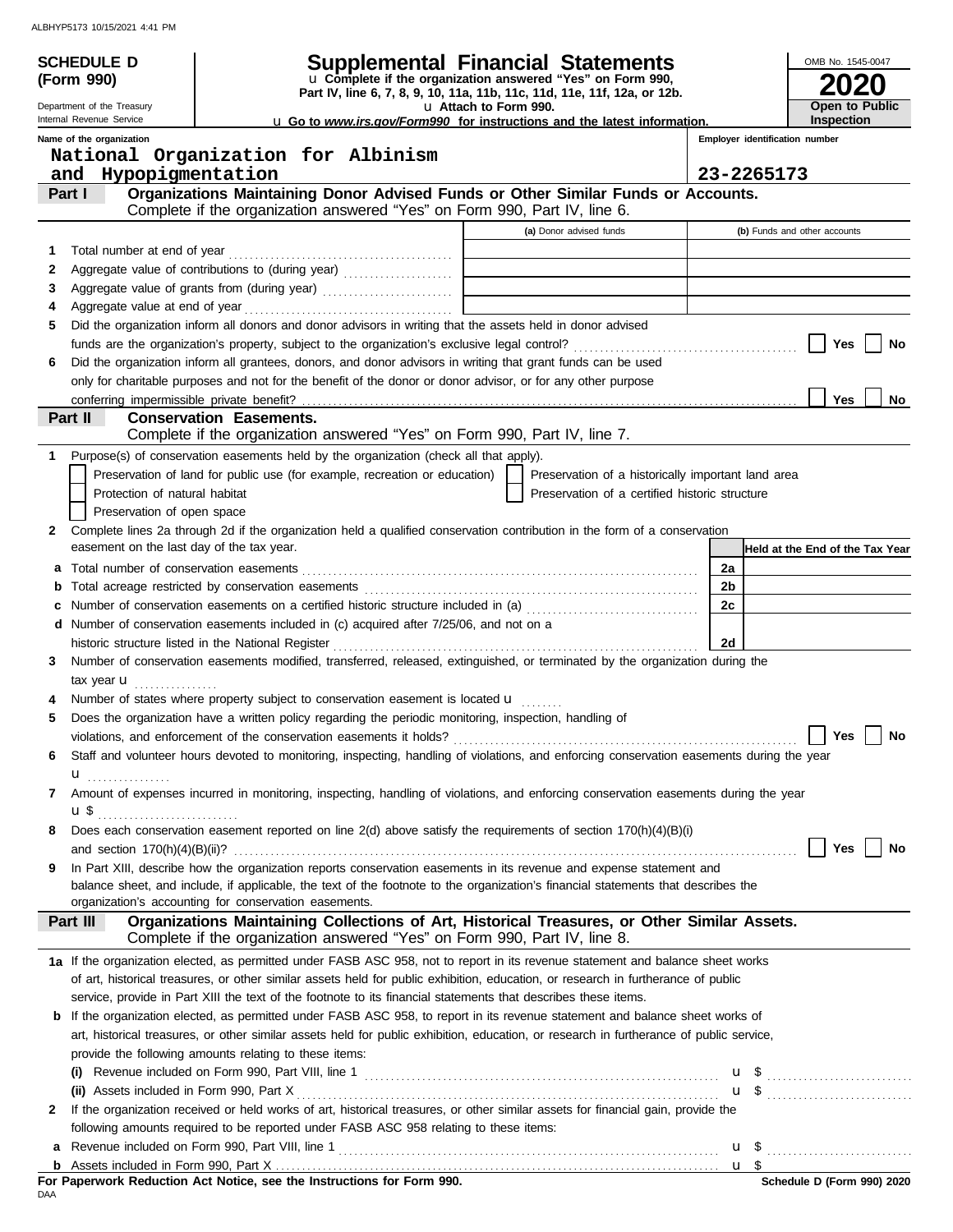|   |                  | Schedule D (Form 990) 2020 National Organization for Albinism 23-2265173                                                                                                                                                            |                                         |                          |                                    |                                 |                      |                | Page 2              |
|---|------------------|-------------------------------------------------------------------------------------------------------------------------------------------------------------------------------------------------------------------------------------|-----------------------------------------|--------------------------|------------------------------------|---------------------------------|----------------------|----------------|---------------------|
|   | Part III         | Organizations Maintaining Collections of Art, Historical Treasures, or Other Similar Assets (continued)                                                                                                                             |                                         |                          |                                    |                                 |                      |                |                     |
|   |                  | 3 Using the organization's acquisition, accession, and other records, check any of the following that make significant use of its<br>collection items (check all that apply):                                                       |                                         |                          |                                    |                                 |                      |                |                     |
| a |                  | Public exhibition                                                                                                                                                                                                                   | d                                       | Loan or exchange program |                                    |                                 |                      |                |                     |
| b |                  | Scholarly research                                                                                                                                                                                                                  | е                                       |                          |                                    |                                 |                      |                |                     |
| c |                  | Preservation for future generations                                                                                                                                                                                                 |                                         |                          |                                    |                                 |                      |                |                     |
|   |                  | Provide a description of the organization's collections and explain how they further the organization's exempt purpose in Part                                                                                                      |                                         |                          |                                    |                                 |                      |                |                     |
|   | XIII.            |                                                                                                                                                                                                                                     |                                         |                          |                                    |                                 |                      |                |                     |
| 5 |                  | During the year, did the organization solicit or receive donations of art, historical treasures, or other similar                                                                                                                   |                                         |                          |                                    |                                 |                      | <b>Yes</b>     |                     |
|   | Part IV          | assets to be sold to raise funds rather than to be maintained as part of the organization's collection?<br><b>Escrow and Custodial Arrangements.</b>                                                                                |                                         |                          |                                    |                                 |                      |                | No                  |
|   |                  | Complete if the organization answered "Yes" on Form 990, Part IV, line 9, or reported an amount on Form                                                                                                                             |                                         |                          |                                    |                                 |                      |                |                     |
|   |                  | 990, Part X, line 21.                                                                                                                                                                                                               |                                         |                          |                                    |                                 |                      |                |                     |
|   |                  | 1a Is the organization an agent, trustee, custodian or other intermediary for contributions or other assets not                                                                                                                     |                                         |                          |                                    |                                 |                      |                |                     |
|   |                  |                                                                                                                                                                                                                                     |                                         |                          |                                    |                                 |                      | Yes            | No                  |
|   |                  | <b>b</b> If "Yes," explain the arrangement in Part XIII and complete the following table:                                                                                                                                           |                                         |                          |                                    |                                 |                      |                |                     |
|   |                  |                                                                                                                                                                                                                                     |                                         |                          |                                    |                                 |                      | Amount         |                     |
| c |                  |                                                                                                                                                                                                                                     |                                         |                          |                                    |                                 | 1с                   |                |                     |
|   |                  |                                                                                                                                                                                                                                     |                                         |                          |                                    |                                 | 1d                   |                |                     |
|   |                  | Distributions during the year manufactured contains and the year manufactured with the year manufactured with the year manufactured with the year manufactured with the year manufactured with the year manufactured with the       |                                         |                          |                                    |                                 | 1е                   |                |                     |
|   |                  | Ending balance <b>construction and the construction of the construction</b> of the construction of the construction of the construction of the construction of the construction of the construction of the construction of the cons |                                         |                          |                                    |                                 | 1f                   |                |                     |
|   |                  |                                                                                                                                                                                                                                     |                                         |                          |                                    |                                 |                      | Yes            | No                  |
|   |                  |                                                                                                                                                                                                                                     |                                         |                          |                                    |                                 |                      |                |                     |
|   | <b>Part V</b>    | <b>Endowment Funds.</b>                                                                                                                                                                                                             |                                         |                          |                                    |                                 |                      |                |                     |
|   |                  | Complete if the organization answered "Yes" on Form 990, Part IV, line 10.                                                                                                                                                          |                                         |                          |                                    |                                 |                      |                |                     |
|   |                  |                                                                                                                                                                                                                                     | (a) Current year                        | (b) Prior year           |                                    | (c) Two years back              | (d) Three years back |                | (e) Four years back |
|   |                  | 1a Beginning of year balance                                                                                                                                                                                                        |                                         |                          |                                    |                                 |                      |                |                     |
|   |                  |                                                                                                                                                                                                                                     |                                         |                          |                                    |                                 |                      |                |                     |
| c |                  | Net investment earnings, gains, and                                                                                                                                                                                                 |                                         |                          |                                    |                                 |                      |                |                     |
|   | losses           |                                                                                                                                                                                                                                     |                                         |                          |                                    |                                 |                      |                |                     |
|   |                  | Grants or scholarships                                                                                                                                                                                                              |                                         |                          |                                    |                                 |                      |                |                     |
|   |                  | e Other expenditures for facilities and                                                                                                                                                                                             |                                         |                          |                                    |                                 |                      |                |                     |
|   |                  |                                                                                                                                                                                                                                     |                                         |                          |                                    |                                 |                      |                |                     |
|   |                  | Administrative expenses                                                                                                                                                                                                             |                                         |                          |                                    |                                 |                      |                |                     |
|   |                  |                                                                                                                                                                                                                                     |                                         |                          |                                    |                                 |                      |                |                     |
|   |                  | Provide the estimated percentage of the current year end balance (line 1g, column (a)) held as:                                                                                                                                     |                                         |                          |                                    |                                 |                      |                |                     |
|   |                  | a Board designated or quasi-endowment <b>u</b>                                                                                                                                                                                      |                                         |                          |                                    |                                 |                      |                |                     |
|   |                  | Permanent endowment <b>u</b> %                                                                                                                                                                                                      |                                         |                          |                                    |                                 |                      |                |                     |
| c |                  | Term endowment <b>u</b> %                                                                                                                                                                                                           |                                         |                          |                                    |                                 |                      |                |                     |
|   |                  | The percentages on lines 2a, 2b, and 2c should equal 100%.                                                                                                                                                                          |                                         |                          |                                    |                                 |                      |                |                     |
|   |                  | 3a Are there endowment funds not in the possession of the organization that are held and administered for the                                                                                                                       |                                         |                          |                                    |                                 |                      |                |                     |
|   | organization by: |                                                                                                                                                                                                                                     |                                         |                          |                                    |                                 |                      |                | <b>Yes</b><br>No    |
|   |                  |                                                                                                                                                                                                                                     |                                         |                          |                                    |                                 |                      | 3a(i)          |                     |
|   |                  | (ii) Related organizations <b>constructs</b> and construct or construct or construct or construct or construct or construction of the construction of the construction of the construction of the construction of the construction  |                                         |                          |                                    |                                 |                      | 3a(ii)         |                     |
|   |                  |                                                                                                                                                                                                                                     |                                         |                          |                                    |                                 |                      | 3b             |                     |
|   |                  | Describe in Part XIII the intended uses of the organization's endowment funds.                                                                                                                                                      |                                         |                          |                                    |                                 |                      |                |                     |
|   | Part VI          | Land, Buildings, and Equipment.                                                                                                                                                                                                     |                                         |                          |                                    |                                 |                      |                |                     |
|   |                  | Complete if the organization answered "Yes" on Form 990, Part IV, line 11a. See Form 990, Part X, line 10.                                                                                                                          |                                         |                          |                                    |                                 |                      |                |                     |
|   |                  | Description of property                                                                                                                                                                                                             | (a) Cost or other basis<br>(investment) |                          | (b) Cost or other basis<br>(other) | (c) Accumulated<br>depreciation |                      | (d) Book value |                     |
|   |                  |                                                                                                                                                                                                                                     |                                         |                          |                                    |                                 |                      |                |                     |
|   |                  |                                                                                                                                                                                                                                     |                                         |                          |                                    |                                 |                      |                |                     |
| b |                  |                                                                                                                                                                                                                                     |                                         |                          |                                    |                                 |                      |                |                     |
|   |                  | Leasehold improvements                                                                                                                                                                                                              |                                         |                          |                                    |                                 |                      |                |                     |
|   |                  |                                                                                                                                                                                                                                     |                                         |                          |                                    |                                 |                      |                |                     |
|   |                  |                                                                                                                                                                                                                                     |                                         |                          |                                    |                                 |                      |                |                     |
|   |                  |                                                                                                                                                                                                                                     |                                         |                          |                                    |                                 | $\mathbf{u}$         |                |                     |

**Schedule D (Form 990) 2020**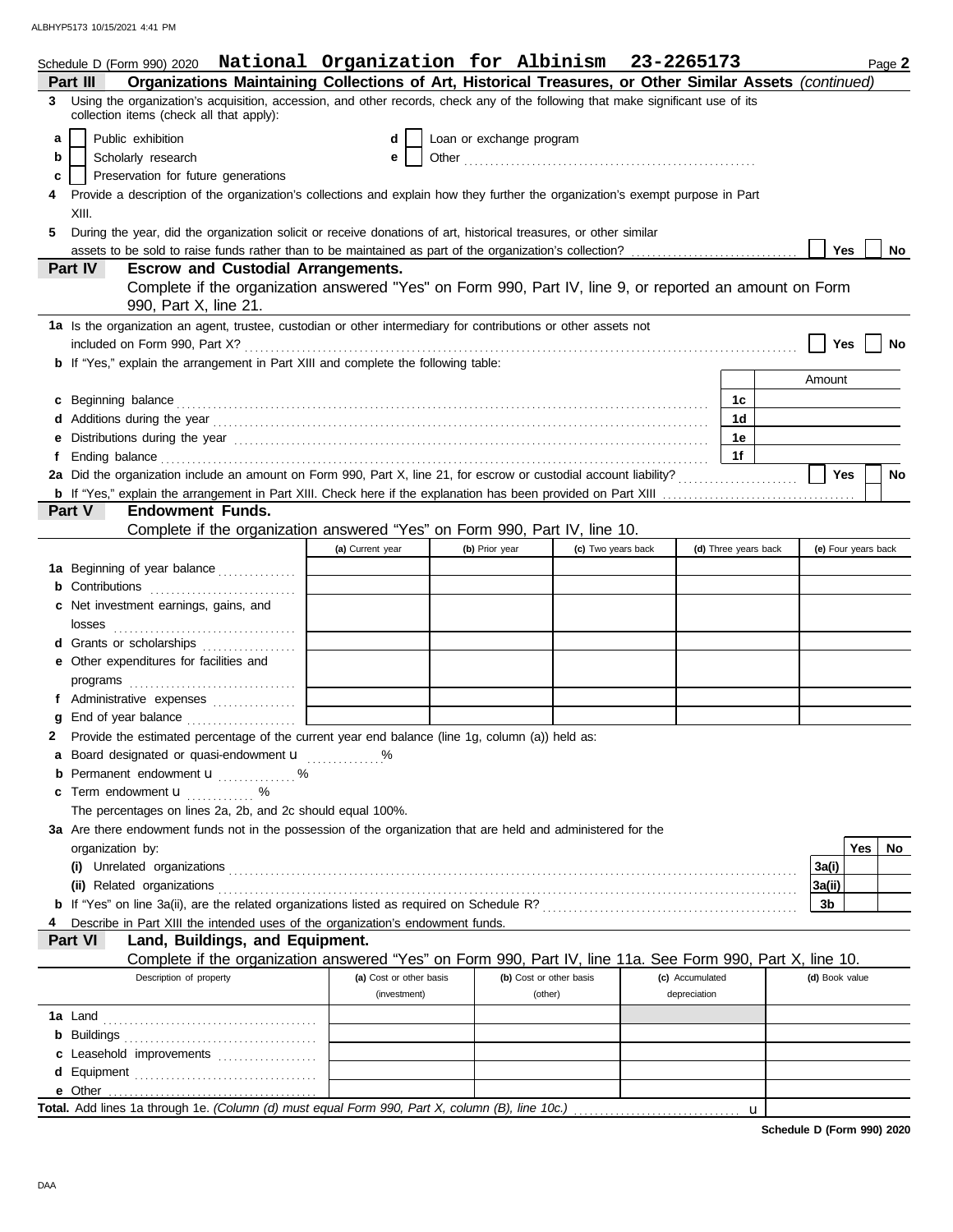| Schedule D (Form 990) 2020 | National Organization for Albinism                                                                                                                   |                | 23-2265173                                                   | Page 3         |
|----------------------------|------------------------------------------------------------------------------------------------------------------------------------------------------|----------------|--------------------------------------------------------------|----------------|
| <b>Part VII</b>            | <b>Investments - Other Securities.</b>                                                                                                               |                |                                                              |                |
|                            | Complete if the organization answered "Yes" on Form 990, Part IV, line 11b. See Form 990, Part X, line 12.                                           |                |                                                              |                |
|                            | (a) Description of security or category<br>(including name of security)                                                                              | (b) Book value | (c) Method of valuation:<br>Cost or end-of-year market value |                |
|                            |                                                                                                                                                      |                |                                                              |                |
|                            |                                                                                                                                                      |                |                                                              |                |
|                            |                                                                                                                                                      |                |                                                              |                |
|                            | (3) Other $\ldots$ and $\ldots$ and $\ldots$ and $\ldots$                                                                                            |                |                                                              |                |
|                            |                                                                                                                                                      |                |                                                              |                |
|                            |                                                                                                                                                      |                |                                                              |                |
|                            |                                                                                                                                                      |                |                                                              |                |
|                            |                                                                                                                                                      |                |                                                              |                |
|                            |                                                                                                                                                      |                |                                                              |                |
| (F)                        |                                                                                                                                                      |                |                                                              |                |
| (G)<br>(H)                 |                                                                                                                                                      |                |                                                              |                |
|                            | Total. (Column (b) must equal Form 990, Part X, col. (B) line 12.)                                                                                   |                |                                                              |                |
| Part VIII                  | <b>u</b><br>Investments - Program Related.                                                                                                           |                |                                                              |                |
|                            | Complete if the organization answered "Yes" on Form 990, Part IV, line 11c. See Form 990, Part X, line 13.                                           |                |                                                              |                |
|                            | (a) Description of investment                                                                                                                        | (b) Book value | (c) Method of valuation:                                     |                |
|                            |                                                                                                                                                      |                | Cost or end-of-year market value                             |                |
|                            |                                                                                                                                                      |                |                                                              |                |
| (1)<br>(2)                 |                                                                                                                                                      |                |                                                              |                |
| (3)                        |                                                                                                                                                      |                |                                                              |                |
| (4)                        |                                                                                                                                                      |                |                                                              |                |
| (5)                        |                                                                                                                                                      |                |                                                              |                |
| (6)                        |                                                                                                                                                      |                |                                                              |                |
| (7)                        |                                                                                                                                                      |                |                                                              |                |
| (8)                        |                                                                                                                                                      |                |                                                              |                |
| (9)                        |                                                                                                                                                      |                |                                                              |                |
|                            | <b>Total.</b> (Column (b) must equal Form 990, Part X, col. (B) line 13.) $\ldots$ <b>u</b>                                                          |                |                                                              |                |
| Part IX                    | <b>Other Assets.</b>                                                                                                                                 |                |                                                              |                |
|                            | Complete if the organization answered "Yes" on Form 990, Part IV, line 11d. See Form 990, Part X, line 15.                                           |                |                                                              |                |
|                            | (a) Description                                                                                                                                      |                |                                                              | (b) Book value |
| (1)                        |                                                                                                                                                      |                |                                                              |                |
| (2)                        |                                                                                                                                                      |                |                                                              |                |
| (3)                        |                                                                                                                                                      |                |                                                              |                |
| (4)                        |                                                                                                                                                      |                |                                                              |                |
| (5)                        |                                                                                                                                                      |                |                                                              |                |
| (6)                        |                                                                                                                                                      |                |                                                              |                |
| (7)                        |                                                                                                                                                      |                |                                                              |                |
| (8)                        |                                                                                                                                                      |                |                                                              |                |
| (9)                        |                                                                                                                                                      |                |                                                              |                |
|                            | Total. (Column (b) must equal Form 990, Part X, col. (B) line 15.).                                                                                  |                | u                                                            |                |
| Part X                     | Other Liabilities.                                                                                                                                   |                |                                                              |                |
|                            | Complete if the organization answered "Yes" on Form 990, Part IV, line 11e or 11f. See Form 990, Part X,                                             |                |                                                              |                |
|                            | line $25$ .                                                                                                                                          |                |                                                              |                |
| 1.                         | (a) Description of liability                                                                                                                         |                |                                                              | (b) Book value |
| (1)                        | Federal income taxes                                                                                                                                 |                |                                                              |                |
| Divvy<br>(2)               |                                                                                                                                                      |                |                                                              | 840            |
| (3)                        |                                                                                                                                                      |                |                                                              |                |
| (4)                        |                                                                                                                                                      |                |                                                              |                |
| (5)                        |                                                                                                                                                      |                |                                                              |                |
| (6)                        |                                                                                                                                                      |                |                                                              |                |
| (7)                        |                                                                                                                                                      |                |                                                              |                |
| (8)                        |                                                                                                                                                      |                |                                                              |                |
| (9)                        |                                                                                                                                                      |                |                                                              |                |
|                            | Total. (Column (b) must equal Form 990, Part X, col. (B) line 25.)                                                                                   |                | u                                                            | 840            |
|                            | 2. Liability for uncertain tax positions. In Part XIII, provide the text of the footnote to the organization's financial statements that reports the |                |                                                              |                |
|                            | organization's liability for uncertain tax positions under FASB ASC 740. Check here if the text of the footnote has been provided in Part XIII       |                |                                                              |                |

organization's liability for uncertain tax positions under FASB ASC 740. Check here if the text of the footnote has been provided in Part XIII . . . . . . . . . . . . .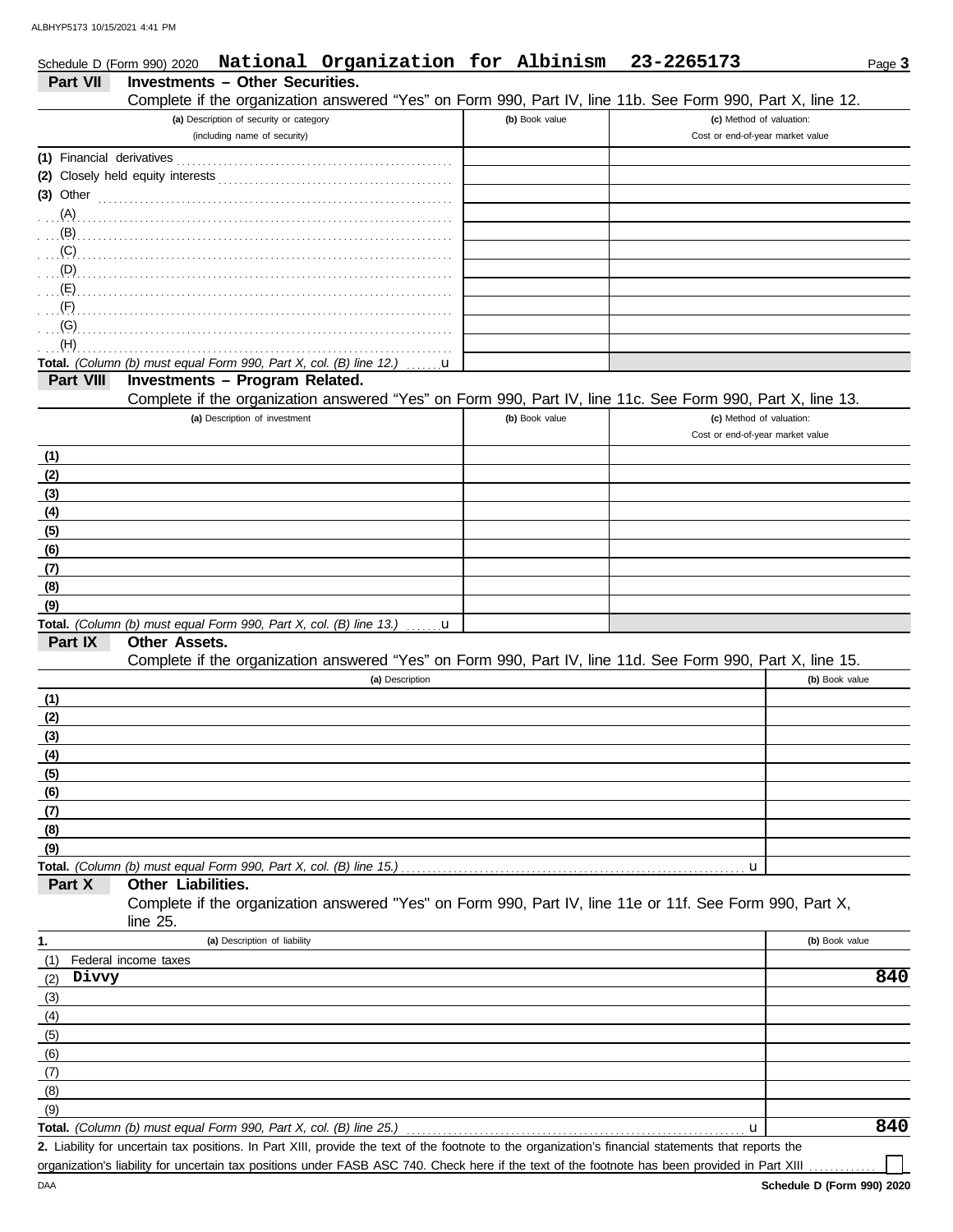| Schedule D (Form 990) 2020 National Organization for Albinism 23-2265173                                                                                                                                                           |                |              | Page 4  |
|------------------------------------------------------------------------------------------------------------------------------------------------------------------------------------------------------------------------------------|----------------|--------------|---------|
| Reconciliation of Revenue per Audited Financial Statements With Revenue per Return.<br>Part XI                                                                                                                                     |                |              |         |
| Complete if the organization answered "Yes" on Form 990, Part IV, line 12a.                                                                                                                                                        |                |              |         |
| 1                                                                                                                                                                                                                                  |                | $\mathbf{1}$ | 329,455 |
| Amounts included on line 1 but not on Form 990, Part VIII, line 12:<br>2                                                                                                                                                           |                |              |         |
|                                                                                                                                                                                                                                    | 2a             |              |         |
|                                                                                                                                                                                                                                    | 2 <sub>b</sub> |              |         |
|                                                                                                                                                                                                                                    | 2c             |              |         |
| d                                                                                                                                                                                                                                  | 2d             |              |         |
| Add lines 2a through 2d [11] And The Contract of the Contract of the Contract of the Contract of the Contract of the Contract of the Contract of the Contract of the Contract of the Contract of the Contract of the Contract<br>е |                | 2е           |         |
| 3                                                                                                                                                                                                                                  |                | $\mathbf{3}$ | 329,455 |
| Amounts included on Form 990, Part VIII, line 12, but not on line 1:<br>4                                                                                                                                                          |                |              |         |
|                                                                                                                                                                                                                                    | 4а             |              |         |
|                                                                                                                                                                                                                                    | 4b             |              |         |
| c Add lines 4a and 4b                                                                                                                                                                                                              |                | 4c           |         |
|                                                                                                                                                                                                                                    |                | 5            | 329,455 |
| Reconciliation of Expenses per Audited Financial Statements With Expenses per Return.<br>Part XII                                                                                                                                  |                |              |         |
| Complete if the organization answered "Yes" on Form 990, Part IV, line 12a.                                                                                                                                                        |                |              |         |
| 1                                                                                                                                                                                                                                  |                | 1            | 254,132 |
| Amounts included on line 1 but not on Form 990, Part IX, line 25:<br>2                                                                                                                                                             |                |              |         |
| а                                                                                                                                                                                                                                  | 2a             |              |         |
|                                                                                                                                                                                                                                    | 2 <sub>b</sub> |              |         |
|                                                                                                                                                                                                                                    | 2c             |              |         |
|                                                                                                                                                                                                                                    | 2d             |              |         |
| е                                                                                                                                                                                                                                  |                | 2е           |         |
| 3                                                                                                                                                                                                                                  |                | 3            | 254,132 |
| Amounts included on Form 990, Part IX, line 25, but not on line 1:<br>4                                                                                                                                                            |                |              |         |
| a Investment expenses not included on Form 990, Part VIII, line 7b [100] [100] [100] [100] [100] [100] [100] [100] [100] [100] [100] [100] [100] [100] [100] [100] [100] [100] [100] [100] [100] [100] [100] [100] [100] [100]     | 4a             |              |         |
|                                                                                                                                                                                                                                    | 4b             |              |         |
| c Add lines 4a and 4b                                                                                                                                                                                                              |                | 4с           |         |
|                                                                                                                                                                                                                                    |                | 5            | 254,132 |
| Part XIII Supplemental Information.                                                                                                                                                                                                |                |              |         |
| Provide the descriptions required for Part II, lines 3, 5, and 9; Part III, lines 1a and 4; Part IV, lines 1b and 2b; Part V, line 4; Part X, line                                                                                 |                |              |         |
| 2; Part XI, lines 2d and 4b; and Part XII, lines 2d and 4b. Also complete this part to provide any additional information.                                                                                                         |                |              |         |
|                                                                                                                                                                                                                                    |                |              |         |
|                                                                                                                                                                                                                                    |                |              |         |
|                                                                                                                                                                                                                                    |                |              |         |
|                                                                                                                                                                                                                                    |                |              |         |
|                                                                                                                                                                                                                                    |                |              |         |
|                                                                                                                                                                                                                                    |                |              |         |
|                                                                                                                                                                                                                                    |                |              |         |
|                                                                                                                                                                                                                                    |                |              |         |
|                                                                                                                                                                                                                                    |                |              |         |
|                                                                                                                                                                                                                                    |                |              |         |
|                                                                                                                                                                                                                                    |                |              |         |
|                                                                                                                                                                                                                                    |                |              |         |
|                                                                                                                                                                                                                                    |                |              |         |
|                                                                                                                                                                                                                                    |                |              |         |
|                                                                                                                                                                                                                                    |                |              |         |
|                                                                                                                                                                                                                                    |                |              |         |
|                                                                                                                                                                                                                                    |                |              |         |
|                                                                                                                                                                                                                                    |                |              |         |
|                                                                                                                                                                                                                                    |                |              |         |
|                                                                                                                                                                                                                                    |                |              |         |
|                                                                                                                                                                                                                                    |                |              |         |
|                                                                                                                                                                                                                                    |                |              |         |
|                                                                                                                                                                                                                                    |                |              |         |
|                                                                                                                                                                                                                                    |                |              |         |
|                                                                                                                                                                                                                                    |                |              |         |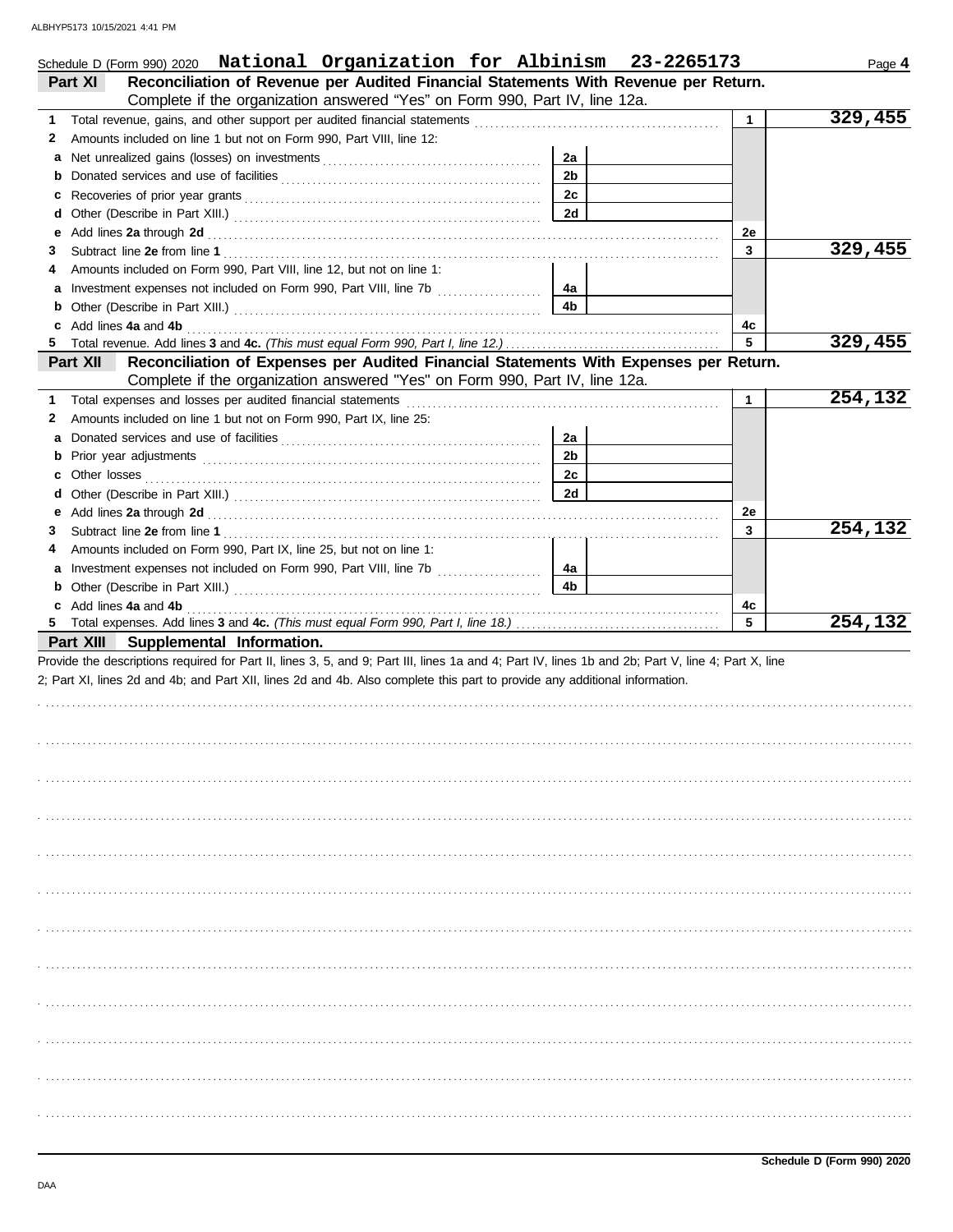|  | Schedule D (Form 990) 2020 National Organization for Albinism 23-2265173<br>Part XIII Supplemental Information (continued) |  | Page 5 |
|--|----------------------------------------------------------------------------------------------------------------------------|--|--------|
|  |                                                                                                                            |  |        |
|  |                                                                                                                            |  |        |
|  |                                                                                                                            |  |        |
|  |                                                                                                                            |  |        |
|  |                                                                                                                            |  |        |
|  |                                                                                                                            |  |        |
|  |                                                                                                                            |  |        |
|  |                                                                                                                            |  |        |
|  |                                                                                                                            |  |        |
|  |                                                                                                                            |  |        |
|  |                                                                                                                            |  |        |
|  |                                                                                                                            |  |        |
|  |                                                                                                                            |  |        |
|  |                                                                                                                            |  |        |
|  |                                                                                                                            |  |        |
|  |                                                                                                                            |  |        |
|  |                                                                                                                            |  |        |
|  |                                                                                                                            |  |        |
|  |                                                                                                                            |  |        |
|  |                                                                                                                            |  |        |
|  |                                                                                                                            |  |        |
|  |                                                                                                                            |  |        |
|  |                                                                                                                            |  |        |
|  |                                                                                                                            |  |        |
|  |                                                                                                                            |  |        |
|  |                                                                                                                            |  |        |
|  |                                                                                                                            |  |        |
|  |                                                                                                                            |  |        |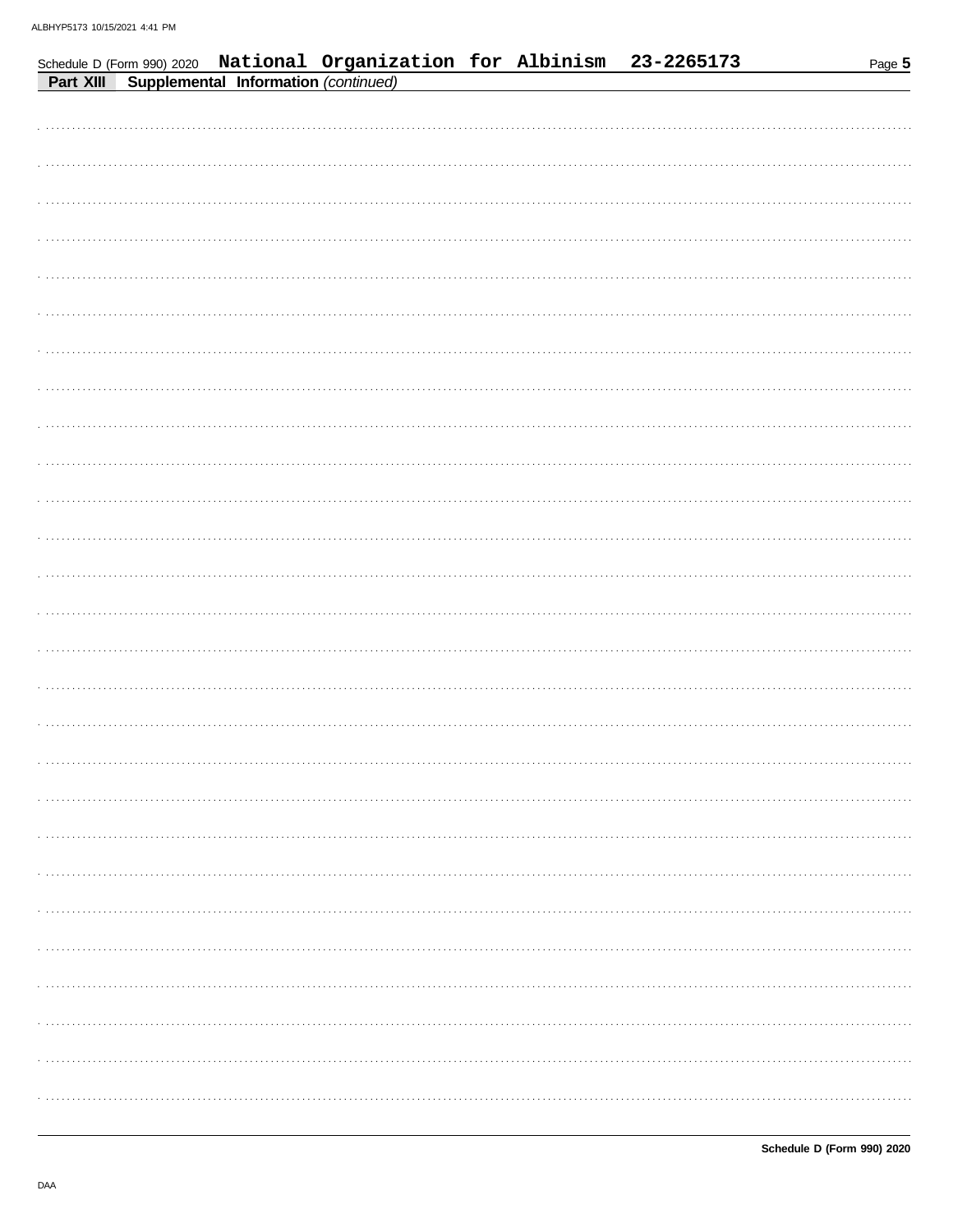| <b>SCHEDULE G</b><br>Supplemental Information Regarding Fundraising or Gaming Activities                                                                                                                                                 |                                                                                                                                                         |                                       |                                |  |                                                                  |                                          | OMB No. 1545-0047                |  |
|------------------------------------------------------------------------------------------------------------------------------------------------------------------------------------------------------------------------------------------|---------------------------------------------------------------------------------------------------------------------------------------------------------|---------------------------------------|--------------------------------|--|------------------------------------------------------------------|------------------------------------------|----------------------------------|--|
| Complete if the organization answered "Yes" on Form 990, Part IV, line 17, 18, or 19, or if the<br>(Form 990 or 990-EZ)                                                                                                                  |                                                                                                                                                         |                                       |                                |  | organization entered more than \$15,000 on Form 990-EZ, line 6a. |                                          |                                  |  |
| Department of the Treasury                                                                                                                                                                                                               |                                                                                                                                                         | LI Attach to Form 990 or Form 990-EZ. |                                |  |                                                                  |                                          | Open to Public<br>Inspection     |  |
| Internal Revenue Service<br>Name of the organization<br>and Hypopigmentation                                                                                                                                                             | <b>u</b> Go to www.irs.gov/Form990 for instructions and the latest information.<br>National Organization for Albinism<br>Emplover identification number |                                       |                                |  |                                                                  |                                          |                                  |  |
| Fundraising Activities. Complete if the organization answered "Yes" on Form 990, Part IV, line 17.<br>Part I                                                                                                                             |                                                                                                                                                         |                                       |                                |  |                                                                  | 23-2265173                               |                                  |  |
| Form 990-EZ filers are not required to complete this part.                                                                                                                                                                               |                                                                                                                                                         |                                       |                                |  |                                                                  |                                          |                                  |  |
| Indicate whether the organization raised funds through any of the following activities. Check all that apply.<br>1                                                                                                                       |                                                                                                                                                         |                                       |                                |  |                                                                  |                                          |                                  |  |
| Mail solicitations<br>a                                                                                                                                                                                                                  | e                                                                                                                                                       |                                       |                                |  | Solicitation of non-government grants                            |                                          |                                  |  |
| Internet and email solicitations<br>b                                                                                                                                                                                                    | f                                                                                                                                                       | Solicitation of government grants     |                                |  |                                                                  |                                          |                                  |  |
| Phone solicitations<br>c                                                                                                                                                                                                                 | g                                                                                                                                                       | Special fundraising events            |                                |  |                                                                  |                                          |                                  |  |
| In-person solicitations<br>d                                                                                                                                                                                                             |                                                                                                                                                         |                                       |                                |  |                                                                  |                                          |                                  |  |
| 2a Did the organization have a written or oral agreement with any individual (including officers, directors, trustees,<br>or key employees listed in Form 990, Part VII) or entity in connection with professional fundraising services? |                                                                                                                                                         |                                       |                                |  |                                                                  |                                          | Yes<br>No                        |  |
| <b>b</b> If "Yes," list the 10 highest paid individuals or entities (fundraisers) pursuant to agreements under which the fundraiser is to be<br>compensated at least \$5,000 by the organization.                                        |                                                                                                                                                         |                                       |                                |  |                                                                  |                                          |                                  |  |
|                                                                                                                                                                                                                                          |                                                                                                                                                         |                                       | (iii) Did fund-<br>raiser have |  |                                                                  | (v) Amount paid to                       | (vi) Amount paid to              |  |
| (i) Name and address of individual<br>or entity (fundraiser)                                                                                                                                                                             |                                                                                                                                                         | (ii) Activity                         | custody or<br>control of       |  | (iv) Gross receipts<br>from activity                             | (or retained by)<br>fundraiser listed in | (or retained by)<br>organization |  |
|                                                                                                                                                                                                                                          |                                                                                                                                                         |                                       | contributions?                 |  |                                                                  | col. (i)                                 |                                  |  |
|                                                                                                                                                                                                                                          |                                                                                                                                                         |                                       | Yes   No                       |  |                                                                  |                                          |                                  |  |
| 1                                                                                                                                                                                                                                        |                                                                                                                                                         |                                       |                                |  |                                                                  |                                          |                                  |  |
| $\mathbf{2}$                                                                                                                                                                                                                             |                                                                                                                                                         |                                       |                                |  |                                                                  |                                          |                                  |  |
|                                                                                                                                                                                                                                          |                                                                                                                                                         |                                       |                                |  |                                                                  |                                          |                                  |  |
| 3                                                                                                                                                                                                                                        |                                                                                                                                                         |                                       |                                |  |                                                                  |                                          |                                  |  |
|                                                                                                                                                                                                                                          |                                                                                                                                                         |                                       |                                |  |                                                                  |                                          |                                  |  |
| 4                                                                                                                                                                                                                                        |                                                                                                                                                         |                                       |                                |  |                                                                  |                                          |                                  |  |
|                                                                                                                                                                                                                                          |                                                                                                                                                         |                                       |                                |  |                                                                  |                                          |                                  |  |
| 5                                                                                                                                                                                                                                        |                                                                                                                                                         |                                       |                                |  |                                                                  |                                          |                                  |  |
|                                                                                                                                                                                                                                          |                                                                                                                                                         |                                       |                                |  |                                                                  |                                          |                                  |  |
|                                                                                                                                                                                                                                          |                                                                                                                                                         |                                       |                                |  |                                                                  |                                          |                                  |  |
|                                                                                                                                                                                                                                          |                                                                                                                                                         |                                       |                                |  |                                                                  |                                          |                                  |  |
| 7                                                                                                                                                                                                                                        |                                                                                                                                                         |                                       |                                |  |                                                                  |                                          |                                  |  |
|                                                                                                                                                                                                                                          |                                                                                                                                                         |                                       |                                |  |                                                                  |                                          |                                  |  |
| 8                                                                                                                                                                                                                                        |                                                                                                                                                         |                                       |                                |  |                                                                  |                                          |                                  |  |
|                                                                                                                                                                                                                                          |                                                                                                                                                         |                                       |                                |  |                                                                  |                                          |                                  |  |
| 9                                                                                                                                                                                                                                        |                                                                                                                                                         |                                       |                                |  |                                                                  |                                          |                                  |  |
|                                                                                                                                                                                                                                          |                                                                                                                                                         |                                       |                                |  |                                                                  |                                          |                                  |  |
| 10                                                                                                                                                                                                                                       |                                                                                                                                                         |                                       |                                |  |                                                                  |                                          |                                  |  |
|                                                                                                                                                                                                                                          |                                                                                                                                                         |                                       |                                |  |                                                                  |                                          |                                  |  |
| Total                                                                                                                                                                                                                                    |                                                                                                                                                         |                                       |                                |  |                                                                  |                                          |                                  |  |
| List all states in which the organization is registered or licensed to solicit contributions or has been notified it is exempt from<br>3<br>registration or licensing.                                                                   |                                                                                                                                                         |                                       |                                |  |                                                                  |                                          |                                  |  |
|                                                                                                                                                                                                                                          |                                                                                                                                                         |                                       |                                |  |                                                                  |                                          |                                  |  |
|                                                                                                                                                                                                                                          |                                                                                                                                                         |                                       |                                |  |                                                                  |                                          |                                  |  |
|                                                                                                                                                                                                                                          |                                                                                                                                                         |                                       |                                |  |                                                                  |                                          |                                  |  |
|                                                                                                                                                                                                                                          |                                                                                                                                                         |                                       |                                |  |                                                                  |                                          |                                  |  |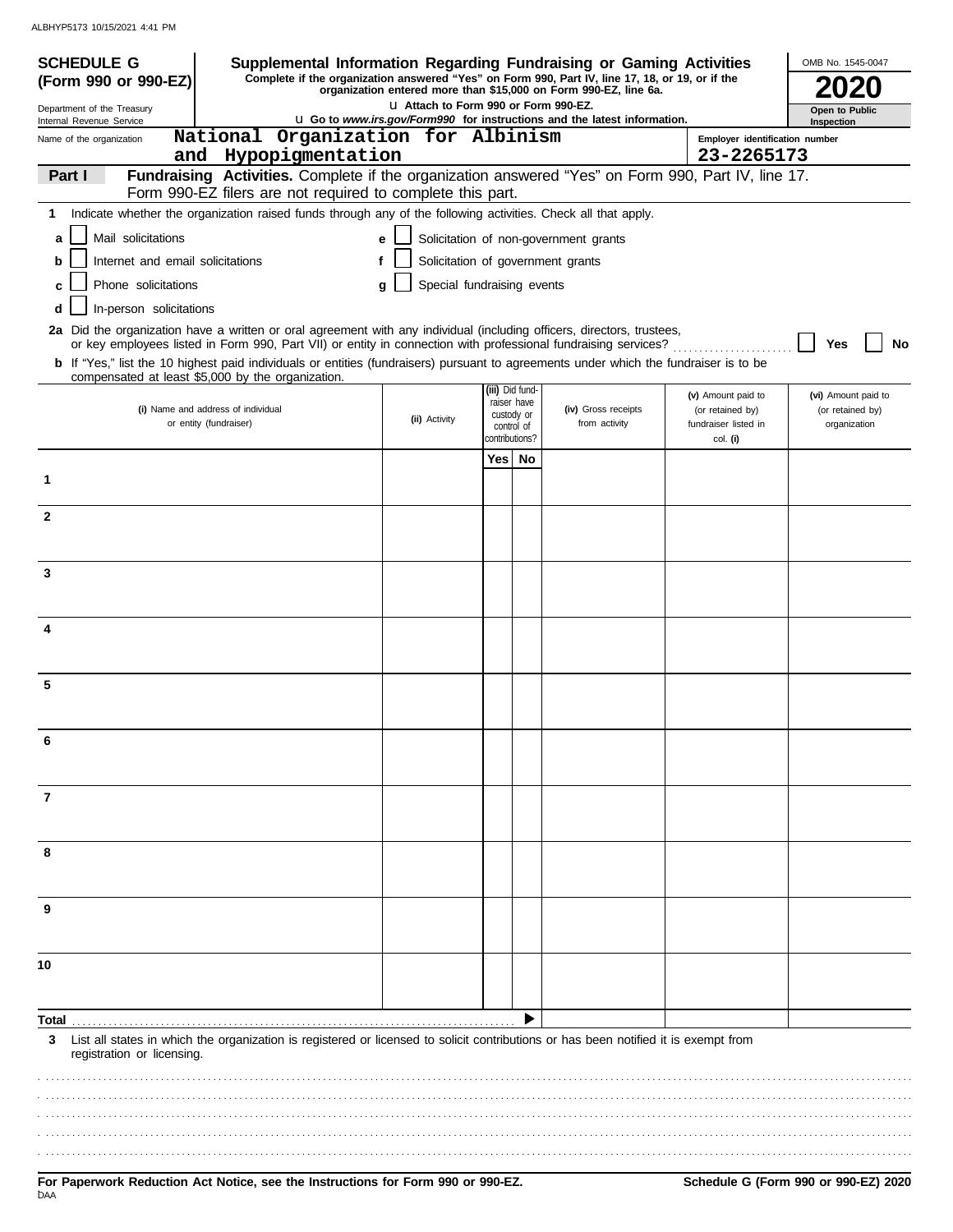|         | Schedule G (Form 990 or 990-EZ) 2020 |                                      | National Organization for Albinism 23-2265173                                                                          |  |  | Page 2 |
|---------|--------------------------------------|--------------------------------------|------------------------------------------------------------------------------------------------------------------------|--|--|--------|
| Part II |                                      |                                      | <b>Fundraising Events.</b> Complete if the organization answered "Yes" on Form 990, Part IV, line 18, or reported more |  |  |        |
|         |                                      |                                      | than \$15,000 of fundraising event contributions and gross income on Form 990-EZ, lines 1 and 6b. List events with     |  |  |        |
|         |                                      | gross receipts greater than \$5,000. |                                                                                                                        |  |  |        |
|         |                                      |                                      |                                                                                                                        |  |  |        |

|                 |          |                              | (a) Event $#1$                                                                                           | (b) Event $#2$                                   | (c) Other events |                                                     |
|-----------------|----------|------------------------------|----------------------------------------------------------------------------------------------------------|--------------------------------------------------|------------------|-----------------------------------------------------|
|                 |          |                              | Bowl-A-Thon                                                                                              |                                                  | None             | (d) Total events<br>(add col. (a) through           |
|                 |          |                              | (event type)                                                                                             | (event type)                                     | (total number)   | $col.$ (c))                                         |
|                 |          |                              |                                                                                                          |                                                  |                  |                                                     |
| Revenue         |          | 1 Gross receipts             | 63,256                                                                                                   |                                                  |                  | 63,256                                              |
|                 |          | 2 Less: Contributions        |                                                                                                          |                                                  |                  |                                                     |
|                 |          | 3 Gross income (line 1 minus |                                                                                                          |                                                  |                  |                                                     |
|                 |          | $line 2)$                    | 63,256                                                                                                   |                                                  |                  | 63,256                                              |
|                 |          | 4 Cash prizes                |                                                                                                          |                                                  |                  |                                                     |
|                 |          |                              |                                                                                                          |                                                  |                  |                                                     |
|                 |          | 5 Noncash prizes             |                                                                                                          |                                                  |                  |                                                     |
| Expenses        |          | 6 Rent/facility costs        |                                                                                                          |                                                  |                  |                                                     |
|                 |          | 7 Food and beverages         |                                                                                                          |                                                  |                  |                                                     |
| Direct          |          | 8 Entertainment              |                                                                                                          |                                                  |                  |                                                     |
|                 |          | 9 Other direct expenses      | 5,689                                                                                                    |                                                  |                  | 5,689                                               |
|                 |          |                              |                                                                                                          |                                                  |                  | 5,689                                               |
|                 |          |                              |                                                                                                          |                                                  |                  | 57,567                                              |
|                 | Part III |                              | Gaming. Complete if the organization answered "Yes" on Form 990, Part IV, line 19, or reported more than |                                                  |                  |                                                     |
|                 |          |                              | \$15,000 on Form 990-EZ, line 6a.                                                                        |                                                  |                  |                                                     |
|                 |          |                              | (a) Bingo                                                                                                | (b) Pull tabs/instant<br>bingo/progressive bingo | (c) Other gaming | (d) Total gaming (add<br>col. (a) through col. (c)) |
| Revenue         |          |                              |                                                                                                          |                                                  |                  |                                                     |
|                 |          | 1 Gross revenue              |                                                                                                          |                                                  |                  |                                                     |
|                 |          |                              |                                                                                                          |                                                  |                  |                                                     |
|                 |          | 2 Cash prizes                |                                                                                                          |                                                  |                  |                                                     |
| Direct Expenses |          | 3 Noncash prizes             |                                                                                                          |                                                  |                  |                                                     |
|                 |          | 4 Rent/facility costs        |                                                                                                          |                                                  |                  |                                                     |
|                 |          |                              |                                                                                                          |                                                  |                  |                                                     |
|                 |          | 5 Other direct expenses      |                                                                                                          | Yes  %                                           | <b>Yes</b><br>%  |                                                     |
|                 |          | 6 Volunteer labor            | No                                                                                                       | No.                                              | No               |                                                     |
|                 |          |                              |                                                                                                          |                                                  |                  |                                                     |
|                 |          |                              |                                                                                                          |                                                  |                  |                                                     |
|                 |          |                              |                                                                                                          |                                                  |                  |                                                     |
| 9               |          |                              |                                                                                                          |                                                  |                  |                                                     |
|                 |          |                              |                                                                                                          |                                                  |                  | Yes<br>No                                           |
|                 |          | b If "No," explain:          |                                                                                                          |                                                  |                  |                                                     |
|                 |          |                              |                                                                                                          |                                                  |                  |                                                     |
|                 |          |                              |                                                                                                          |                                                  |                  | Yes<br>No                                           |
|                 |          | <b>b</b> If "Yes," explain:  |                                                                                                          |                                                  |                  |                                                     |
|                 |          |                              |                                                                                                          |                                                  |                  |                                                     |
|                 |          |                              |                                                                                                          |                                                  |                  |                                                     |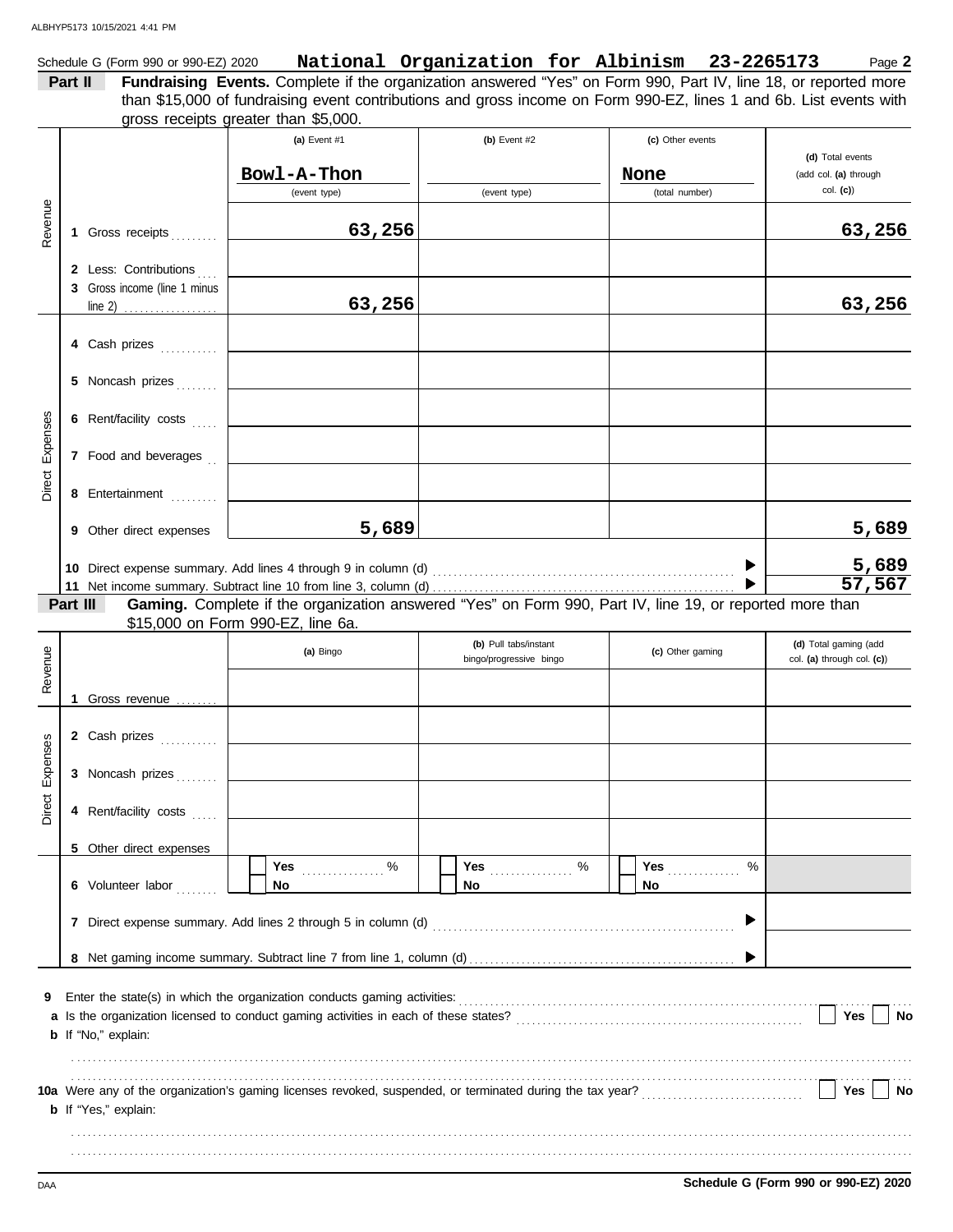|         | Schedule G (Form 990 or 990-EZ) 2020                                                                                                                                                                                                                                                                                                             |                   |          |  |                        | National Organization for Albinism 23-2265173                                                                                                                                                                            |  |     |     | Page 3    |
|---------|--------------------------------------------------------------------------------------------------------------------------------------------------------------------------------------------------------------------------------------------------------------------------------------------------------------------------------------------------|-------------------|----------|--|------------------------|--------------------------------------------------------------------------------------------------------------------------------------------------------------------------------------------------------------------------|--|-----|-----|-----------|
| 11      |                                                                                                                                                                                                                                                                                                                                                  |                   |          |  |                        |                                                                                                                                                                                                                          |  |     | Yes | ∣ No      |
| 12      | Is the organization a grantor, beneficiary or trustee of a trust, or a member of a partnership or other entity                                                                                                                                                                                                                                   |                   |          |  |                        |                                                                                                                                                                                                                          |  |     |     |           |
|         |                                                                                                                                                                                                                                                                                                                                                  |                   |          |  |                        |                                                                                                                                                                                                                          |  |     | Yes | <b>No</b> |
| 13      | Indicate the percentage of gaming activity conducted in:                                                                                                                                                                                                                                                                                         |                   |          |  |                        |                                                                                                                                                                                                                          |  |     |     |           |
| a       |                                                                                                                                                                                                                                                                                                                                                  |                   |          |  |                        |                                                                                                                                                                                                                          |  | 13а |     | %         |
| b<br>14 | An outside facility <b>contained a set of the contract of the contract of the contract of the contract of the contract of the contract of the contract of the contract of the contract of the contract of the contract of the co</b><br>Enter the name and address of the person who prepares the organization's gaming/special events books and |                   |          |  |                        |                                                                                                                                                                                                                          |  | 13b |     | %         |
|         | records:                                                                                                                                                                                                                                                                                                                                         |                   |          |  |                        |                                                                                                                                                                                                                          |  |     |     |           |
|         |                                                                                                                                                                                                                                                                                                                                                  |                   |          |  |                        |                                                                                                                                                                                                                          |  |     |     |           |
|         | Address <b>u</b>                                                                                                                                                                                                                                                                                                                                 |                   |          |  |                        |                                                                                                                                                                                                                          |  |     |     |           |
|         | 15a Does the organization have a contract with a third party from whom the organization receives gaming                                                                                                                                                                                                                                          |                   |          |  |                        |                                                                                                                                                                                                                          |  |     | Yes | No        |
| b       |                                                                                                                                                                                                                                                                                                                                                  |                   |          |  |                        |                                                                                                                                                                                                                          |  |     |     |           |
|         |                                                                                                                                                                                                                                                                                                                                                  |                   |          |  |                        |                                                                                                                                                                                                                          |  |     |     |           |
|         | If "Yes," enter name and address of the third party:                                                                                                                                                                                                                                                                                             |                   |          |  |                        |                                                                                                                                                                                                                          |  |     |     |           |
|         |                                                                                                                                                                                                                                                                                                                                                  |                   |          |  |                        |                                                                                                                                                                                                                          |  |     |     |           |
|         |                                                                                                                                                                                                                                                                                                                                                  |                   |          |  |                        |                                                                                                                                                                                                                          |  |     |     |           |
|         | Address <b>u</b>                                                                                                                                                                                                                                                                                                                                 |                   |          |  |                        |                                                                                                                                                                                                                          |  |     |     |           |
| 16      | Gaming manager information:                                                                                                                                                                                                                                                                                                                      |                   |          |  |                        |                                                                                                                                                                                                                          |  |     |     |           |
|         |                                                                                                                                                                                                                                                                                                                                                  |                   |          |  |                        |                                                                                                                                                                                                                          |  |     |     |           |
|         |                                                                                                                                                                                                                                                                                                                                                  |                   |          |  |                        |                                                                                                                                                                                                                          |  |     |     |           |
|         |                                                                                                                                                                                                                                                                                                                                                  |                   |          |  |                        |                                                                                                                                                                                                                          |  |     |     |           |
|         | Director/officer                                                                                                                                                                                                                                                                                                                                 |                   | Employee |  | Independent contractor |                                                                                                                                                                                                                          |  |     |     |           |
|         |                                                                                                                                                                                                                                                                                                                                                  |                   |          |  |                        |                                                                                                                                                                                                                          |  |     |     |           |
| 17      | Mandatory distributions:                                                                                                                                                                                                                                                                                                                         |                   |          |  |                        |                                                                                                                                                                                                                          |  |     |     |           |
|         | Is the organization required under state law to make charitable distributions from the gaming proceeds to<br>retain the state gaming license?                                                                                                                                                                                                    |                   |          |  |                        |                                                                                                                                                                                                                          |  |     | Yes | No        |
|         | Enter the amount of distributions required under state law to be distributed to other exempt organizations or                                                                                                                                                                                                                                    |                   |          |  |                        |                                                                                                                                                                                                                          |  |     |     |           |
|         | spent in the organization's own exempt activities during the tax year $\mathbf{u}$ \$                                                                                                                                                                                                                                                            |                   |          |  |                        |                                                                                                                                                                                                                          |  |     |     |           |
|         | Part IV                                                                                                                                                                                                                                                                                                                                          | See instructions. |          |  |                        | Supplemental Information. Provide the explanations required by Part I, line 2b, columns (iii) and (v); and<br>Part III, lines 9, 9b, 10b, 15b, 15c, 16, and 17b, as applicable. Also provide any additional information. |  |     |     |           |
|         |                                                                                                                                                                                                                                                                                                                                                  |                   |          |  |                        |                                                                                                                                                                                                                          |  |     |     |           |
|         |                                                                                                                                                                                                                                                                                                                                                  |                   |          |  |                        |                                                                                                                                                                                                                          |  |     |     |           |
|         |                                                                                                                                                                                                                                                                                                                                                  |                   |          |  |                        |                                                                                                                                                                                                                          |  |     |     |           |
|         |                                                                                                                                                                                                                                                                                                                                                  |                   |          |  |                        |                                                                                                                                                                                                                          |  |     |     |           |
|         |                                                                                                                                                                                                                                                                                                                                                  |                   |          |  |                        |                                                                                                                                                                                                                          |  |     |     |           |
|         |                                                                                                                                                                                                                                                                                                                                                  |                   |          |  |                        |                                                                                                                                                                                                                          |  |     |     |           |
|         |                                                                                                                                                                                                                                                                                                                                                  |                   |          |  |                        |                                                                                                                                                                                                                          |  |     |     |           |
|         |                                                                                                                                                                                                                                                                                                                                                  |                   |          |  |                        |                                                                                                                                                                                                                          |  |     |     |           |
|         |                                                                                                                                                                                                                                                                                                                                                  |                   |          |  |                        |                                                                                                                                                                                                                          |  |     |     |           |
|         |                                                                                                                                                                                                                                                                                                                                                  |                   |          |  |                        |                                                                                                                                                                                                                          |  |     |     |           |
|         |                                                                                                                                                                                                                                                                                                                                                  |                   |          |  |                        |                                                                                                                                                                                                                          |  |     |     |           |
|         |                                                                                                                                                                                                                                                                                                                                                  |                   |          |  |                        |                                                                                                                                                                                                                          |  |     |     |           |

Schedule G (Form 990 or 990-EZ) 2020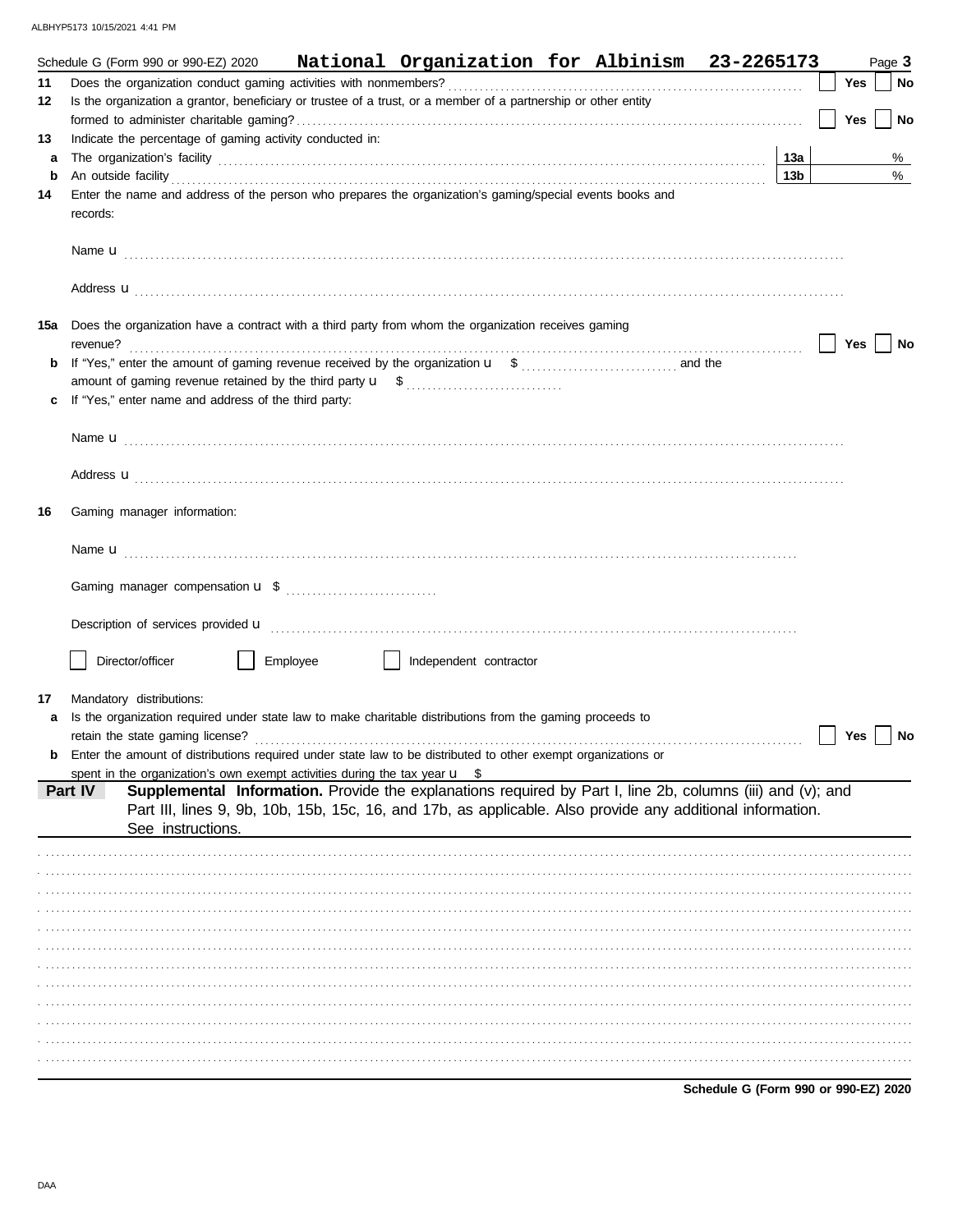| <b>SCHEDULE I</b>                                      |                                                                                                                                                                                                                                                                               |           |                                         | Grants and Other Assistance to Organizations,                                                                                         |                                       |                                                             |                                          |                                              | OMB No. 1545-0047                     |
|--------------------------------------------------------|-------------------------------------------------------------------------------------------------------------------------------------------------------------------------------------------------------------------------------------------------------------------------------|-----------|-----------------------------------------|---------------------------------------------------------------------------------------------------------------------------------------|---------------------------------------|-------------------------------------------------------------|------------------------------------------|----------------------------------------------|---------------------------------------|
| (Form 990)                                             |                                                                                                                                                                                                                                                                               |           |                                         | Governments, and Individuals in the United States<br>Complete if the organization answered "Yes" on Form 990, Part IV, line 21 or 22. |                                       |                                                             |                                          |                                              |                                       |
| Department of the Treasury<br>Internal Revenue Service |                                                                                                                                                                                                                                                                               |           |                                         | La Attach to Form 990.<br>u Go to www.irs.gov/Form990 for the latest information.                                                     |                                       |                                                             |                                          |                                              | <b>Open to Public</b><br>Inspection   |
| Name of the organization                               | National Organization for Albinism<br>and Hypopigmentation                                                                                                                                                                                                                    |           |                                         |                                                                                                                                       |                                       |                                                             |                                          | Employer identification number<br>23-2265173 |                                       |
| Part I                                                 | <b>General Information on Grants and Assistance</b>                                                                                                                                                                                                                           |           |                                         |                                                                                                                                       |                                       |                                                             |                                          |                                              |                                       |
| -1                                                     | Does the organization maintain records to substantiate the amount of the grants or assistance, the grantees' eligibility for the grants or assistance, and<br>2 Describe in Part IV the organization's procedures for monitoring the use of grant funds in the United States. |           |                                         |                                                                                                                                       |                                       |                                                             |                                          | Yes                                          | X No                                  |
| Part II                                                | Grants and Other Assistance to Domestic Organizations and Domestic Governments. Complete if the organization answered "Yes" on Form 990,<br>Part IV, line 21, for any recipient that received more than \$5,000. Part II can be duplicated if additional space is needed.     |           |                                         |                                                                                                                                       |                                       |                                                             |                                          |                                              |                                       |
| -1                                                     | (a) Name and address of organization<br>or government                                                                                                                                                                                                                         | $(b)$ EIN | $(c)$ IRC<br>section<br>(if applicable) | (d) Amount of cash<br>grant                                                                                                           | (e) Amount of non-<br>cash assistance | (f) Method of valuation<br>(book, FMV, appraisal,<br>other) | (g) Description of<br>noncash assistance |                                              | (h) Purpose of grant<br>or assistance |
| (1) HPS Network<br>1 South Road<br>Oyster Bay Cove     | NY 11771                                                                                                                                                                                                                                                                      |           |                                         | 10,000                                                                                                                                |                                       |                                                             |                                          | Donation                                     |                                       |
| (2)                                                    |                                                                                                                                                                                                                                                                               |           |                                         |                                                                                                                                       |                                       |                                                             |                                          |                                              |                                       |
|                                                        |                                                                                                                                                                                                                                                                               |           |                                         |                                                                                                                                       |                                       |                                                             |                                          |                                              |                                       |
| (3)                                                    |                                                                                                                                                                                                                                                                               |           |                                         |                                                                                                                                       |                                       |                                                             |                                          |                                              |                                       |
|                                                        |                                                                                                                                                                                                                                                                               |           |                                         |                                                                                                                                       |                                       |                                                             |                                          |                                              |                                       |
| (4)                                                    |                                                                                                                                                                                                                                                                               |           |                                         |                                                                                                                                       |                                       |                                                             |                                          |                                              |                                       |
| (5)                                                    |                                                                                                                                                                                                                                                                               |           |                                         |                                                                                                                                       |                                       |                                                             |                                          |                                              |                                       |
|                                                        |                                                                                                                                                                                                                                                                               |           |                                         |                                                                                                                                       |                                       |                                                             |                                          |                                              |                                       |
| (6)                                                    |                                                                                                                                                                                                                                                                               |           |                                         |                                                                                                                                       |                                       |                                                             |                                          |                                              |                                       |
| (7)                                                    |                                                                                                                                                                                                                                                                               |           |                                         |                                                                                                                                       |                                       |                                                             |                                          |                                              |                                       |
|                                                        |                                                                                                                                                                                                                                                                               |           |                                         |                                                                                                                                       |                                       |                                                             |                                          |                                              |                                       |
| (8)                                                    |                                                                                                                                                                                                                                                                               |           |                                         |                                                                                                                                       |                                       |                                                             |                                          |                                              |                                       |
|                                                        |                                                                                                                                                                                                                                                                               |           |                                         |                                                                                                                                       |                                       |                                                             |                                          |                                              |                                       |
| (9)                                                    |                                                                                                                                                                                                                                                                               |           |                                         |                                                                                                                                       |                                       |                                                             |                                          |                                              |                                       |
| 2                                                      | Enter total number of section 501(c)(3) and government organizations listed in the line 1 table                                                                                                                                                                               |           |                                         |                                                                                                                                       |                                       |                                                             |                                          | u                                            |                                       |
|                                                        | Enter total number of other organizations listed in the line 1 table                                                                                                                                                                                                          |           |                                         |                                                                                                                                       |                                       |                                                             |                                          | u                                            |                                       |
|                                                        | For Paperwork Reduction Act Notice, see the Instructions for Form 990.                                                                                                                                                                                                        |           |                                         |                                                                                                                                       |                                       |                                                             |                                          |                                              | Schedule I (Form 990) (2020)          |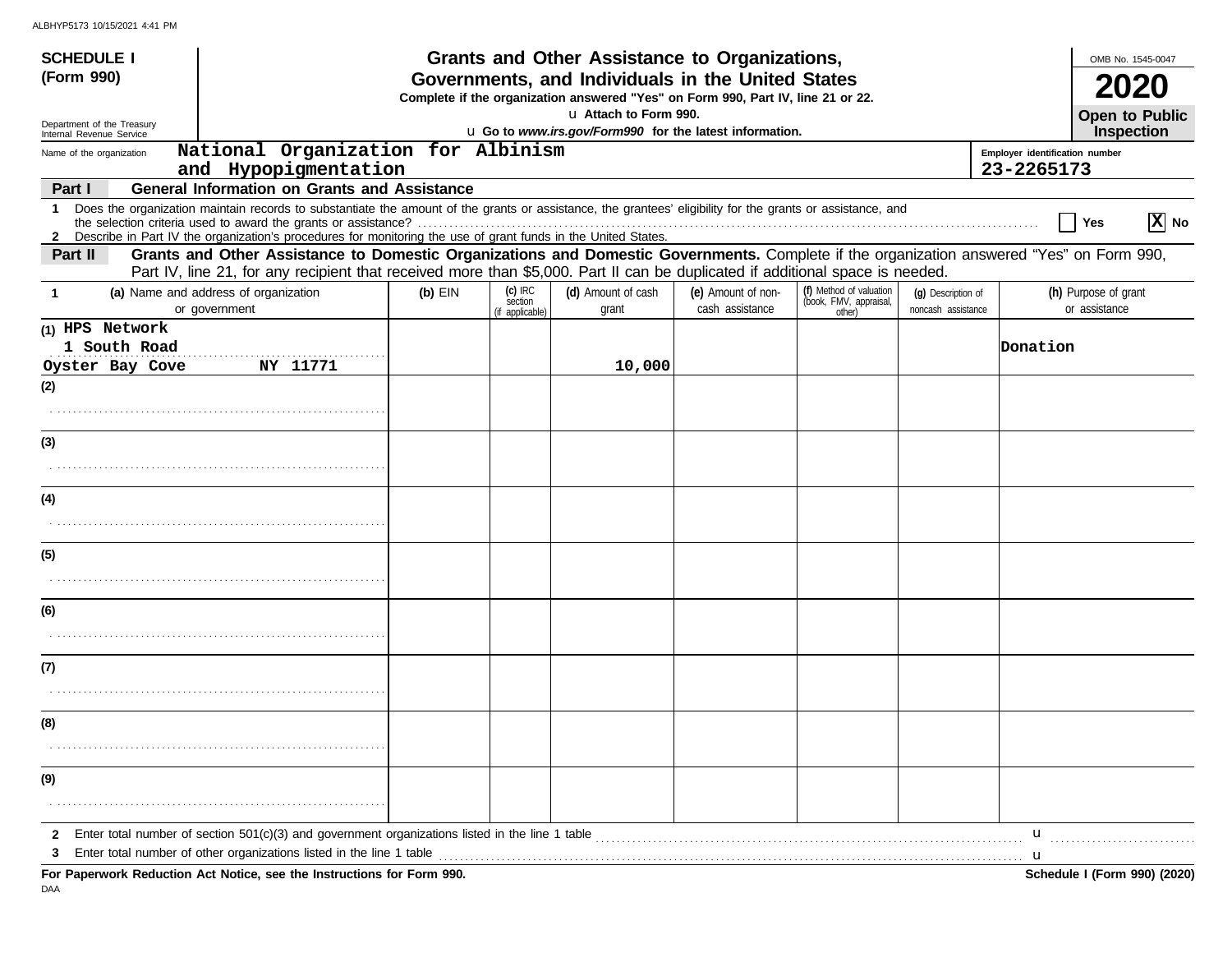# Schedule I (Form 990) (2020) National Organization for Albinism 23-2265173

| Part III can be duplicated if additional space is needed.<br>(a) Type of grant or assistance<br>(e) Method of valuation (book,<br>(f) Description of noncash assistance<br>(b) Number of<br>(c) Amount of<br>(d) Amount of<br>noncash assistance<br>FMV, appraisal, other)<br>recipients<br>cash grant<br>Part IV<br>Supplemental Information. Provide the information required in Part I, line 2; Part III, column (b); and any other additional information. | Part III                | Grants and Other Assistance to Domestic Individuals. Complete if the organization answered "Yes" on Form 990, Part IV, line 22. |  |  |  |
|----------------------------------------------------------------------------------------------------------------------------------------------------------------------------------------------------------------------------------------------------------------------------------------------------------------------------------------------------------------------------------------------------------------------------------------------------------------|-------------------------|---------------------------------------------------------------------------------------------------------------------------------|--|--|--|
|                                                                                                                                                                                                                                                                                                                                                                                                                                                                |                         |                                                                                                                                 |  |  |  |
|                                                                                                                                                                                                                                                                                                                                                                                                                                                                |                         |                                                                                                                                 |  |  |  |
|                                                                                                                                                                                                                                                                                                                                                                                                                                                                | $\overline{\mathbf{1}}$ |                                                                                                                                 |  |  |  |
|                                                                                                                                                                                                                                                                                                                                                                                                                                                                | $\overline{\mathbf{2}}$ |                                                                                                                                 |  |  |  |
|                                                                                                                                                                                                                                                                                                                                                                                                                                                                | $\mathbf{3}$            |                                                                                                                                 |  |  |  |
|                                                                                                                                                                                                                                                                                                                                                                                                                                                                | $\overline{\mathbf{4}}$ |                                                                                                                                 |  |  |  |
|                                                                                                                                                                                                                                                                                                                                                                                                                                                                | $5\phantom{.0}$         |                                                                                                                                 |  |  |  |
|                                                                                                                                                                                                                                                                                                                                                                                                                                                                | 6                       |                                                                                                                                 |  |  |  |
|                                                                                                                                                                                                                                                                                                                                                                                                                                                                | $\overline{7}$          |                                                                                                                                 |  |  |  |
|                                                                                                                                                                                                                                                                                                                                                                                                                                                                |                         |                                                                                                                                 |  |  |  |
|                                                                                                                                                                                                                                                                                                                                                                                                                                                                |                         |                                                                                                                                 |  |  |  |
|                                                                                                                                                                                                                                                                                                                                                                                                                                                                |                         |                                                                                                                                 |  |  |  |
|                                                                                                                                                                                                                                                                                                                                                                                                                                                                |                         |                                                                                                                                 |  |  |  |
|                                                                                                                                                                                                                                                                                                                                                                                                                                                                |                         |                                                                                                                                 |  |  |  |
|                                                                                                                                                                                                                                                                                                                                                                                                                                                                |                         |                                                                                                                                 |  |  |  |
|                                                                                                                                                                                                                                                                                                                                                                                                                                                                |                         |                                                                                                                                 |  |  |  |
|                                                                                                                                                                                                                                                                                                                                                                                                                                                                |                         |                                                                                                                                 |  |  |  |
|                                                                                                                                                                                                                                                                                                                                                                                                                                                                |                         |                                                                                                                                 |  |  |  |
|                                                                                                                                                                                                                                                                                                                                                                                                                                                                |                         |                                                                                                                                 |  |  |  |
|                                                                                                                                                                                                                                                                                                                                                                                                                                                                |                         |                                                                                                                                 |  |  |  |

DAA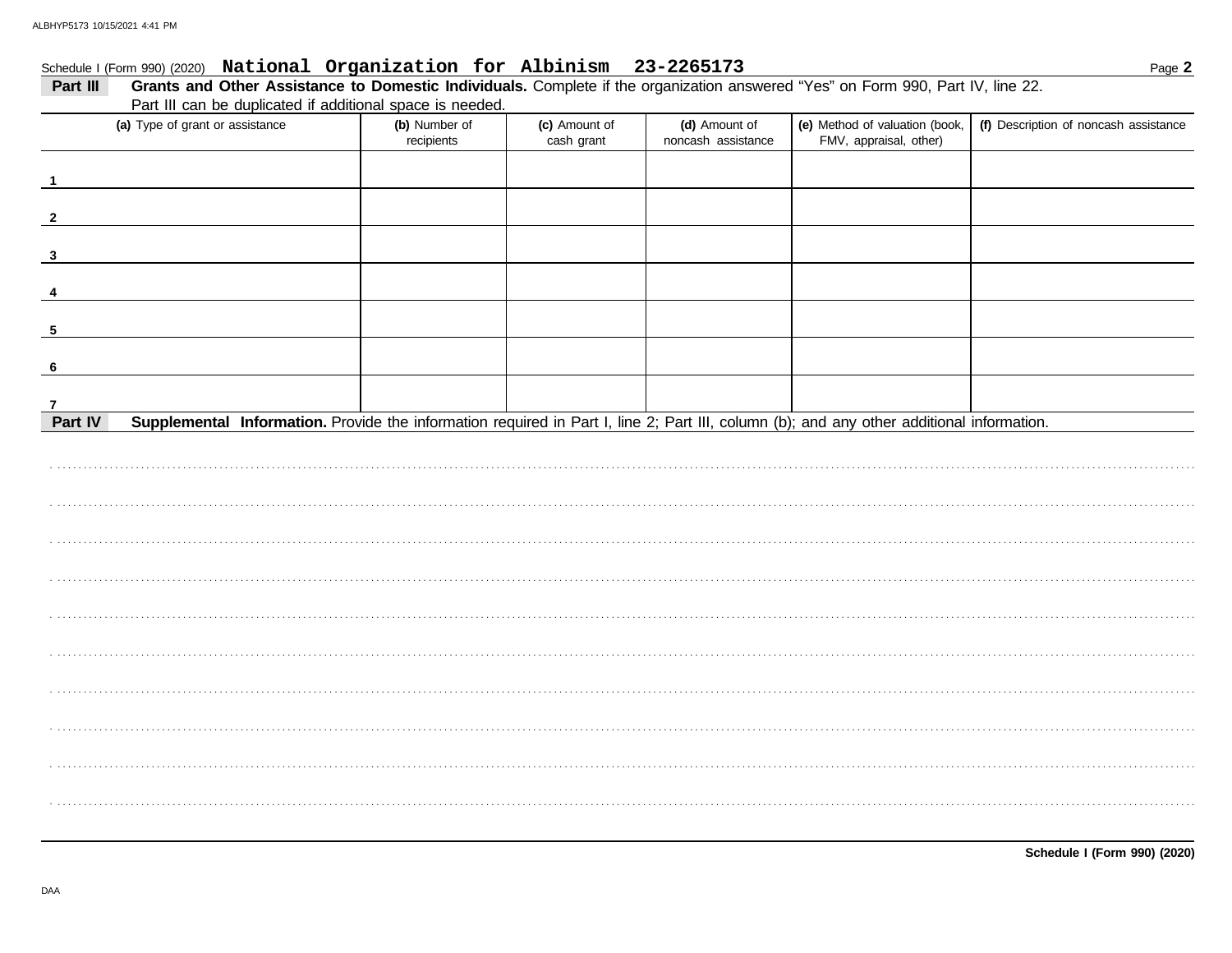| <b>SCHEDULE O</b>                                      | Supplemental Information to Form 990 or 990-EZ                                                                                         |                                | OMB No. 1545-0047                   |
|--------------------------------------------------------|----------------------------------------------------------------------------------------------------------------------------------------|--------------------------------|-------------------------------------|
| (Form 990 or 990-EZ)                                   | Complete to provide information for responses to specific questions on<br>Form 990 or 990-EZ or to provide any additional information. |                                | 2020                                |
| Department of the Treasury<br>Internal Revenue Service | La Attach to Form 990 or 990-EZ.                                                                                                       |                                | <b>Open to Public</b><br>Inspection |
| Name of the organization                               | u Go to www.irs.gov/Form990 for the latest information.<br>National Organization for Albinism                                          | Employer identification number |                                     |
|                                                        | Hypopigmentation<br>and                                                                                                                | 23-2265173                     |                                     |
|                                                        | Form 990 - Organization's Mission                                                                                                      |                                |                                     |
|                                                        | NOAH'S MISSION IS TO ACT AS A CONDUIT FOR ACCURATE AND AUTHORITATIVE                                                                   |                                |                                     |
|                                                        | INFORMATION ABOUT ALL ASPECTS OF LIVING WITH ALBINISM AND TO PROVIDE A                                                                 |                                |                                     |
|                                                        | PLACE WHERE PEOPLE WITH ALBINISM AND THEIR FAMILIES IN THE U.S. AND CANADA                                                             |                                |                                     |
|                                                        | CAN FIND ACCEPTANCE, SUPPORT AND FELLOWSHIP.                                                                                           |                                |                                     |
|                                                        |                                                                                                                                        |                                |                                     |
|                                                        | Form 990, Part III, Line 4d - All Other Accomplishments                                                                                |                                |                                     |
|                                                        | Other services to raise albinism awareness.                                                                                            |                                |                                     |
|                                                        |                                                                                                                                        |                                |                                     |
|                                                        | Form 990, Part VI, Line 11b - Organization's Process to Review Form 990                                                                |                                |                                     |
|                                                        | The tax return is reviewed by the Board of Directors.                                                                                  |                                |                                     |
|                                                        |                                                                                                                                        |                                |                                     |
|                                                        | Form 990, Part VI, Line 12c - Enforcement of Conflicts Policy                                                                          |                                |                                     |
|                                                        | All have a yearly contract that they must sign and disclose any conflict of                                                            |                                |                                     |
|                                                        |                                                                                                                                        |                                |                                     |
|                                                        | interest that exists.                                                                                                                  |                                |                                     |
|                                                        | Form 990, Part VI, Line 15a - Compensation Process for Top Official                                                                    |                                |                                     |
|                                                        | This process is done by a sub section of the unpaid Board of Directors. It                                                             |                                |                                     |
|                                                        | is approved by the full Board of Directors. Comparative data from                                                                      |                                |                                     |
|                                                        | "Guidestar" is consulted.                                                                                                              |                                |                                     |
|                                                        |                                                                                                                                        |                                |                                     |
|                                                        | Form 990, Part VI, Line 19 - Governing Documents Disclosure Explanation                                                                |                                |                                     |
|                                                        | All documents are available by request by either calling the 800 Tel. # or                                                             |                                |                                     |
|                                                        | through the website. Documents are sent either through the U S Postal                                                                  |                                |                                     |
| service or email.                                      |                                                                                                                                        |                                |                                     |
|                                                        |                                                                                                                                        |                                |                                     |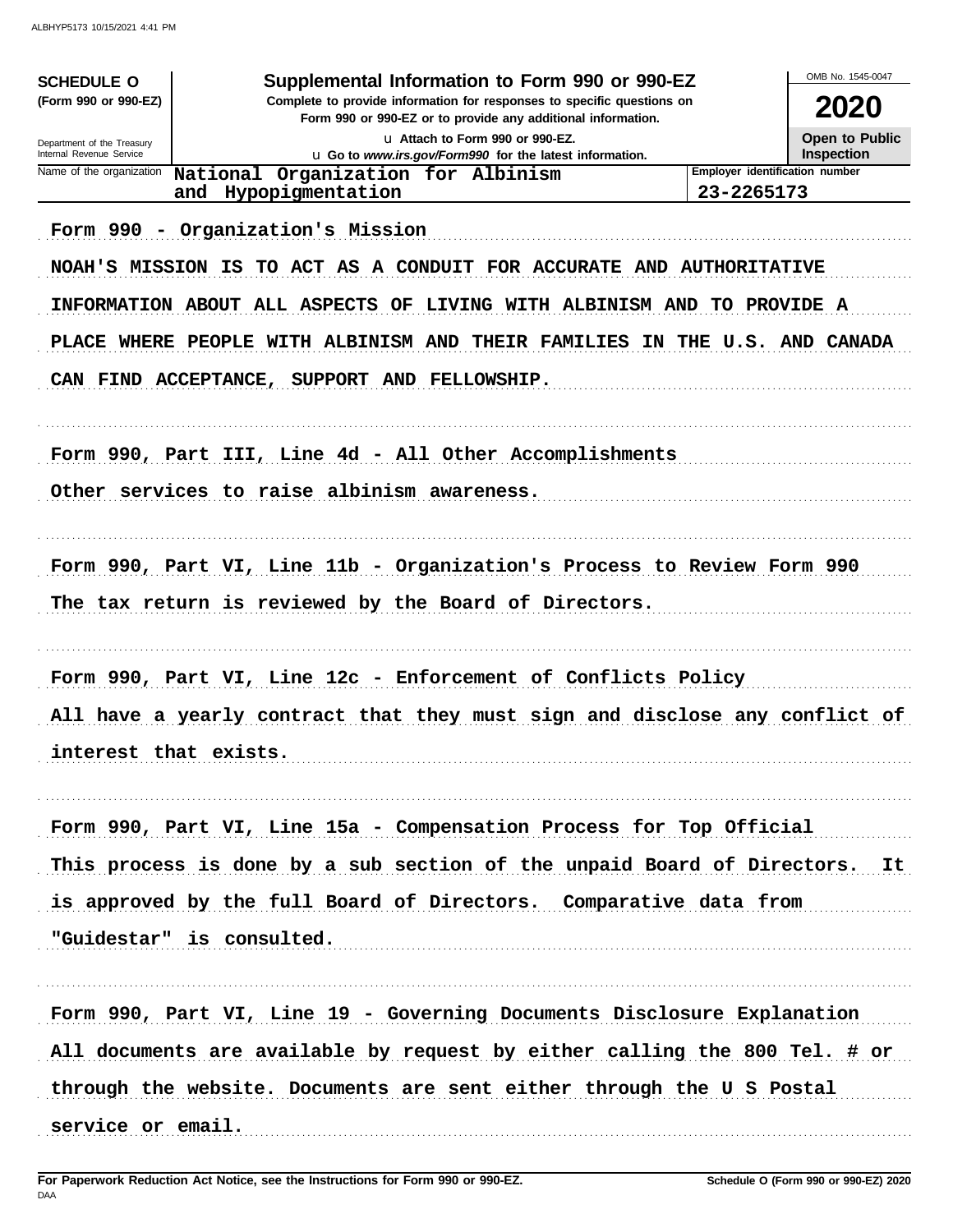|               | Form 990                 |                                                                                                                                                              |                | <b>Two Year Comparison Report</b> |             | 2019 & 2020                    |
|---------------|--------------------------|--------------------------------------------------------------------------------------------------------------------------------------------------------------|----------------|-----------------------------------|-------------|--------------------------------|
|               |                          | For calendar year 2020, or tax year beginning                                                                                                                |                |                                   | ending      |                                |
| Name          |                          |                                                                                                                                                              |                |                                   |             | Taxpayer Identification Number |
|               |                          | National Organization for Albinism                                                                                                                           |                |                                   |             |                                |
|               |                          | and Hypopigmentation                                                                                                                                         |                |                                   |             | 23-2265173                     |
|               |                          |                                                                                                                                                              |                | 2019                              | 2020        | <b>Differences</b>             |
|               |                          |                                                                                                                                                              | $\mathbf{1}$ . | 135,036                           | 183,997     | 48,961                         |
|               |                          |                                                                                                                                                              | 2.             |                                   |             |                                |
|               |                          | 3. Government contributions and grants                                                                                                                       | 3.             |                                   |             |                                |
| Ξ             |                          |                                                                                                                                                              | 4.             | 33,934                            | 72,579      | 38,645                         |
| ۵<br>e        |                          |                                                                                                                                                              | 5.             | $\overline{9,350}$                | 10,134      | 784                            |
| $\frac{1}{2}$ |                          |                                                                                                                                                              | 6.             | 96                                | 5,178       | 5,082                          |
|               |                          | 7. Net gain or (loss) from sale of assets other than inventory                                                                                               | 7.             | 165,267                           |             |                                |
|               |                          | 8. Net income or (loss) from fundraising events <i>minimum</i>                                                                                               | 8.             |                                   | 57,567      | $-107,700$                     |
|               |                          |                                                                                                                                                              | 9.             |                                   |             |                                |
|               |                          |                                                                                                                                                              | 10.            |                                   |             |                                |
|               |                          |                                                                                                                                                              | 11.            | 343,683                           | 329,455     | $-14,228$                      |
|               |                          | 12. Total revenue. Add lines 1 through 11                                                                                                                    | 12.<br>13.     | 10,000                            | 10,000      |                                |
|               |                          | 13. Grants and similar amounts paid                                                                                                                          | 14.            |                                   |             |                                |
|               |                          |                                                                                                                                                              | 15.            |                                   |             |                                |
| w             |                          | 15. Compensation of officers, directors, trustees, etc.                                                                                                      | 16.            |                                   |             |                                |
| 2             |                          | 16. Salaries, other compensation, and employee benefits                                                                                                      | 17.            |                                   |             |                                |
| ¢<br>Q        |                          |                                                                                                                                                              | 18.            | 117,974                           | 122,761     | 4,787                          |
| ×<br>ш        |                          | 18. Other professional fees <b>constants</b> of the professional fees<br>19. Occupancy, rent, utilities, and maintenance <i>[[[[[[[[[[[[[[[[[[[[[[[]]]]]</i> | 19.            |                                   |             |                                |
|               |                          |                                                                                                                                                              | 20.            |                                   |             |                                |
|               |                          |                                                                                                                                                              | 21.            | 149,593                           | 121,371     | $-28,222$                      |
|               |                          | 22. Total expenses. Add lines 13 through 21                                                                                                                  | 22.            | 277,567                           | 254,132     | $-23,435$                      |
|               |                          | 23. Excess or (Deficit). Subtract line 22 from line 12                                                                                                       | 23.            | 66,116                            | 75,323      | 9,207                          |
|               |                          |                                                                                                                                                              | 24.            | 343,683                           | 329,455     | $-14,228$                      |
|               |                          |                                                                                                                                                              | 25.            |                                   |             |                                |
|               |                          |                                                                                                                                                              | 26.            | 208,647                           | 145,458     | $-63,189$                      |
|               |                          |                                                                                                                                                              | 27.            | 588,000                           | 699,688     | 111,688                        |
| Information   |                          |                                                                                                                                                              | 28.            | 9,831                             | 7,163       | $-2,668$                       |
|               |                          |                                                                                                                                                              | 29.            | 578,169                           | 692,525     | 114,356                        |
| Other         |                          | 30. Number of voting members of governing body                                                                                                               | 30.            | 14                                | 13          |                                |
|               |                          | 31. Number of independent voting members of governing body                                                                                                   | 31.            | 14                                | 13          |                                |
|               |                          | <b>32.</b> Number of employees                                                                                                                               | 32.            | $\mathbf 0$                       | $\mathbf 0$ |                                |
|               | 33. Number of volunteers |                                                                                                                                                              | 33.            | 75                                | 75          |                                |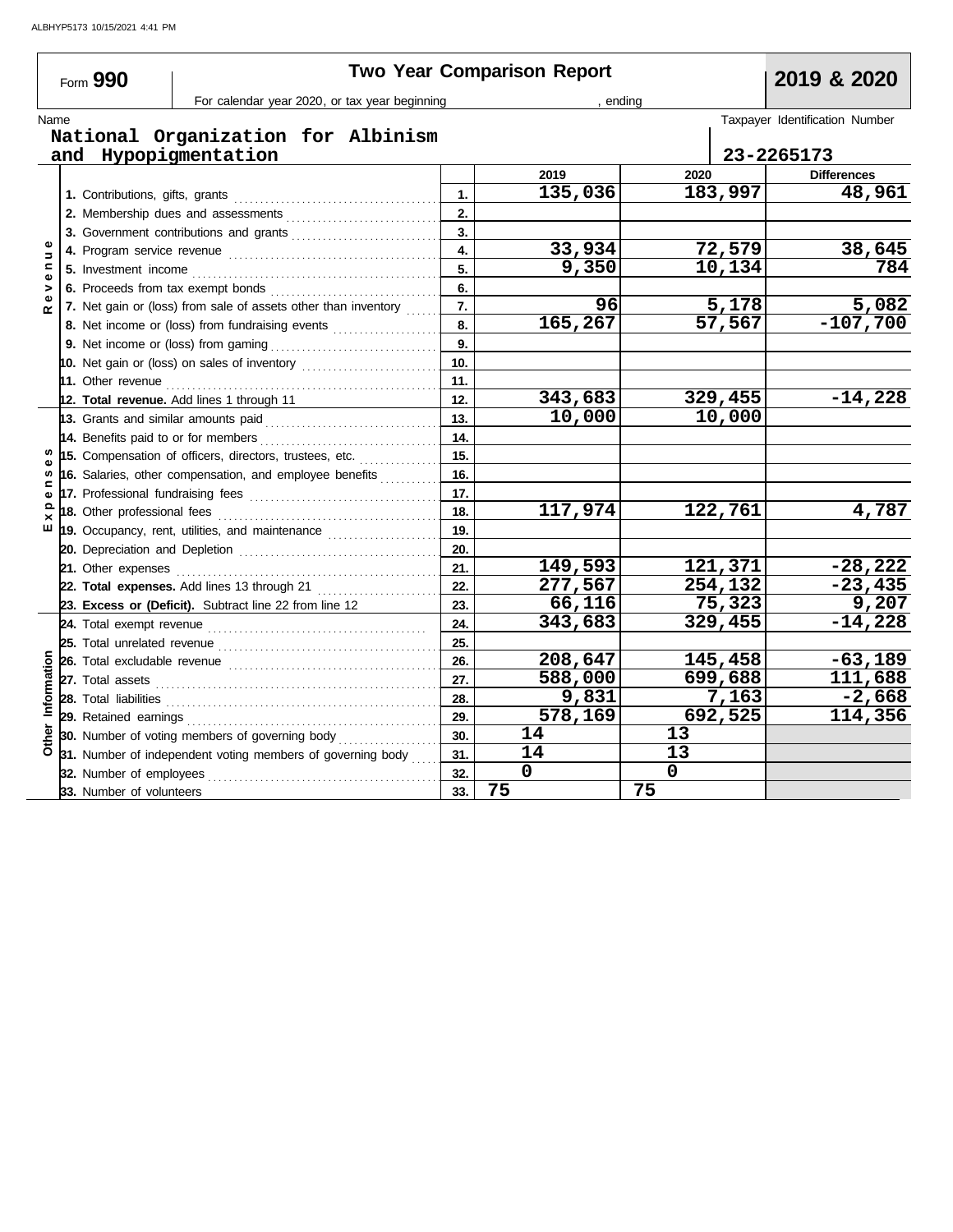| Form 990                                                                                                                                                                                                                             |                                                            |         | <b>Tax Return History</b> |         |         | 2020                                         |
|--------------------------------------------------------------------------------------------------------------------------------------------------------------------------------------------------------------------------------------|------------------------------------------------------------|---------|---------------------------|---------|---------|----------------------------------------------|
| Name                                                                                                                                                                                                                                 | National Organization for Albinism<br>and Hypopigmentation |         |                           |         |         | Employer Identification Number<br>23-2265173 |
|                                                                                                                                                                                                                                      |                                                            |         |                           |         |         |                                              |
|                                                                                                                                                                                                                                      | 2016                                                       | 2017    | 2018                      | 2019    | 2020    | 2021                                         |
|                                                                                                                                                                                                                                      | 118,636                                                    | 124,484 | 133,508                   | 135,036 | 183,997 |                                              |
|                                                                                                                                                                                                                                      | 20,321                                                     | 7,530   |                           |         |         |                                              |
| Program service revenue                                                                                                                                                                                                              | 251,240                                                    | 25,547  | 267,263                   | 33,934  | 72,579  |                                              |
|                                                                                                                                                                                                                                      | 128                                                        | 87      | 2,582                     | 96      | 5,178   |                                              |
|                                                                                                                                                                                                                                      | 11,222                                                     | 6,924   | 8,499                     | 9,350   | 10,134  |                                              |
| Fundraising revenue (income/loss)  _____                                                                                                                                                                                             | 87,525                                                     | 114,425 | 130,064                   | 165,267 | 57,567  |                                              |
|                                                                                                                                                                                                                                      |                                                            |         |                           |         |         |                                              |
|                                                                                                                                                                                                                                      |                                                            |         |                           |         |         |                                              |
| Total revenue <b>contract and the contract of the contract of the contract of the contract of the contract of the contract of the contract of the contract of the contract of the contract of the contract of the contract of th</b> | 489,072                                                    | 278,997 | 541,916                   | 343,683 | 329,455 |                                              |
| Grants and similar amounts paid                                                                                                                                                                                                      | 10,000                                                     | 10,000  | 10,000                    | 10,000  | 10,000  |                                              |
|                                                                                                                                                                                                                                      |                                                            |         |                           |         |         |                                              |
|                                                                                                                                                                                                                                      |                                                            |         |                           |         |         |                                              |
|                                                                                                                                                                                                                                      |                                                            |         |                           |         |         |                                              |
|                                                                                                                                                                                                                                      | 105,844                                                    | 120,527 | 126,683                   | 117,974 | 122,761 |                                              |
|                                                                                                                                                                                                                                      |                                                            |         |                           |         |         |                                              |
| Depreciation and depletion <i>[[[[[[[[[[[[[[[[[[[[[[[[[[[[[[]]]]</i>                                                                                                                                                                 |                                                            |         |                           |         |         |                                              |
|                                                                                                                                                                                                                                      | 359,752                                                    | 137,532 | 332,731                   | 149,593 | 121,371 |                                              |
|                                                                                                                                                                                                                                      | 475,596                                                    | 268,059 | 469,414                   | 277,567 | 254,132 |                                              |
|                                                                                                                                                                                                                                      | $\overline{13,476}$                                        | 10,938  | 72,502                    | 66,116  | 75,323  |                                              |
|                                                                                                                                                                                                                                      |                                                            |         |                           |         |         |                                              |
|                                                                                                                                                                                                                                      | 489,072                                                    | 278,997 | 541,916                   | 343,683 | 329,455 |                                              |
|                                                                                                                                                                                                                                      |                                                            |         |                           |         |         |                                              |
|                                                                                                                                                                                                                                      | $\overline{350, 115}$                                      | 146,983 | 408,408                   | 208,647 | 145,458 |                                              |
|                                                                                                                                                                                                                                      | 393,013                                                    | 434,519 | 478,943                   | 588,000 | 699,688 |                                              |
|                                                                                                                                                                                                                                      | 6,685                                                      | 11,984  | 5,588                     | 9,831   | 7,163   |                                              |
| Net Fund Balances                                                                                                                                                                                                                    | 386,328                                                    | 422,535 | 473,355                   | 578,169 | 692,525 |                                              |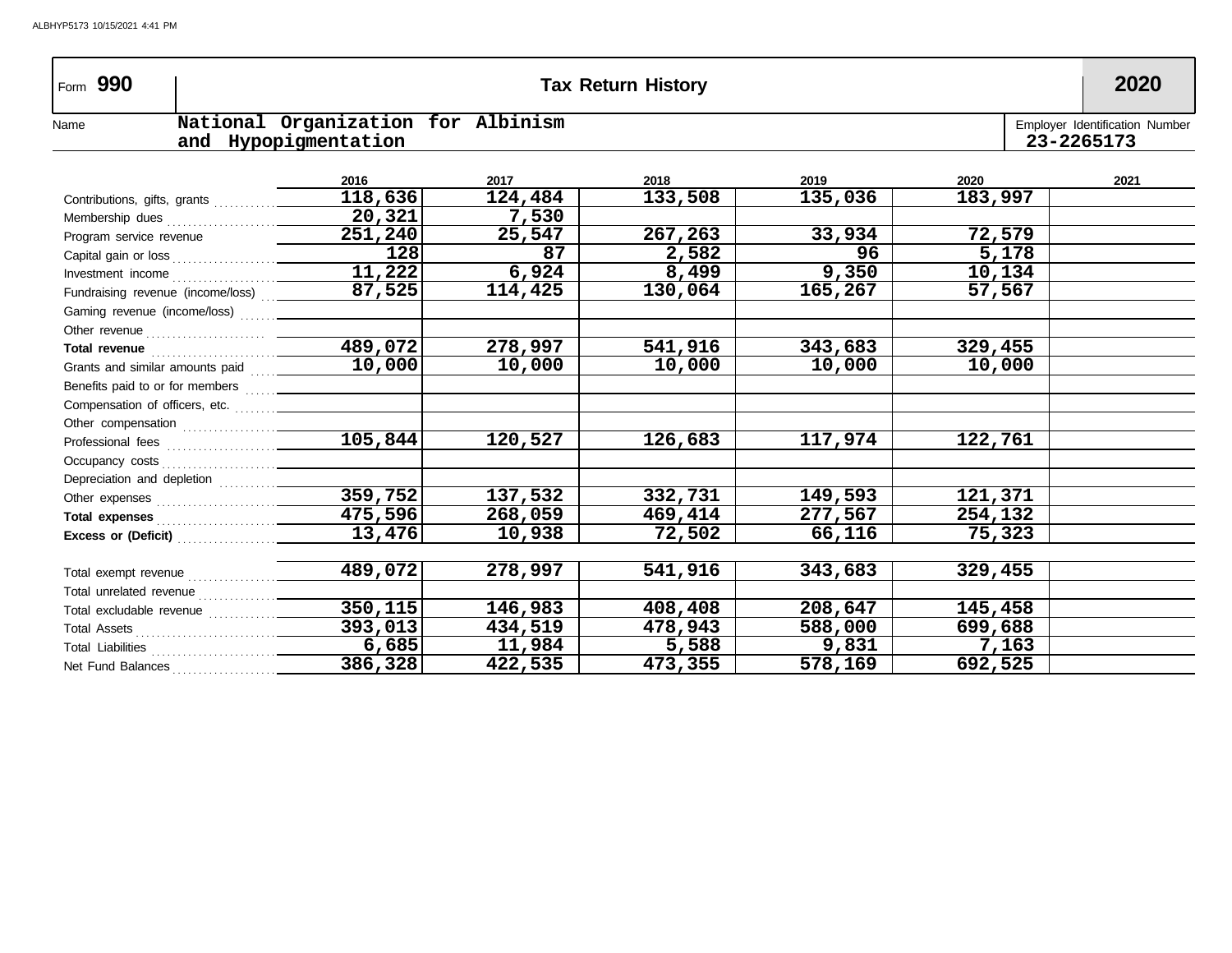| ALBHYP5173 National Organization for Albinism<br>23-2265173<br>FYE: 12/31/2020 |              | <b>Federal Statements</b>                |                                                              | 10/15/2021 4:41 PM             |
|--------------------------------------------------------------------------------|--------------|------------------------------------------|--------------------------------------------------------------|--------------------------------|
|                                                                                |              | <b>Taxable Interest on Investments</b>   |                                                              |                                |
| <b>Description</b>                                                             |              |                                          |                                                              |                                |
|                                                                                | Amount       | Code<br><b>Business</b>                  | Unrelated Exclusion Postal Acquired after<br>Code<br>6/30/75 | <b>US</b><br>Obs $($$ or $%$   |
| Interest<br>Income                                                             | \$<br>72     | 18                                       |                                                              |                                |
| Total                                                                          | \$<br>72     |                                          |                                                              |                                |
|                                                                                |              | <b>Taxable Dividends from Securities</b> |                                                              |                                |
| <b>Description</b>                                                             |              |                                          |                                                              |                                |
|                                                                                | Amount       | Code<br><b>Business</b>                  | Unrelated Exclusion Postal Acquired after<br>6/30/75<br>Code | <b>US</b><br>Obs $($$ or $\%)$ |
| Dividend<br>Income                                                             | \$<br>10,062 | 18                                       |                                                              |                                |
| Total                                                                          | 10,062<br>Ś  |                                          |                                                              |                                |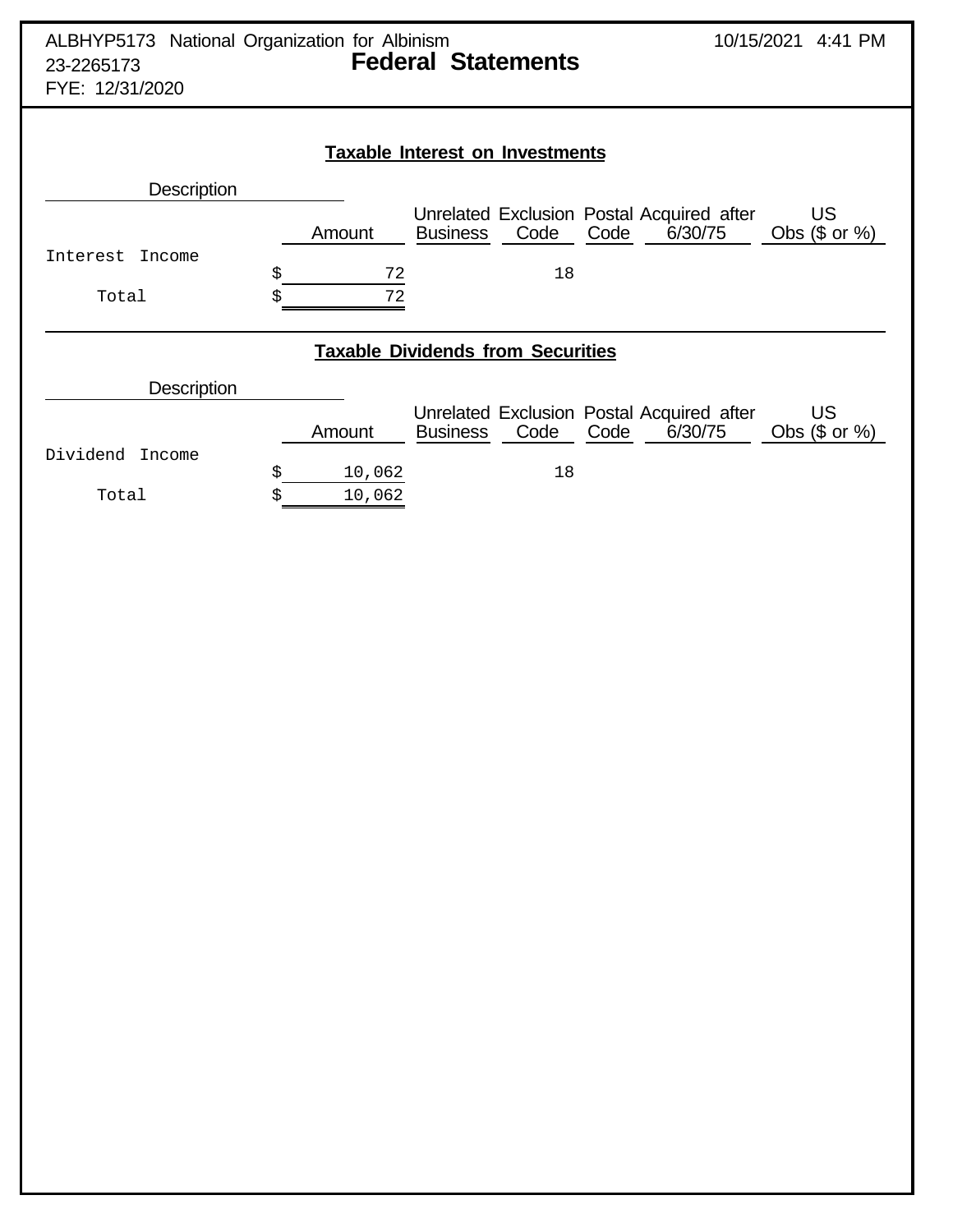# ALBHYP5173 National Organization for Albinism 2001 10/15/2021 4:41 PM 23-2265173 **Federal Statements** FYE: 12/31/2020

# **Form 990, Part IX, Line 24e - All Other Expenses**

| <b>Description</b>            | Total<br>Expenses | Program<br>Service | Management &<br>General | Fund<br>Raising |
|-------------------------------|-------------------|--------------------|-------------------------|-----------------|
| State Licensing Fees          | 8,145             |                    | 8,145                   |                 |
| Credit Card Fees<br>Insurance | 4,747<br>2,387    |                    | 4,747<br>2,387          |                 |
| Telephone                     | 1,829             |                    | 1,829                   |                 |
| Graphic Design                | 1,134             |                    | 1,134                   |                 |
| Document Storage              | 660               |                    | 660                     |                 |
| Board and ED Development      | 495               |                    | 495                     |                 |
| Association Dues              | 300               |                    | 300                     |                 |
| Total                         | 19,697            |                    | 19,697                  |                 |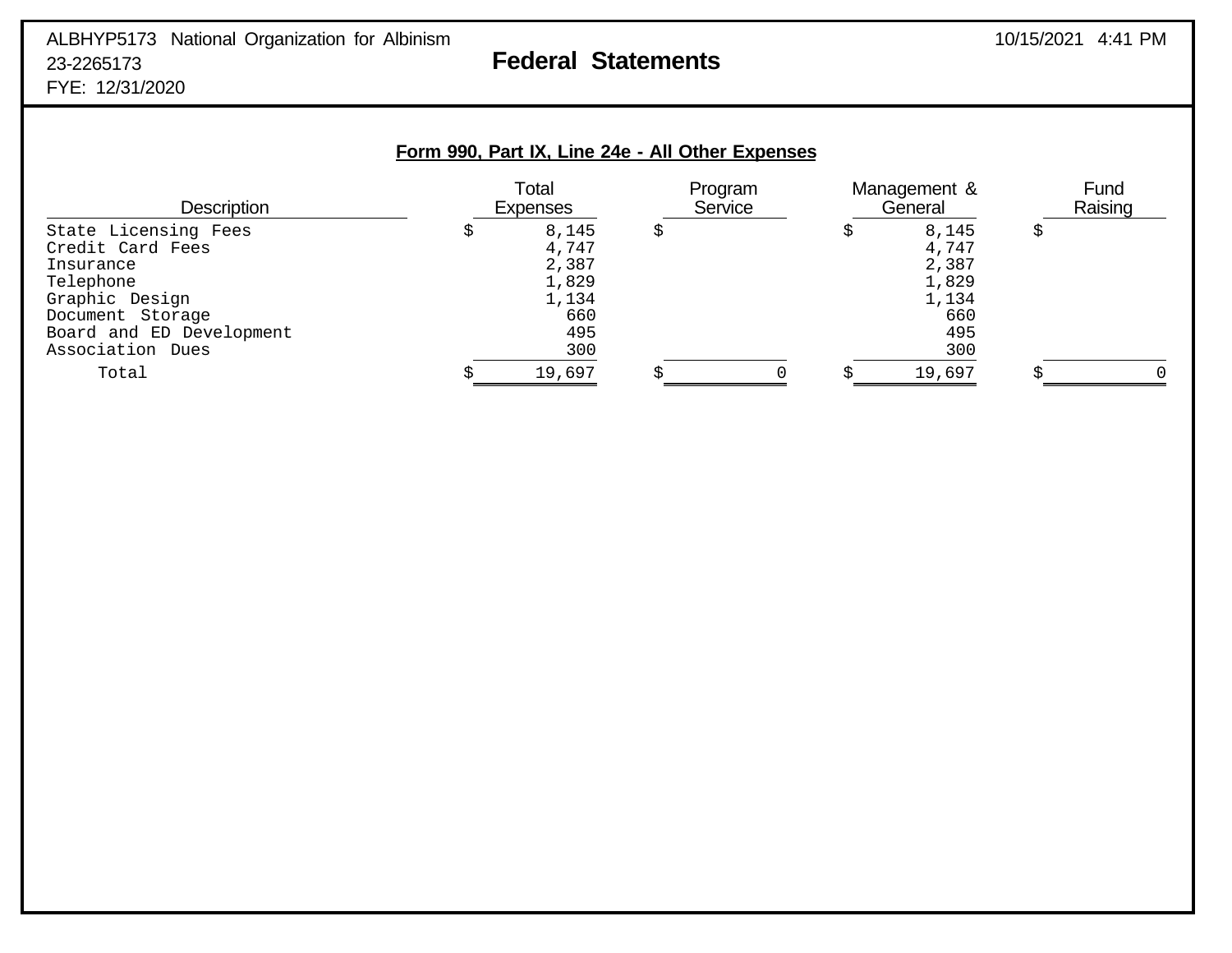| ALBHYP5173 National Organization for Albinism<br>23-2265173<br>FYE: 12/31/2020 | <b>Federal Statements</b>         | 10/15/2021 4:41 PM |
|--------------------------------------------------------------------------------|-----------------------------------|--------------------|
|                                                                                | Schedule A, Part III, Line 1(e)   |                    |
| Description                                                                    |                                   | Amount             |
| Other Contributions                                                            |                                   | 183,997            |
| Total                                                                          |                                   | 183,997<br>Ś       |
|                                                                                | Schedule A, Part III, Line 2(e)   |                    |
| Description                                                                    |                                   | Amount             |
| Albinism Insight                                                               |                                   | 7,828<br>\$        |
| Core Program Implementation<br>Biennial & Annual Conferences                   |                                   | 1,409<br>63,342    |
| Total                                                                          |                                   | 72,579             |
|                                                                                | Schedule A, Part III, Line 3(e)   |                    |
| <b>Description</b>                                                             |                                   | Amount             |
| Bowl-A-Thon                                                                    |                                   | 63,256<br>Ŝ        |
| Total                                                                          |                                   | 63,256<br>\$       |
|                                                                                | Schedule A, Part III, Line 10a(e) |                    |
| Description                                                                    |                                   | Amount             |
| Interest Income                                                                |                                   | 72<br>\$           |
| Dividend Income                                                                |                                   | 10,062             |
| Total                                                                          |                                   | 10,134             |
|                                                                                |                                   |                    |
|                                                                                |                                   |                    |
|                                                                                |                                   |                    |